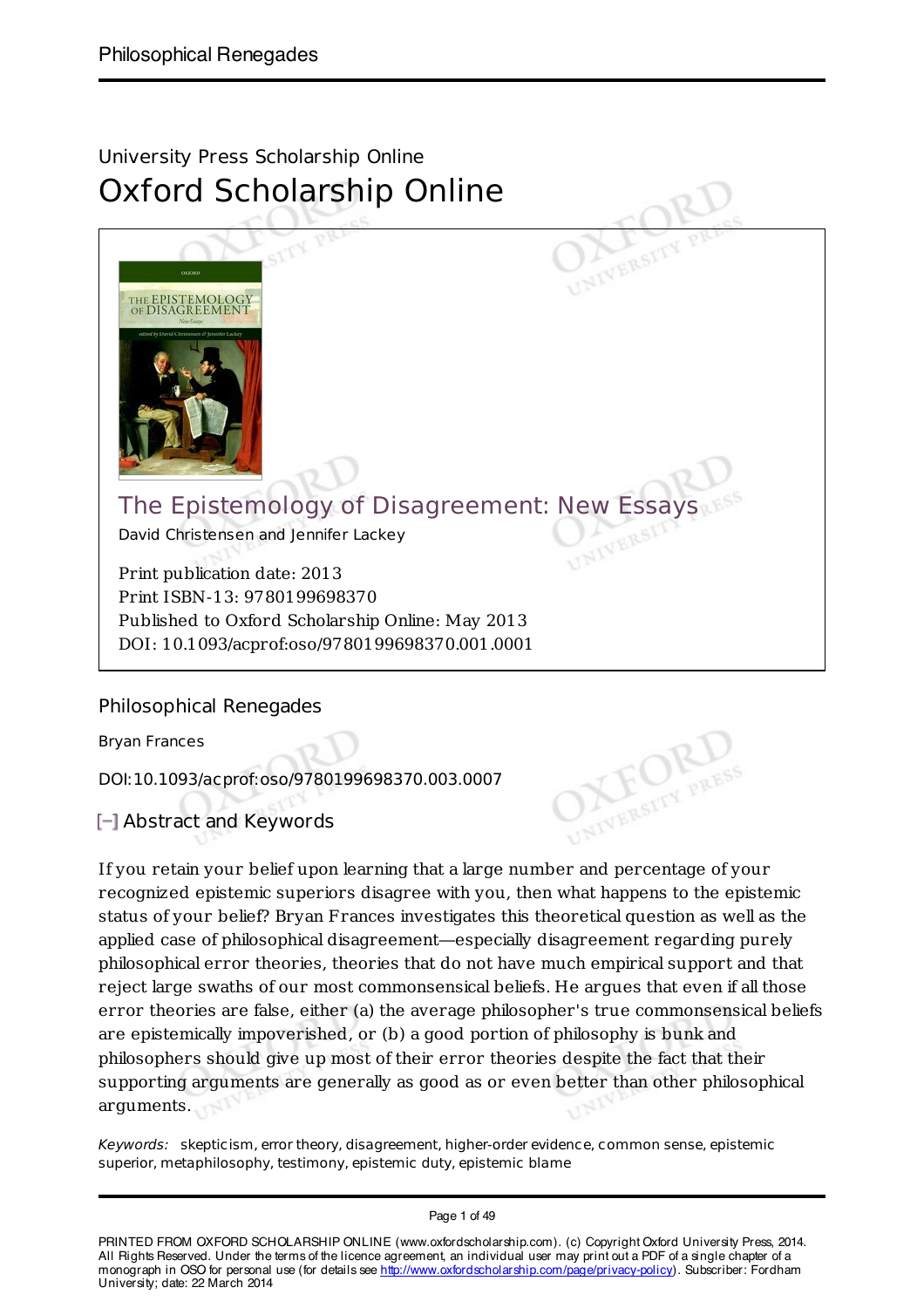Do you get worried when you discover that some of your philosophical colleagues disagree with your philosophical views? What if you know these colleagues to be smarter and, with respect to the relevant issues, better informed than you? Suppose the situation is more worrisome still: you find that a *large number and percentage* of the people you know full well to be smarter and better informed than you in the relevant area hold positions contrary to your own. Will you, or should you, waver in your view? And then there is the nightmare scenario: suppose the belief in question, the one denied by a large number and percentage of the group of people you fully admit to be your betters on the relevant topics, is one of the most commonsensical beliefs there are. Are you going to retain your belief in that situation?

It is common for philosophers to have philosophical opinions on topics outside their areas of specialty. Not only that: a good portion of those opinions are highly controversial. Take an analytic metaphysician who has firm opinions on content externalism, evidentialism, and the Millian view of proper names despite having done no serious research in the philosophy of mind, epistemology, or the philosophy of language. If this is an average philosopher, then she will know that some of the people who work in those other areas and disagree with her are not just better informed but smarter than she is. How can she rationally think they are all wrong?

In this essay I examine the "nightmare" case described above both generally with regard to any area of inquiry and with respect to philosophy. After looking at the general case I will focus on its most extreme application: learning that one's epistemic superiors deny just about the most commonsensical claims imaginable.

Children do not say the damndest things; philosophy professors do. Some of them say that there are no baseballs. Or that nothing is morally wrong. Or that twice two isn't four. Others truly believe that there are no beliefs. Or that taking one cent from a rich person can instantly make them no longer rich. Or that no claims using vague concepts are true (not even "Dogs are dogs"). Some hold that nothing is true, as truth is an inconsistent concept. Many think that fire engines aren't red (or any other color). And of course some hold that we know next to nothing about the external physical world.

**(p.122)** The proponents of these views aren't fools. Many of them are among our best and brightest. They are as intellectually virtuous and accomplished as anyone in philosophy. Some are outright geniuses. Over many years they look at the evidence as carefully and competently as anyone, and then with full sobriety come to contravene common sense—and often enough they have to fight hard against their own prejudices in order to endorse their radical conclusions.

And yet, if you are a typical philosopher then you probably believe that they're all wrong in endorsing those "error theories." This wouldn't be so bad but for the following facts: you are well aware that often enough the philosophers who hold the anti-commonsensical opinions are generally more informed than you are on those topics, they have more raw intelligence, they have thought and investigated whether the claims in question are true longer and in more depth than you have, they have thought about and investigated the

Page 2 of 49

PRINTED FROM OXFORD SCHOLARSHIP ONLINE (www.oxfordscholarship.com). (c) Copyright Oxford University Press, 2014. All Rights Reserved. Under the terms of the licence agreement, an individual user may print out a PDF of a single chapter of a monograph in OSO for personal use (for details see http://www.oxfordscholarship.com/page/privacy-policy). Subscriber: Fordham University; date: 22 March 2014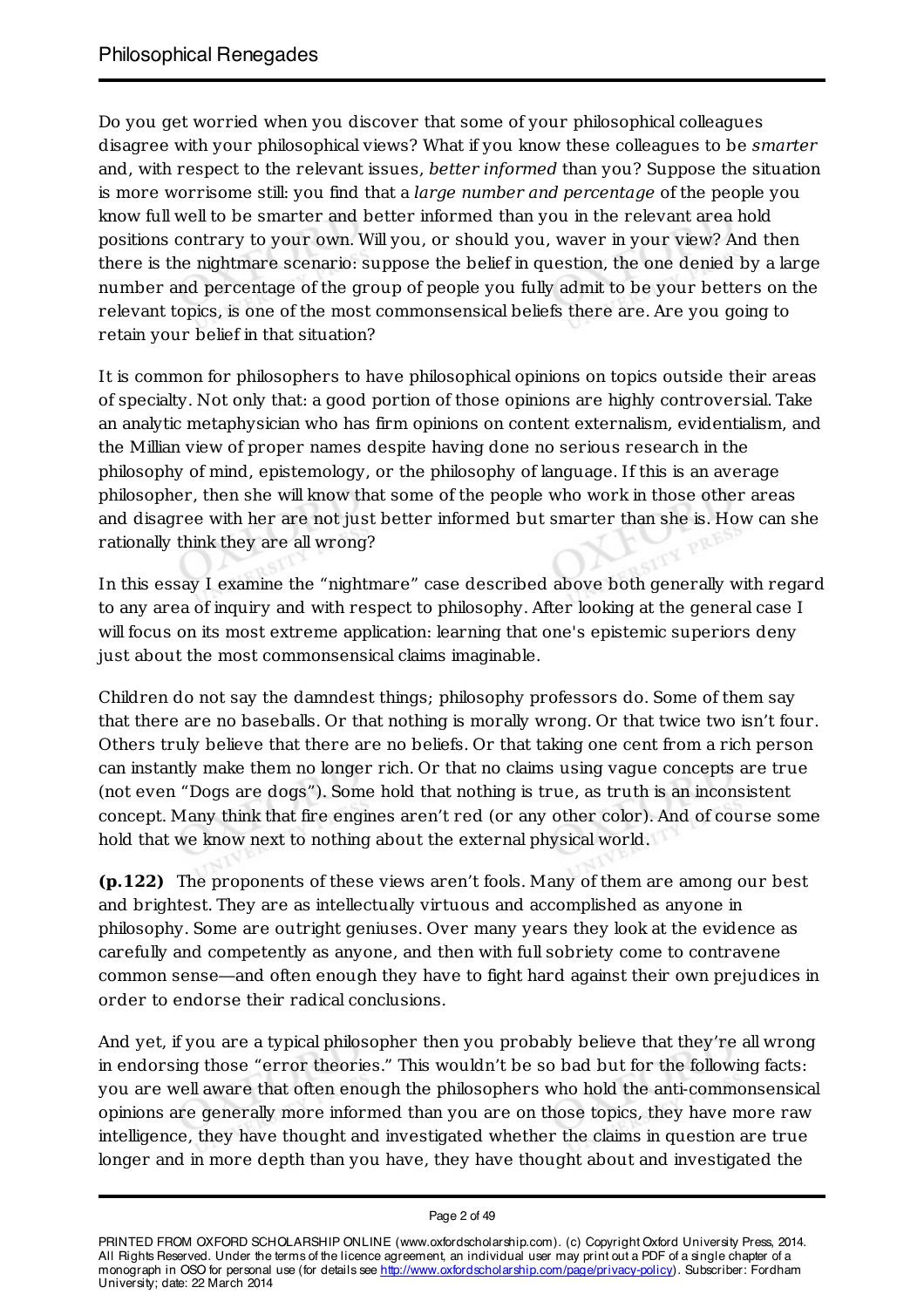relevant topics longer and in more depth than you have, they are just as or even more intellectually careful than you are, and they have understood and fairly and thoroughly evaluated virtually all the evidence you have seen regarding those claims (and usually quite a bit more evidence). I know this is all true for me compared with many philosophers who endorse anti-commonsensical philosophical theories, and if you don't think it's true for you, you're probably deluded. You know perfectly well that you're not a top philosopher on the metaphysics of material composition. Or the metaphysics of cognition. Or metaethics. Or the philosophy of mathematics. Or vagueness. Or theories of truth. Or the metaphysics of color. Or the nature of knowledge. At the very least, let's assume that the above list of facts apply to you with respect to some of those philosophical areas. Despite having genuine respect for people you know to be your epistemic superiors with regard to the relevant topics, you continue to disagree with them on those very issues: you are an *epistemic renegade*. This certainly looks epistemically naughty.

In this essay I present an argument for metaphilosophical skepticism, the thesis that in the nightmare scenario if one retains one's belief, then in most interesting cases that belief retention is seriously epistemically defective. What the defect is, however, depends on the circumstances as well as how various epistemic notions are interrelated. If the belief is highly theoretical (e.g., Millianism for proper names, evidentialism, content externalism, four-dimensionalism), then I hold that the renegade's belief will be unwarranted, unjustified, and blameworthy. However, if the belief is a commonsensical one held in the face of an error theory (e.g., "I have hands" versus a philosophical theory that says there are no composite objects), that belief may well be justified and amount to knowledge even after being retained; what the serious epistemic defect amounts to in that case depends on how the central epistemic concepts are related to one another. This amounts to a new, peculiar, and highly contingent kind of radical skepticism. $^{\rm 1}$ 

**(p.123)** If the skeptical thesis is false, then we do have full-fledged knowledge in the nightmare scenario involving error theories and our retaining our commonsensical beliefs is epistemically a-okay. As I will argue this would mean that many of us know perfectly well that many of the most popular philosophical theories are false despite the facts that we are well aware of our status as amateurs with respect to those topics, that we are aware of the impressive arguments for those theories, and that those arguments are generally as good as and even superior to the arguments in other philosophical areas. The startling consequence is that large portions of metaphysics, the philosophy of language, the philosophy of logic, the philosophy of physics, and metaethics are bunk and philosophers should give up most of their error theories despite the fact that their supporting arguments are generally as good as or even better than other philosophical arguments. Thus, whether or not the skeptical thesis is true for the error theory cases we get interesting epistemological results.

This is a long essay, so it is prudent to give its structure here. In sections 1–4 I discuss the general phenomenon of disagreement with recognized epistemic superiors and articulate why it seems that if a person retains her belief upon finding herself in that

Page 3 of 49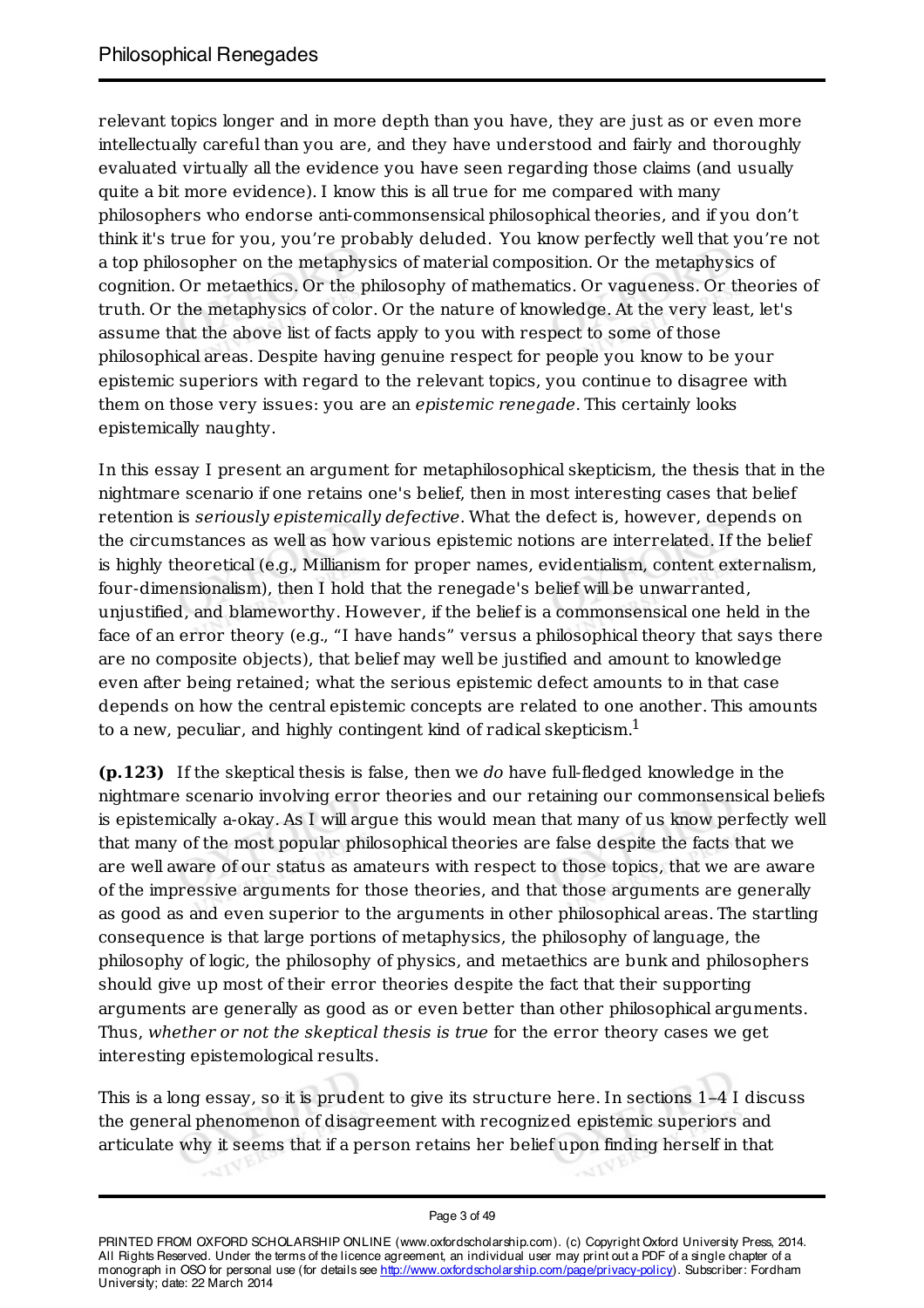situation, then her doing so will thereby be significantly diminished in some important epistemic respect. In section 5 I will present the official rigorous argument for metaphilosophical skepticism. Objections to the premises of that argument make up sections 6–11. In section 12 I consider what the epistemic defect should be in the cases of a commonsensical belief held in the face of disagreement with an error theory. Finally, in section 13 I consider the epistemological consequences of the falsity of metaphilosophical skepticism, which in my view are just as interesting as the consequences of its truth.

### 1 The purely scientific case

Suppose you believe Jupiter has fewer than ten moons because that's what you heard when you were in school thirty years ago. However, suppose also that over the intervening years evidence has accumulated in favor of a theory that there are over 200 moons orbiting Jupiter. As a result, a large number and percentage of professional astronomers have, independently of one another, come to accept the new theory. You become aware of these two facts, about the evidence and the resultant professional opinion. Still, you reject the new theory even though you admit the hard truth that the professionals have all your evidence and much more. You just think that they must have made some mistake, as it seems absurd to you that a planet could have over 200 moons. You are aware of their opinion, their comparative expertise, and their epistemic advantage over yourself. And yet you think they are wrong and you do so even though you fully admit that you have no evidence that they lack or have overlooked. You're not a professional astronomer. Presumably, you'll say in your defense that they just must have made a mistake somewhere in digesting the new evidence, although you don't know what the new evidence even is or what the mistake might be.

**(p.124)** On the face of it, your belief that there are fewer than ten moons of Jupiter won't amount to knowledge. Your belief might be true of course; the professionals aren't infallible. And your belief started out with some impressive justification, as it was acquired in what we can assume is the usually reliable way of reading reliable science textbooks (though many of the authors of those books have since recanted, so your belief-forming process really doesn't look reliable under that highly relevant description). But given that you are perfectly aware of the large percentage and number of specialists who disagree with you, you admit that they are your epistemic superiors on the topics in question, and you admit that you have no evidence that they lack, your belief won't amount to knowledge even if it's true.

The numbers and percentages of specialists matter. If there were just a couple outlier professional astronomers who thought Jupiter had over 200 moons, but you were aware of a great many other specialists who insisted the number was fewer than ten even though they were well aware of the outliers' opinion, reasoning, and evidence, then perhaps you could still know that Jupiter had fewer than ten moons even though you admit that the outliers are genuine experts and have all the evidence you have as well as much more evidence. You note that all the other specialists think the outliers are wrong and so you conclude on that basis that the outliers must have made a mistake

Page 4 of 49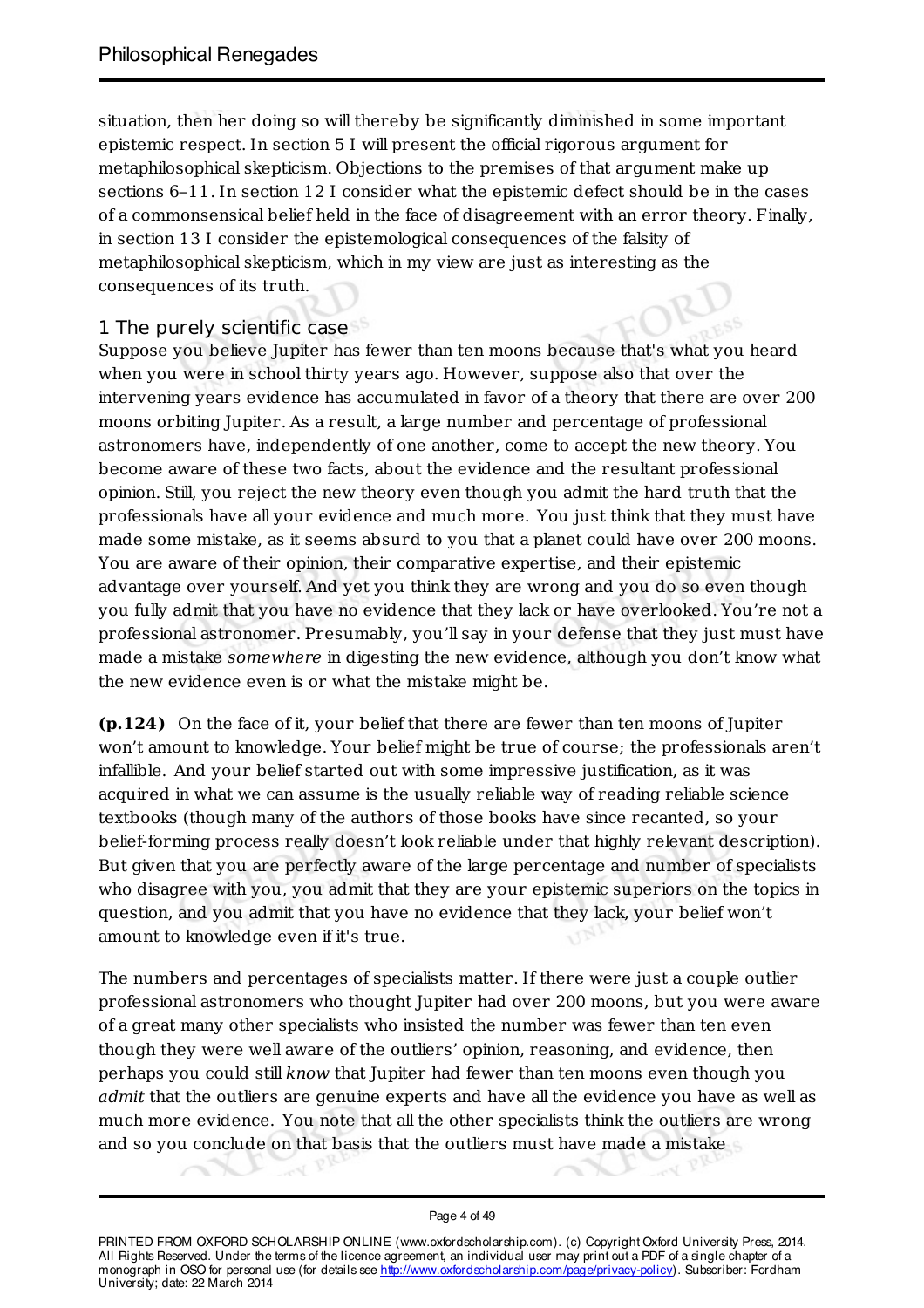somewhere in evaluating the evidence, or they lack some evidence that the other experts have, even though you may not have the slightest idea what the mistake or extra evidence is.

One's awareness of the specialists' views also matters. Suppose the "over 200 moons" theory is based on evidence that was generated with some new technology that has been proven to work in many areas but is now being applied in an area for which it is not suited. Suppose further that there was no then-current way the scientists could have foreseen this limitation. Now pretend that inter-country communication among astronomers is poor, so even though there is a large group of astronomers in the UK, say, who are well aware of and perhaps using the new technology (and thus taking the "over 200 moons" theory very seriously), in the US very few astronomers have even heard of the new technology let alone used it. (This scenario isn't realistic today, but that hardly matters.) Finally, pretend that you're an amateur astronomer in the US who has never heard of the new technology or the "over 200 moons" theory and who believes correctly and on the basis of sound if ultimately inconclusive evidence—that Jupiter has no more than ten moons. While it's true that if you had occasion to learn about the new technology you would not be able to even suggest that there is anything wrong with or inapplicable about it, the mere fact that some people with whom you don't communicate have made an error that you could not rectify doesn't seem to sabotage your knowledge that Jupiter has fewer than ten moons. Since you're not part of their epistemic community, their mistake doesn't infect you in an epistemic manner.

<sub>S</sub>S To make this clearer, consider an amateur astronomer in the UK who is your counterpart in the following ways: she also believes that Jupiter has fewer than ten moons and holds this belief on the basis of the same evidence that you use. However, unlike you, the UK amateur knows that there is impressive evidence that Jupiter has well over ten **(p.125)** moons. She knows this because she knows that the top UK astronomers wouldn't be convinced of the "over 200 moons" theory if they didn't have impressive evidence (again, this is not to say that she thinks the top UK astronomers are infallible or even right on this particular issue). Roughly, since the UK amateur knows that there is impressive evidence against her belief, and she has no counter to that evidence, her belief is thereby epistemically diminished compared to yours. Her familiarity with the new technology and with the excellent sociological status among experts of both the soundness of the new technology and the subsequent "over 200 moons" theory sabotages her knowledge. We will see later that this epistemic difference between you and your UK counterpart has significance also for metaphilosophical skepticism.

The conclusions drawn in the previous paragraphs seem pretty reasonable, even though we've skipped over important qualifications (which I'll get to below). But when we substitute philosophical for scientific inquiry nothing seems so obvious anymore. Pretend that 45 per cent of the philosophers who have thoroughly examined all the apparently relevant issues in metaphysics conclude that there are no non-living composite material objects; another 45 per cent have come to the opposite conclusion; and the final 10 per cent remain agnostic on this point. The philosophers in the first group think there are no

Page 5 of 49

PRINTED FROM OXFORD SCHOLARSHIP ONLINE (www.oxfordscholarship.com). (c) Copyright Oxford University Press, 2014. All Rights Reserved. Under the terms of the licence agreement, an individual user may print out a PDF of a single chapter of a monograph in OSO for personal use (for details see http://www.oxfordscholarship.com/page/privacy-policy). Subscriber: Fordham University; date: 22 March 2014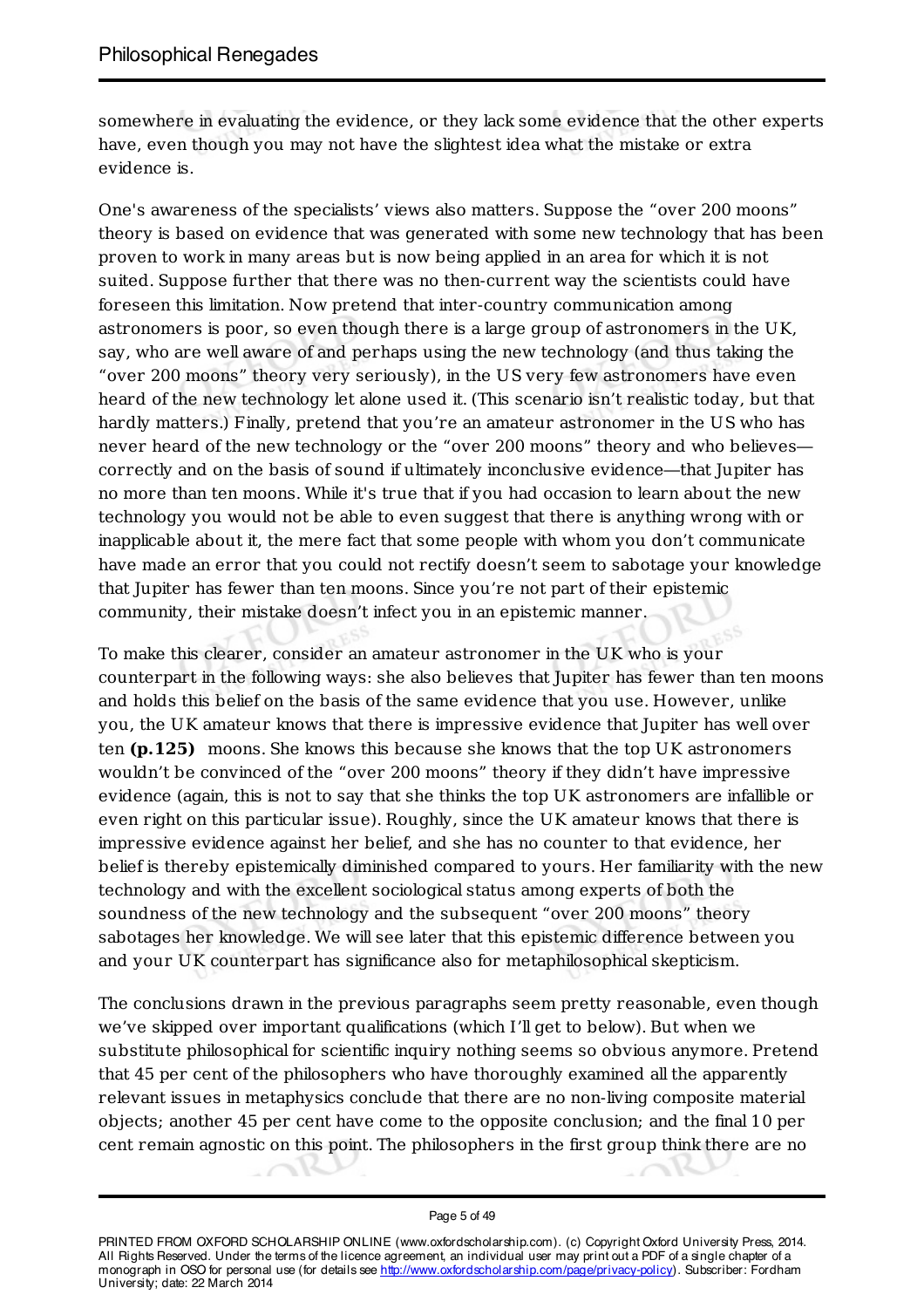baseballs even though there are swarms of particles that are arranged baseball-wise. Suppose further that these philosophers don't hedge their view. They hold that whenever an ordinary person says, under ordinary circumstances, something like "There are four baseballs in the trunk of the car," what she says—and believes—is just plain false even though perfectly reasonable and useful. In such a society would an ontologically commonsensical philosopher who is an amateur at metaphysics but who nevertheless is aware of the impressive status of the "no non-living composites" view fail to know that there are baseballs?

### 2 Introduction to metaphilosophical skepticism

In recent works I have explored this issue as it applies to hypotheses that have significant empirical backing as well as philosophical interest. $^2$  In this essay I want to do two things: radically revise my treatment of the general case and then examine the extraordinary case when the anti-commonsensical hypothesis is "purely philosophical" in the sense that there is little or no straightforward scientific evidence for it and the reasons offered in its defense come from purely philosophical thought alone—often but not exclusively metaphysics. Thus, for the most part I will set aside views such as color error theory (no ordinary physical objects are colored), which has significant empirical backing, in order **(p.126)** to focus on purely philosophical matters such as compositional nihilism (there are no composite objects; Rosen and Dorr 2002, Sider ms.), artifact nihilism (there are no artifacts; van Inwagen 1990, Merricks 2001), moral error theory (there are no positive, first-order, substantive moral truths; Mackie 1977), mathematical error theory (there are no positive, first-order, substantive mathematical truths; Field 1980, Field 1989, Balaguer 1998), semantic nihilism (no assertions made with or beliefs expressed with vague terms are true; Sider and Braun 2007), and radical skepticism (there is virtually no knowledge). $^3$  The line between the philosophical theses with little or no scientific backing and those with significant scientific backing is usually considered to be generously fuzzy, but there are obvious examples on either side of the line. I focus here on the examples far on the philosophy side.

In evaluating metaphilosophical skepticism we need not evaluate the radical anticommonsensical philosophical theories themselves. Indeed, I will assume for the sake of argument that they are all false and the commonsensical beliefs listed earlier are all true. Clearly, appropriate awareness of the credentials of a false theory can still ruin one's knowledge of a fact. Consider the Jupiter case again but now imagine that all professional astronomers have long accepted the "over 200 moons" theory (and there are many of these astronomers, they are independent thinkers, and so forth). You become aware that there is unanimous favorable expert opinion on the "over 200 moons" theory. As before, you think that they must have made some mistake, and your one and only reason is that you think the idea that a planet could have over 200 moons is just plain nuts. In this case you don't know that Jupiter has fewer than ten moons, even if against all odds your belief is true and the old evidence described in your childhood science texts was sound.

### 3 The renegade

In this section I present two conditions that the subject satisfies in scientific cases like the

#### Page 6 of 49

PRINTED FROM OXFORD SCHOLARSHIP ONLINE (www.oxfordscholarship.com). (c) Copyright Oxford University Press, 2014. All Rights Reserved. Under the terms of the licence agreement, an individual user may print out a PDF of a single chapter of a monograph in OSO for personal use (for details see http://www.oxfordscholarship.com/page/privacy-policy). Subscriber: Fordham University; date: 22 March 2014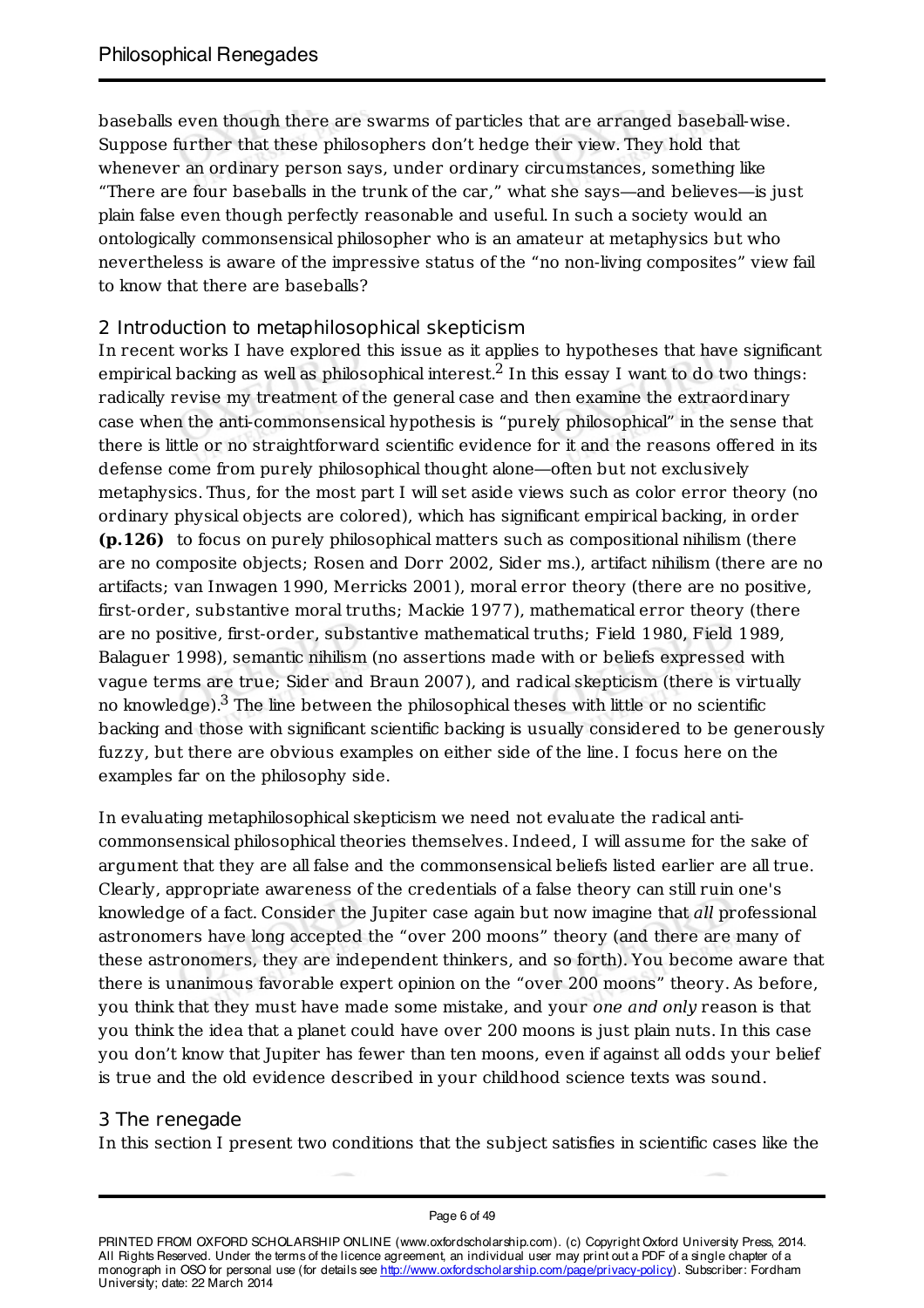one involving Jupiter's moons. Then in the following two sections I'll explain how the metaphilosophical skeptic uses these conditions in her argument to reach her new kind of skepticism.

The first condition, immediately below, looks complicated but the idea behind it isn't: all it's really doing is making precise the vague thought that hypothesis H is taken by the significant portion of the relevant specialists to be true, and person S (who is an amateur with respect to H) knows that fact about the specialists as well as the fact that H's truth means P's falsehood.

Condition 1: Person S is familiar with hypothesis H (e.g. "Jupiter has over 200 moons") and with many of the issues surrounding H, including knowing the key facts that H is inconsist  $(p.127)$  ent with  $P^4$  (e.g. "Jupiter has fewer than ten moons") and that H is "live" in the following strong sense:

(i) For many years many of the best members of her contemporary intellectual community (e.g. professional astronomers who study the large bodies of our solar system) have thoroughly investigated H in order to determine whether it is true.

(ii) H is judged to have an excellent chance to be true by a significant number and percentage of the professionals in the field(s) relevant to H. These same specialists also think that P is probably false, for the simple reasons that the evidence for H is also against P and H and P are obviously mutually inconsistent. 5,6

(iii) Many of the professionals who endorse (or nearly endorse) H and reject P are S's epistemic superiors with respect to the topics most relevant to H and P: they are generally more informed than S is on the topics involving H, they have more raw intelligence than she has, they have thought about and investigated whether H is true longer and in more depth than she has, they have thought about and investigated the topics surrounding H longer and in more depth than she has, they are just as or even more intellectually careful than she is, they are no more relevantly biased than she is, and they have understood and fairly and thoroughly evaluated virtually all the evidence and reasons she has regarding H and P (and usually much additional evidence or reasons). $^7$ 

(iv) Those professionals reached that favorable opinion of H and  $\sim$ P based on arguments for H and  $\sim$ P that are highly respected even by professionals who reject H and endorse P.

A hypothesis needs a lot of sociological support in order to satisfy (i)–(iv). For instance, merely being endorsed for years, by some excellent professionals, even internationally famous ones, will not mean that a hypothesis satisfies  $(i)$ – $(iv)$ . Condition 1 is quite demanding—and keep in mind that it says that (i)–(iv) not only are true but person S knows that they are true. For all the good press epistemicism, for instance, gets nowadays it might fail to satisfy (ii) (I suspect it does, but this is not an armchair matter). Furthermore, suppose that theory T was overwhelmingly voted the theory that is the

PRINTED FROM OXFORD SCHOLARSHIP ONLINE (www.oxfordscholarship.com). (c) Copyright Oxford University Press, 2014. All Rights Reserved. Under the terms of the licence agreement, an individual user may print out a PDF of a single chapter of a monograph in OSO for personal use (for details see http://www.oxfordscholarship.com/page/privacy-policy). Subscriber: Fordham University; date: 22 March 2014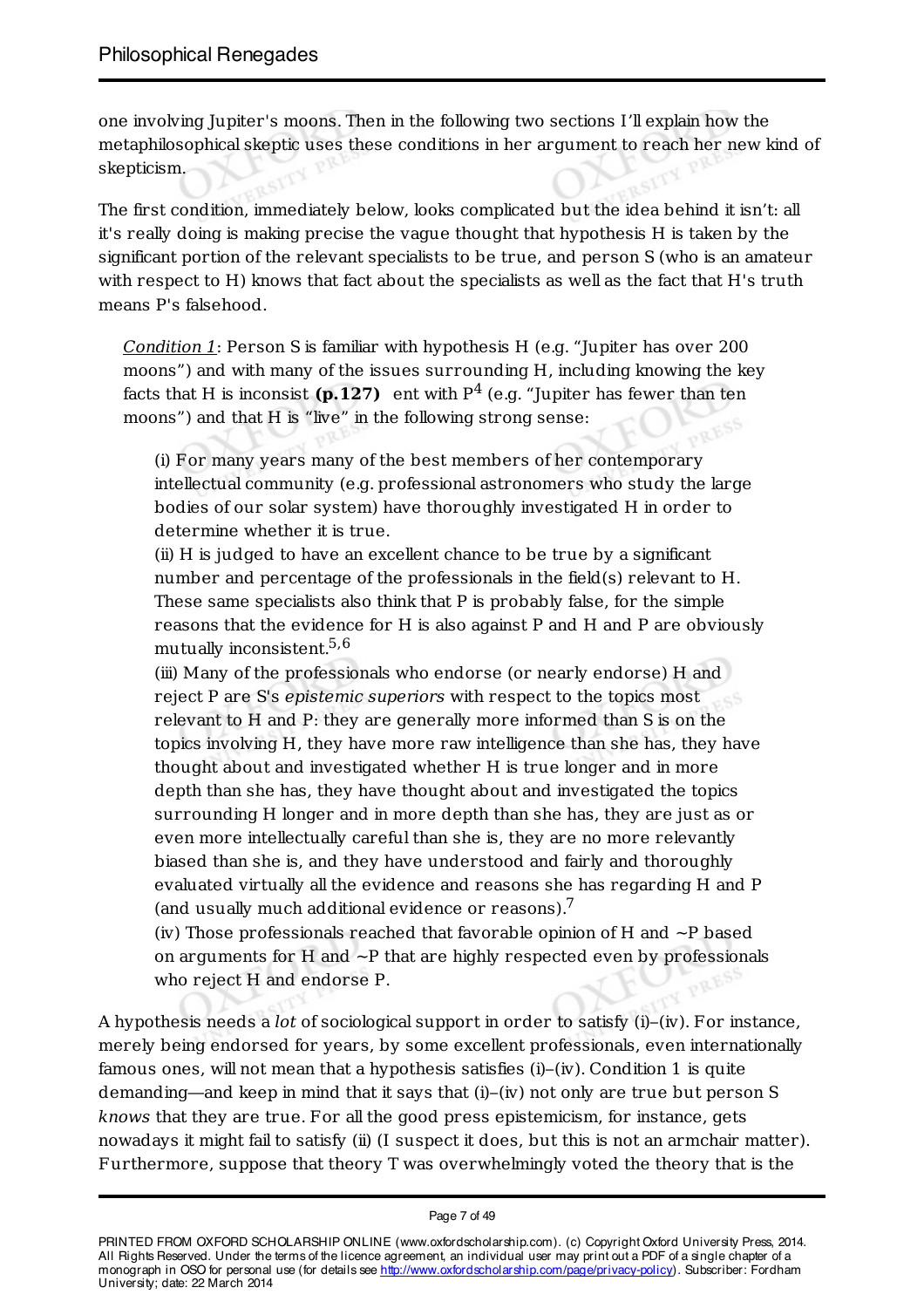best one we know of and the one that is most likely to be true. It might *still* fail to satisfy (ii) because the voters could also consistently insist that although T is the best and most likely to be true, it is unlikely to be true. The voters could think that we are still quite far from finding a theory that has any real chance at truth. (This won't be the case in which one **(p.128)** theory is simply the negation of another.) Even the so-called "advocates" of T might not advocate its truth but its status as the best theory around in the sense of being the one on the shortest path to the truth.

When I say that S knows that so-and-so is her epistemic superior with respect to the topics most relevant to H and P, I don't mean she dwells on that fact whenever she reflects on her belief in P. Nor do I mean that she has consciously thought about and explicitly accepted each of the components of the above characterization of epistemic superiority. Although I don't want any requirement that stringent, I do want something a bit stronger than "S is disposed to accept that so-and-so fits all the superiority circumstances in (iii) from Condition 1." I want something highly realistic, something that actually applies to many of us philosophers who are confident enough to disagree with David Lewis regarding some metaphysical claim, say, and yet wise and reflective enough to readily admit that he knew and understood quite a bit more than we do regarding the topics directly relevant to the claim in question. I want to pick out an epistemic situation we often *actually* find ourselves in when we contemplate how our views conflict with those had by people we know full well to be better philosophers than we are in these areas. But I'm not sure what that really amounts to; as a result I won't offer stipulations regarding "epistemic superior" or "knows that so-and-so is S's epistemic superior."

Perhaps something along these lines conveys the relevant kind of awareness of disagreement in the face of epistemic superiority:

• I have consciously recognized that Lewis believes the opposite of what I believe.

• I am disposed to accept virtually all of the conditions in the characterization of epistemic superiority with respect to P, applied to Lewis and myself ( part (iii) of Condition 1).

• I am disposed to admit that Lewis is my epistemic superior while simultaneously realizing that we disagree regarding P.

I may not have ever actually said, all in one breath, "Lewis is my epistemic superior regarding P but I'm right and he's wrong about P," but I have admitted in one way or another all three conditions on several occasions. The fundamental problem—I seem epistemically problematic in continuing to believe P—is worse, perhaps, if I have asserted all the parts of (iii) in one breath. But even without the simultaneous assertion, I don't<br>look too good. look too good.

When I say that we admit that so-and-so is our epistemic superior on a certain topic or individual claim, I mean to rule out the situation in which you think a group of "experts" are frauds or massively deluded in spite of the fact that they are more intelligent than you are and have thought about H much longer than you have. If you think they are

Page 8 of 49

PRINTED FROM OXFORD SCHOLARSHIP ONLINE (www.oxfordscholarship.com). (c) Copyright Oxford University Press, 2014. All Rights Reserved. Under the terms of the licence agreement, an individual user may print out a PDF of a single chapter of a monograph in OSO for personal use (for details see http://www.oxfordscholarship.com/page/privacy-policy). Subscriber: Fordham University; date: 22 March 2014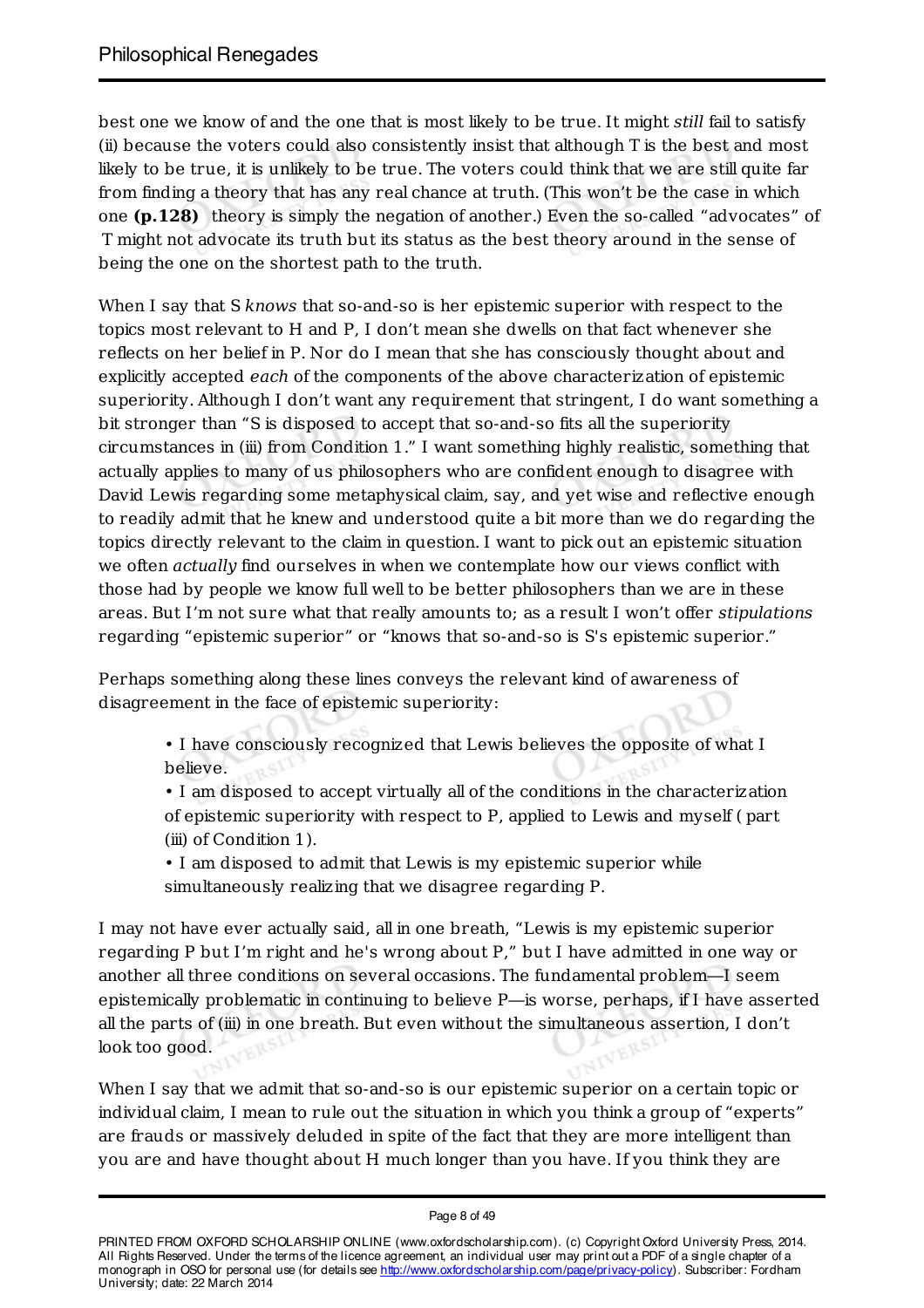deluded, then you will hardly count them as your epistemic superiors. For instance, suppose there is a large group of people with high "raw intelligence" who formulate and examine all sorts of very complicated astrological theories. You don't understand even 10 per cent of what they are talking about, but you won't take them to be your epistemic superiors on the task of knowing the future because you think they are, well, idiots.

**(p.129)** But there are other cases where you don't think the people in question are deluded even though you disagree with them on a massive scale. For instance, suppose you are an atheistic philosopher who respects the work done in the portion of the philosophy of religion that takes theism for granted. You look at the philosophical work on the trinity, for instance, and admire its philosophical quality—at least in some sense. The scholars are grappling with the three-in-one problem of God, Jesus, and the Holy Spirit. As an atheist, you probably think this is a one-in-one issue, as neither God nor the Holy Spirit exists. Will you consider these scholars your epistemic superiors on the topic of the trinity, or on some specific claim C on that topic such as "The oneness in question is not numerical identity"?

Recall that one of the conditions on "recognized epistemic superiority" is this: you have to know that the superior is no more relevantly biased than you are. If you strongly believe that the trinity-believers are more biased than you are when it comes to religious matters, then of course they won't satisfy that part of (iii); so, you won't consider them superiors. You escape the skeptic's snare. But even if you thought that they are no more relevantly biased than you are, they still might not satisfy another part of (iii): you have to know that they are *more informed* than you are on the topics involving the claim C. If you are an atheist, then in one pertinent sense you will consider any theist to be much less informed about C and other religious matters compared to yourself, since you will think that almost all of her interesting religious beliefs are false (or based on false presuppositions). But in another sense you will judge her to be your epistemic superior on religious matters, and even particular claim C, as she knows a lot more about religion and various theories of the trinity than you do. You will also take her to know, or at least justifiably believe, many more conditionals regarding religion and the trinity than you do (e.g. "If God has quality X, then according to view Y Christ must have quality Z"). Presumably, most of these conditionals have never even occurred to you, as you think the topic is bunk and as a result don't stay abreast of research into the trinity. These observations show that we have to be careful how we understand "relevant matters" and "informed" as they occur in (iii). How they apply to the philosophical cases we're interested in is a topic for section 6.

Here is a preview of what the skeptic's argument will be like. On the face of it, when S learns about her epistemic superiors, as in Condition 1, S's belief in P now faces a threat: she's got good reason to think her belief is false. If that threat is not neutralized, then her belief in P won't amount to knowledge. But Condition 2, which I'll get to immediately below, suggests that she has nothing that neutralizes the threat. Therefore, her belief in P no longer amounts to knowledge. That is the very rough line of argument the skeptic will use although I will be offering significant changes to every bit of it, especially the

PRINTED FROM OXFORD SCHOLARSHIP ONLINE (www.oxfordscholarship.com). (c) Copyright Oxford University Press, 2014. All Rights Reserved. Under the terms of the licence agreement, an individual user may print out a PDF of a single chapter of a monograph in OSO for personal use (for details see http://www.oxfordscholarship.com/page/privacy-policy). Subscriber: Fordham University; date: 22 March 2014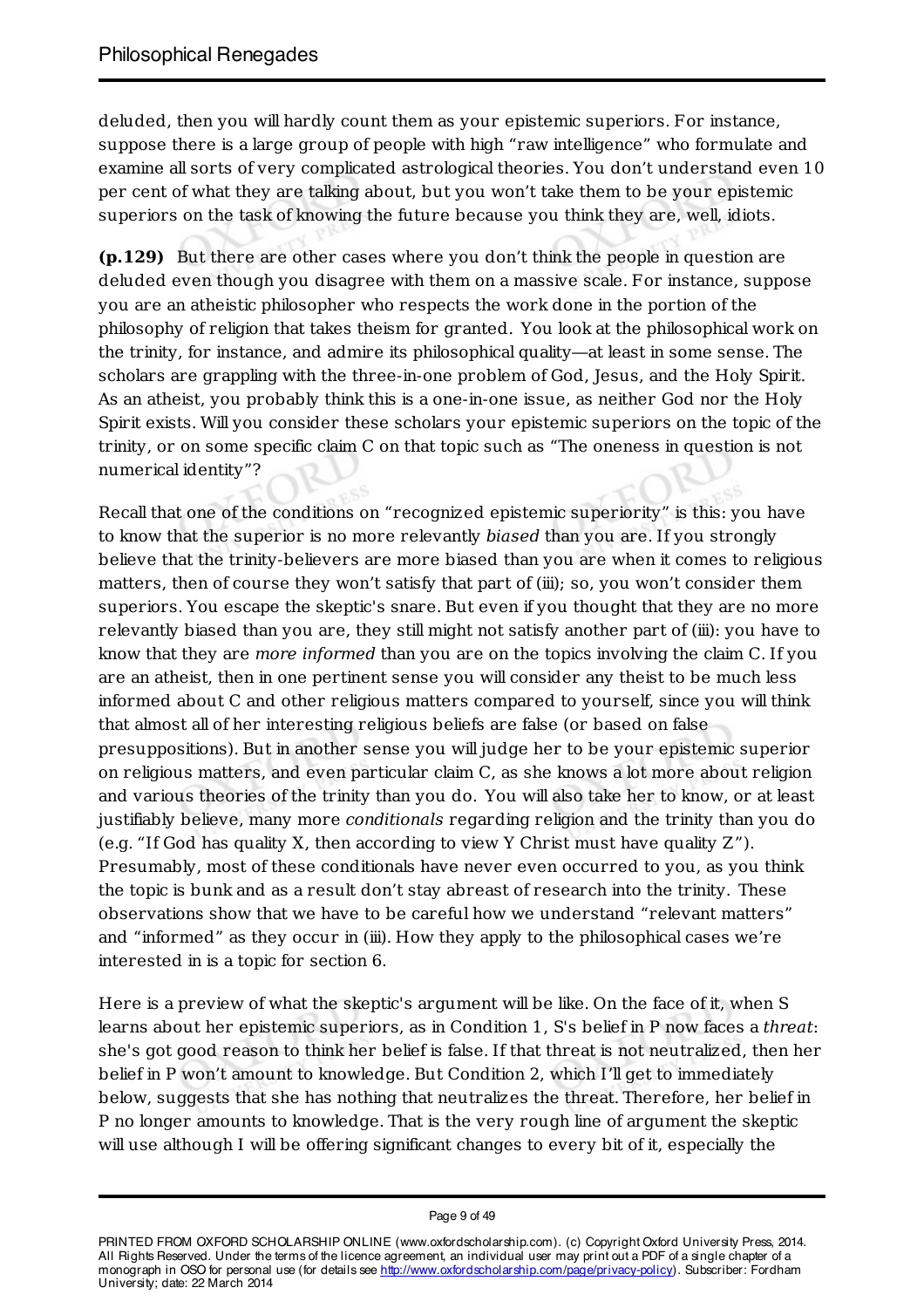### conclusion.

In order to introduce Condition 2, suppose that Condition 1 applies to subject S. That is, S knows full well that a large percentage of the numerous relevant professionals agree that H is true and P is false and that they have this opinion as the result of epistemically upstanding research over many years; further, S knows that she is no expert **(p.130)** on any of these matters. We can suppose that the metaphilosophical skeptic is right to think that in these circumstances S has strong evidence that there is strong evidence for H and against P. In spite of all that, S might still know that her belief P is true, that the contrary hypothesis H is false, and that all those top professionals are just plain wrong. There are several ways S might still know those three things. First, S might know that she has some impressive evidence or other epistemically relevant item that the pros don't have or have insufficiently appreciated. This might be some evidence for P and against H. Or, S might have some rare evidence that shows that the evidence for H is fatally flawed, even though the facts about expert opinion strongly suggested that that evidence for H was good. These possibilities are consistent with the truth of Condition 1 applied to S. I'll be going over these and other possibilities when we turn to the philosophical cases. Condition 2 closes off some but not all of these possibilities:

Condition 2: If S knows of any evidence or other epistemically relevant items that seem to cast doubt on H,  $\sim$ P, or the alleged evidence for H, then such items, if carefully, competently, and fairly considered by the members of her community of professionals who are thoroughly familiar with H and P (including her recognized epistemic superiors on the relevant topics), would be nearly universally and confidently judged to offer only quite weak evidence against  $H$ ,  $\sim$ P, and the alleged evidence for H. (In fact, very often even the specialists on H who agree with S that H is false and P is true would say as much.)

I designed Condition 2 to fit the following type of case (it may need fiddling with). Pretend you are a graduate student in paleontology who is aware of several rival hypotheses about the demise of the dinosaurs and who happens to believe the true meteor hypothesis: a meteor wiped out the dinosaurs. Your PhD supervisor asks what you plan to say about alternative hypothesis H in your dissertation (H might be the hypothesis that the dinosaurs were wiped out by a series of supervolcano eruptions). You say that that theory isn't very plausible but you're happy to throw in a section showing why it's implausible. She agrees with you that the meteor hypothesis is correct and H is false but she asks you what you plan to say against H. You give your spiel and she tells you flat out that what you've said is inadequate and you should either do much better with a more critical section or drop it entirely and say in a footnote that you'll be merely assuming the falsehood of H. After all, professor so-and-so right down the hall is an advocate of H, he's certainly no dope, he isn't alone in his expert opinion, and you've offered nothing that puts any pressure on his view or his reasons for his view.

Condition 2 is saying that the experts who accept H and reject P (as well as the specialists who are agnostic on both H and P) know of S's evidence and other epistemically relevant items that do or might support P or  $\sim$ H. They haven't overlooked anything S has—just

#### Page 10 of 49

PRINTED FROM OXFORD SCHOLARSHIP ONLINE (www.oxfordscholarship.com). (c) Copyright Oxford University Press, 2014. All Rights Reserved. Under the terms of the licence agreement, an individual user may print out a PDF of a single chapter of a monograph in OSO for personal use (for details see http://www.oxfordscholarship.com/page/privacy-policy). Subscriber: Fordham University; date: 22 March 2014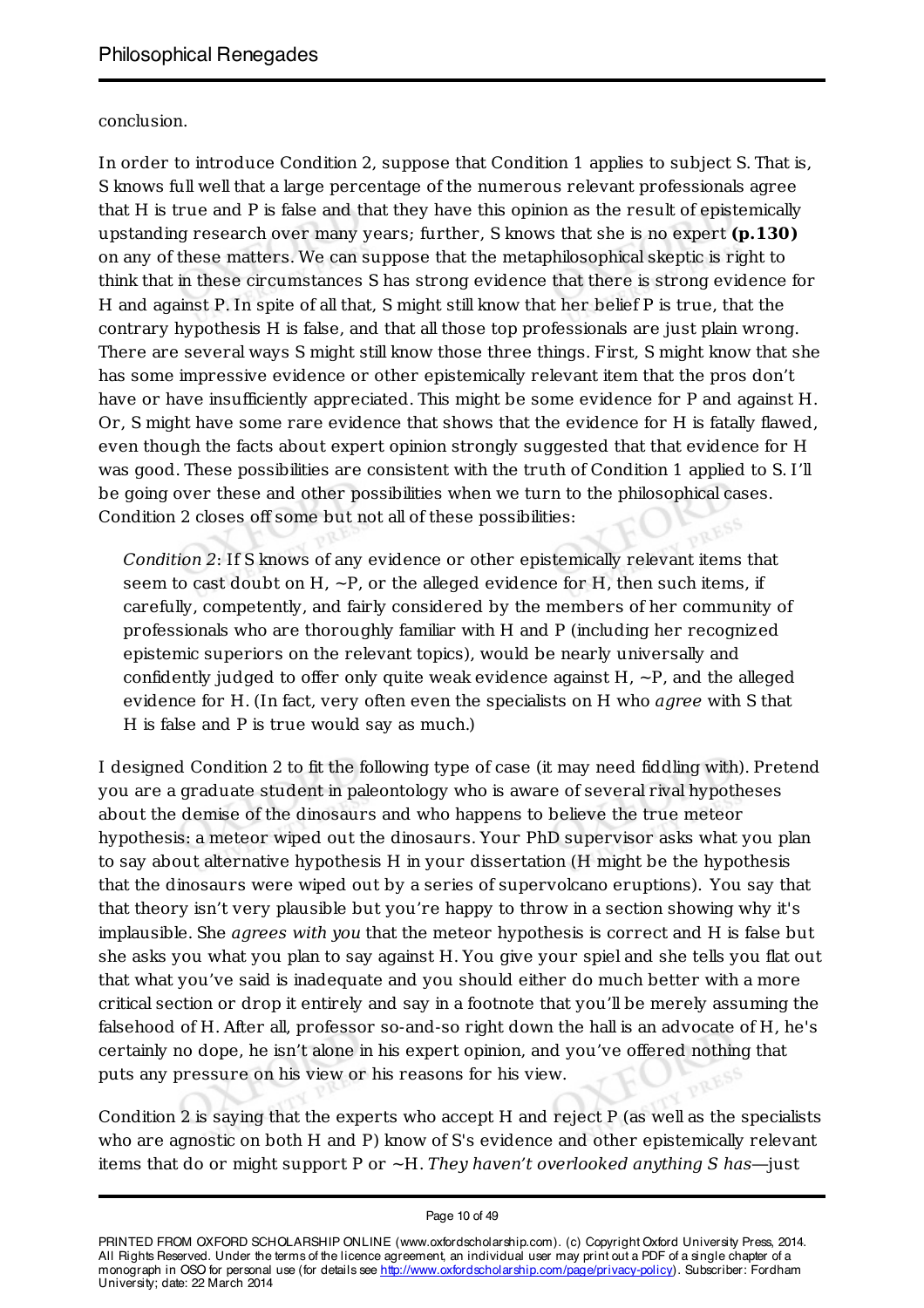like in the graduate student case above. But just because they haven't missed anything doesn't mean that S fails to have an epistemic item that suffices for knowledge of P and  $-H$ : there remains the possibility that they *underestimated* the epistemic significance of some of S's epistemic items of relevance to P and H. In the cases we're interested in, in which S is a philosopher, H is a purely philosophical **(p.131)** error theory, and P is an ordinary commonsensical claim, this epistemic item that S has need not be an *argument* that suffices for knowledge of P—at least, it need not be a dialectically effective argument. But our epistemic items go beyond our argumentative-persuasive abilities, especially if epistemological externalism is true.

Call the person who satisfies Conditions 1 and 2 a well-informed mere mortal with respect to H. She is well informed because she is aware of H, H's good status, and the relation of H to P; she is a mere mortal because, roughly put, she has no epistemic item regarding H and P that the experts have overlooked or would not reject and she knows that the advocates for H and  $\sim$ P are her epistemic superiors on those topics. The graduate student in paleontology is a well-informed mere mortal, "mere mortal" for short. A child and any adult unfamiliar with the field relevant to H are not, as they fail to satisfy any of the demanding epistemic requirements of Condition 1. Another kind of mere mortal is an expert in the general field but whose specialization lies elsewhere. Professor Smith teaches various paleontology classes. She is perfectly aware of H but wouldn't be able to say anything interesting against it. She has the true meteor-killed-the-dinosaurs belief but like the graduate student her belief is too lucky (in some sense) to amount to knowledge. That's the type of person I have in mind as a well-informed mere mortal. I hope that Conditions 1 and 2 capture the important aspects of her epistemic position.

The renegade is the well-informed mere mortal who retains her belief in P. She is the target of the metaphilosophical skeptic's argument.

I would be surprised if "S believes P" wasn't polysemous. So, it is important that we not get confused regarding the notion of belief that is relevant here. When you're asked "What is your take on P?" it seems that in at least some conversational contexts, especially ones concerning philosophical questions, you are being asked to take the firstorder, direct evidence you know of regarding P and announce how it strikes you as bearing on P. You are not being asked to give your considered judgment on all sources of evidence or take into account what anyone else thinks. Instead, you're being asked for something like your phenomenological intellectual reaction to that limited body of evidence. You're being asked this: when you consider this body of considerations, in which direction are you inclined:  $P_$ ,  $\sim$ P, or neither? Never mind whether you "follow" or "give in" to that inclination, thereby coming to accept P for instance; that's another issue entirely. Correlative with this task of responding to "What is your take on P?" is a notion of belief that is similarly restricted. When you reply with "I believe P is true" you are not offering an objective assessment but rather a subjective reaction: here is the doxastic direction in which I happen to find myself moved when I weigh those considerations.

This is not an unreflective notion of belief, as it might be the result of years of study, but it's still a mere doxastic inclination in response to first-order evidence. Neither is it a

Page 11 of 49

PRINTED FROM OXFORD SCHOLARSHIP ONLINE (www.oxfordscholarship.com). (c) Copyright Oxford University Press, 2014. All Rights Reserved. Under the terms of the licence agreement, an individual user may print out a PDF of a single chapter of a monograph in OSO for personal use (for details see http://www.oxfordscholarship.com/page/privacy-policy). Subscriber: Fordham University; date: 22 March 2014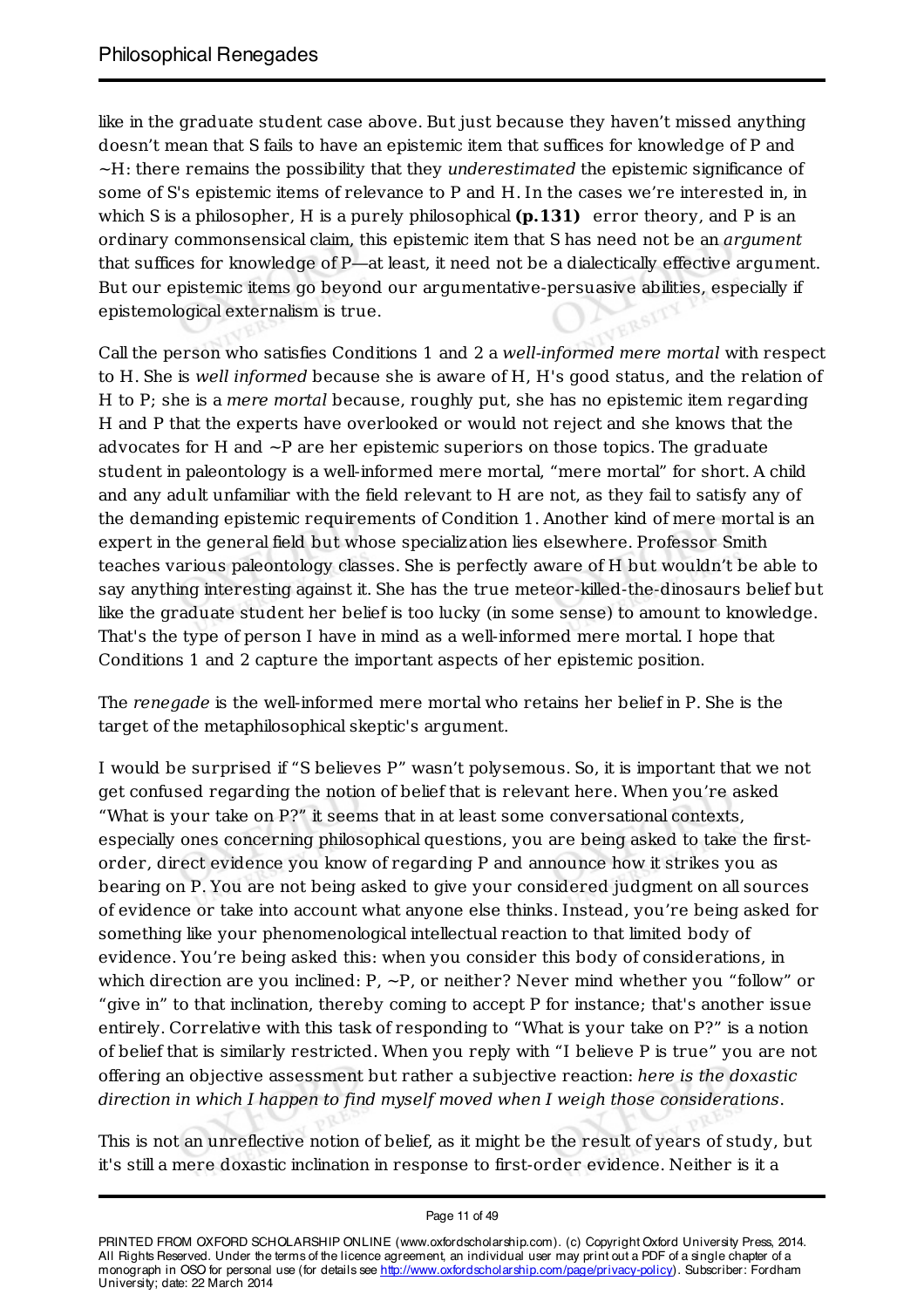weakly held belief, as the inclination in question might be very strong.

I find that a great many highly intelligent students interpret philosophical questions in this manner. I find it fascinating, partly because I find it foreign. I have the doxastic inclinations like everyone else, but I never thought of them as being beliefs. It took me years to figure it out, but I now suspect that when I ask my students for their beliefs **(p.132)** regarding a view or argument what they hear is often something along the line described above. In particular, when I go over basic issues in the epistemology of disagreement in a classroom there always are a bunch of students who are initially completely puzzled as to why disagreement with other people over philosophical issues should have any relevance at all to the epistemic status of their own opinions—even when I tell them that almost every philosopher in the world disagrees with them (as the case may be). Contrary to popular belief among philosophy teachers, these students aren't closet relativists or anything like that; they just interpret the notion of philosophical belief differently from me. I have also met professional philosophers who seem to have the same notion of belief in mind. This inclination-first-order notion of belief even shows up in scientific contexts. For instance, I have had plenty of students hear the questions "Was there a beginning to the physical universe?" and "Assuming there was a beginning, did it have a cause?" in this inclination-first-order manner. I suspect that people hear a question in that peculiar manner when (i) they are aware of some relevant first-order considerations regarding P, so they have some considerations to work with when responding to the question (e.g. unless they are astronomers they will not hear the question "How many moons does Jupiter have?" in this way), and (ii) either they think the question is highly philosophical or they think the relevant experts have come to no consensus, so they are free to ignore them entirely.

In any case, I am examining the case when the philosopher's considered judgment (not doxastic inclination) of all the relevant considerations (not just the first-order ones) is that P is true. A worry here, which I don't know how to finesse, is that the inclination-firstorder notion of belief might be very common among philosophers who are voicing opinions outside their specialty areas, if not across the board. If Jen doesn't do any extensive research on free will or determinism, and you ask her what her "take" is on that topic, she might say "I am incompatibilist" even though all she is reporting is the direction of her inclination after gazing at the first-order evidence she is aware of. If this notion of belief is especially common, then the scope of metaphilosophical skepticism is thereby diminished, but only at the cost of drastically reducing the scope of "full" philosophical belief.

### 4 The metaphilosophical skeptic's principles

As I conceive the matter, the metaphilosophical skeptic is convinced that there is something epistemically bad about what the renegade is doing: when the well-informed mere mortal retains her belief, then she has thereby gone wrong in some important epistemic respect. Notice that the focus is on something the renegade *does*, an intellectual reaction to the discovery of being a renegade. Thus, the skeptic's thesis is just this: the renegade's action of retaining her belief is seriously epistemically deficient. The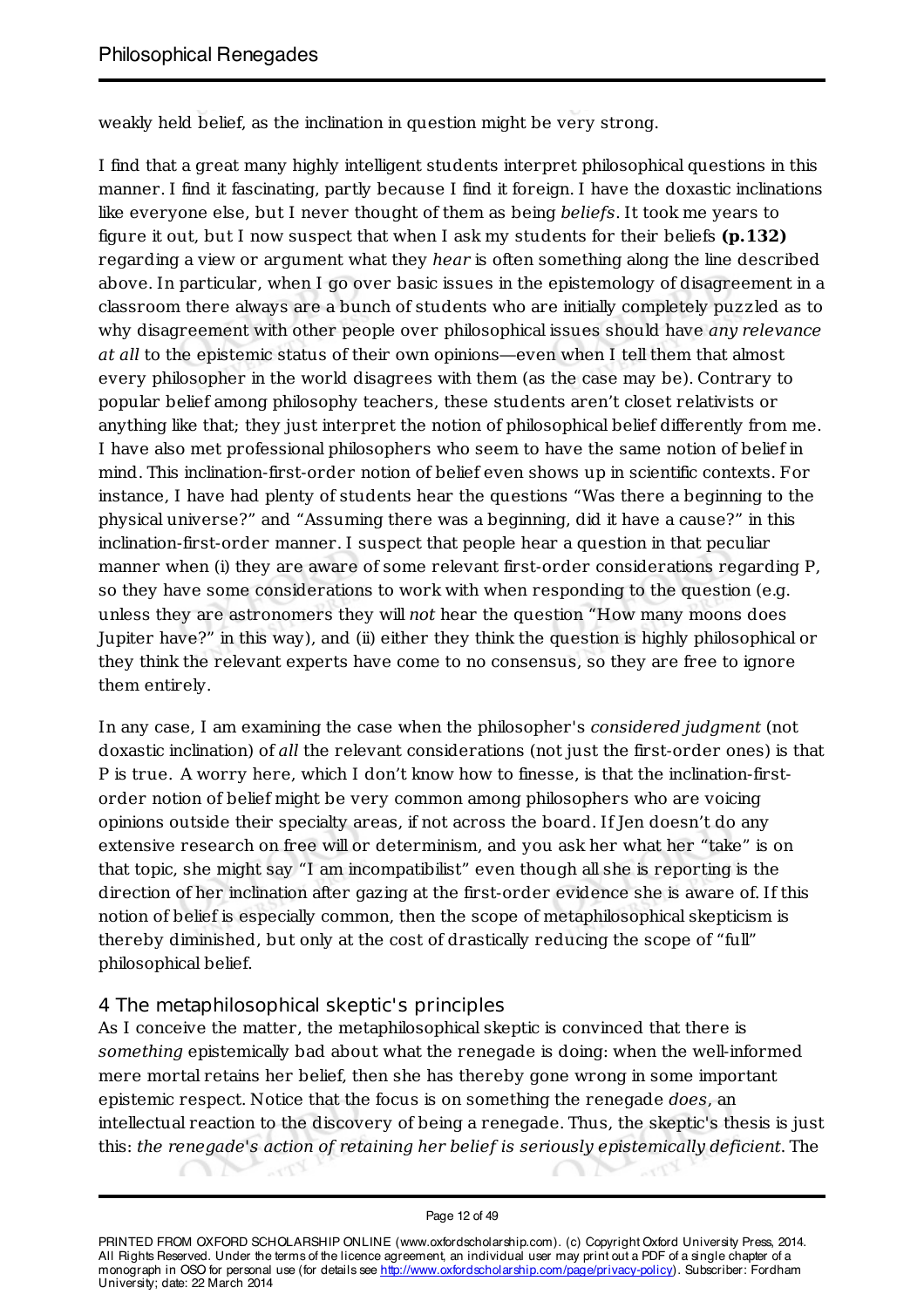skeptic thinks that this epistemic defect holds of the renegade almost no matter what the true story of knowledge, justification, evidence, reason, and epistemic blame/permissibility turns out to **(p.133)** be, and it holds for virtually any renegade, regardless of her particular circumstances (e.g. the specific H and P involved, the manner in which the belief in P was formed, whether S's belief in P initially amounted to knowledge, and so forth). Therefore, she does not hold her thesis as a result of some complicated epistemological theory (e.g. "Assuming the truth of internalism and evidentialism..."); she thinks it follows from general principles that *virtually any* epistemological theory will embrace. As a result, she needs to be flexible regarding the nature of the "serious epistemic defect," as it can't be captive to the truth of how evidence, knowledge, and warrant are related (for instance). Only when I'm finished with the argument for her thesis will we be in a position to see how to interpret this "defect" in this flexible way.

In order to introduce the first principle the skeptic will use in her argument, suppose that Condition 1 is true of person S. On the face of it, this means that her epistemic superiors have some evidence that she doesn't have—evidence that must be pretty strong since it convinced the superiors that the renegade's belief P is false. But there are other possibilities. Maybe they have the same evidence as S but have "digested" that evidence properly whereas S has not. And due to that difference, they have seen that the evidence points toward P's falsehood, not truth. Then again, maybe S isn't deficient in either of those ways (namely, lacking evidence or improperly digesting the commonly held evidence) but has made some calculation error that her superiors avoided. (This might happen if P is the answer to some arithmetic problem.) A calculation error doesn't seem like the evidential mistakes in the first two possibilities, at least according to my understanding of "evidence."

For my primary purpose in this essay—the application of the principles below to philosophers—I know of no relevant difference between the first two possibilities. Further, the possibility of a calculation error won't apply to virtually any philosophical case, since very few if any philosophical disagreements pivot on calculation errors.

There are other possibilities of course. Perhaps S disagrees with her superiors because of a difference in "starting points," and not anything about evidence or calculation. There are various ways of understanding starting points. But I think that it is easy to overemphasize their importance. For instance, if I'm an epistemologist who doesn't work on vagueness or the philosophy of language and logic generally, then when I find out that a large number and percentage of the specialists in the philosophy of logic and language endorse some anti-commonsensical view regarding vagueness (e.g. supervaluationism, epistemicism, non-classical logic) after many years of rigorous investigation, the obvious thing for me to conclude, by far, is that they must have some decent arguments for their view—arguments I don't know about and that must be pretty impressive given that they have actually turned so many quality philosophers against common sense. On the face of it, there is no reason to think there is some mysterious difference in "starting points," whatever they are supposed to be, that is leading them against common sense.

#### Page 13 of 49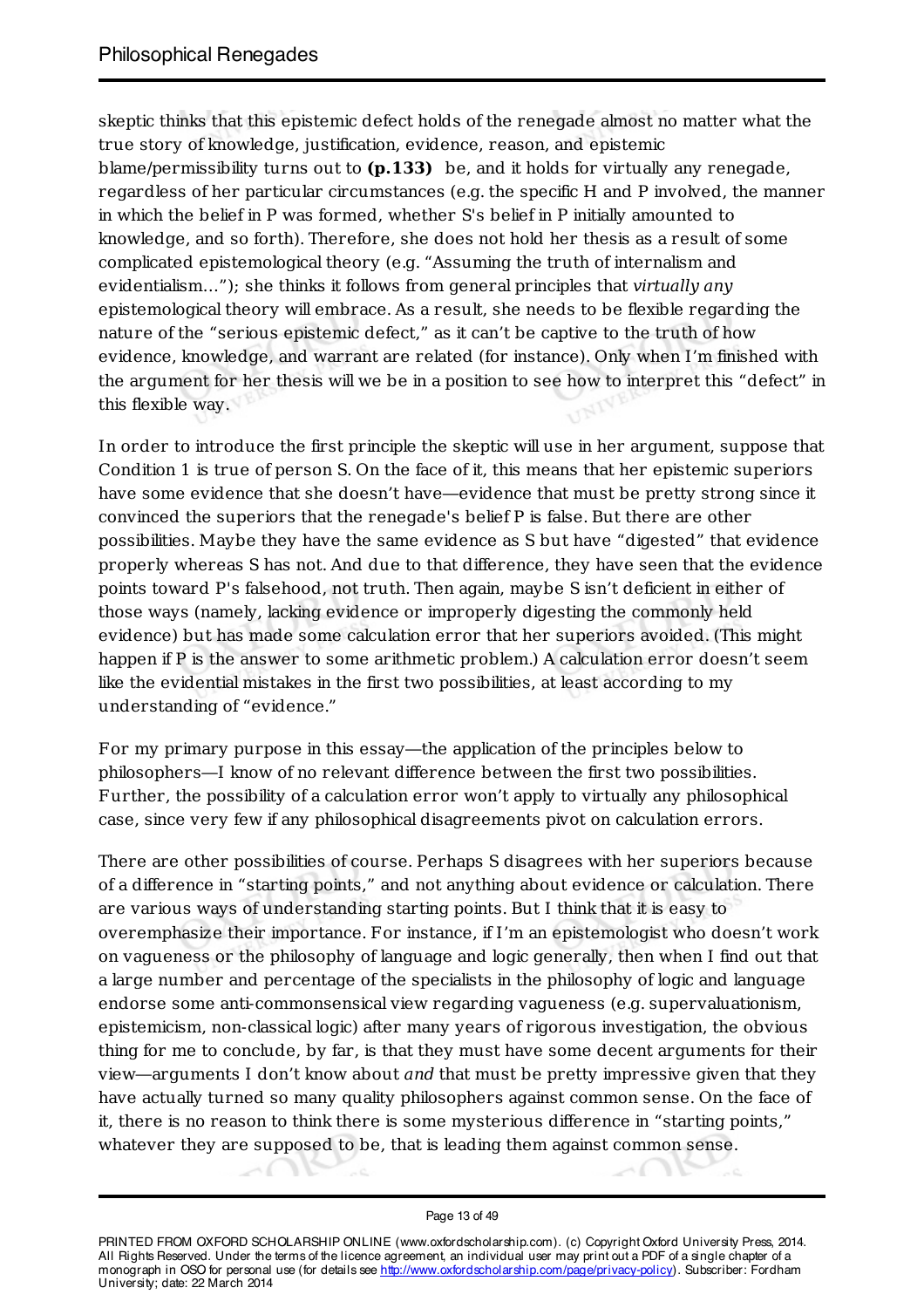In any case, here is the first principle:

Evidence of Evidence (Ev-of-Ev): if Condition 1 is true of person S, then S has strong evidence  $E_1$  regarding her recognized epistemic superiors (her knowledge of the various socio-epistemic **(p.134)** facts about top professional endorsement, such as the four parts of Condition 1) that either (1) there is evidence  $E_2$  (e.g. astronomical evidence) that S doesn't have or has underappreciated, that her recognized superiors have, and that strongly supports the idea that H is true and P is false (after all, it actually convinced many of those superiors that H is true and P is false), or (2) S has made a relevant calculation error that the superiors have avoided.

I chose the name of the principle based on the view that disjunct (2) will not play a role in what follows.

Suppose Homer knows that Sherlock Holmes has an excellent track record in murder investigations; he knows that Holmes is investigating the murder of the maid; he then hears Holmes announce after a long investigation that he has done as thorough a job as he has ever done and that the butler definitely did it. At that point *Homer acquires* excellent evidence  $E_1$  (Holmes' word and track record) that there is excellent evidence  $E_2$  (the "detective evidence" Holmes uncovered in his investigation, evidence Homer has yet to hear) that the butler did it. Ev-of-Ev is an extension of that idea, applying it to a community of top professionals (instead of just one person, as in the Holmes case).

What if Homer is the butler, Homer is innocent, and he knows perfectly well that he's innocent? I don't think anything changes. Homer still has excellent evidence  $E_1$  that Holmes has excellent evidence  $E_2$  that he, Homer, killed the maid. It's just that Homer also has other evidence regarding the situation. His evidence that he didn't kill the maid is much, much stronger than Holmes' evidence  $E_2$ , at least under any ordinary circumstances. Now, if Holmes revealed to Homer that Homer's memory of the relevant particulars was incredibly bad, then Homer would begin to take seriously Holmes' strong detective evidence  $E_2$  that Homer committed the crime, as his own evidence that he's innocent—from memory—would now be undermined.

Ev-of-Ev says that when there is a significant number and percentage (both of those) of relevant people who endorse H, where H is obviously inconsistent with commonsensical belief P, then  $E_1$  is strong evidence that there is strong evidence  $E_2$  that H is true and P is false (where S lacks or has underappreciated  $E_2$  and the superiors have  $E_2$ ). I've already addressed my use of "relevant" in parts (ii)–(iv) of Condition 1. Now I will say a few things about the uses of "significant" and "strong."

The use of "significant" comes from part (ii) of Condition 1. One is tempted to ask "How large a percentage and number is significant?" I think this might be like asking "How much money do I have to lose before I'm no longer rich?" or, more to the point, "How much evidence do I need before I'm justified in thinking the butler did it?" Suppose that H is the hypothesis that there are no composite artifacts and P is the claim that I have

Page 14 of 49

PRINTED FROM OXFORD SCHOLARSHIP ONLINE (www.oxfordscholarship.com). (c) Copyright Oxford University Press, 2014. All Rights Reserved. Under the terms of the licence agreement, an individual user may print out a PDF of a single chapter of a monograph in OSO for personal use (for details see http://www.oxfordscholarship.com/page/privacy-policy). Subscriber: Fordham University; date: 22 March 2014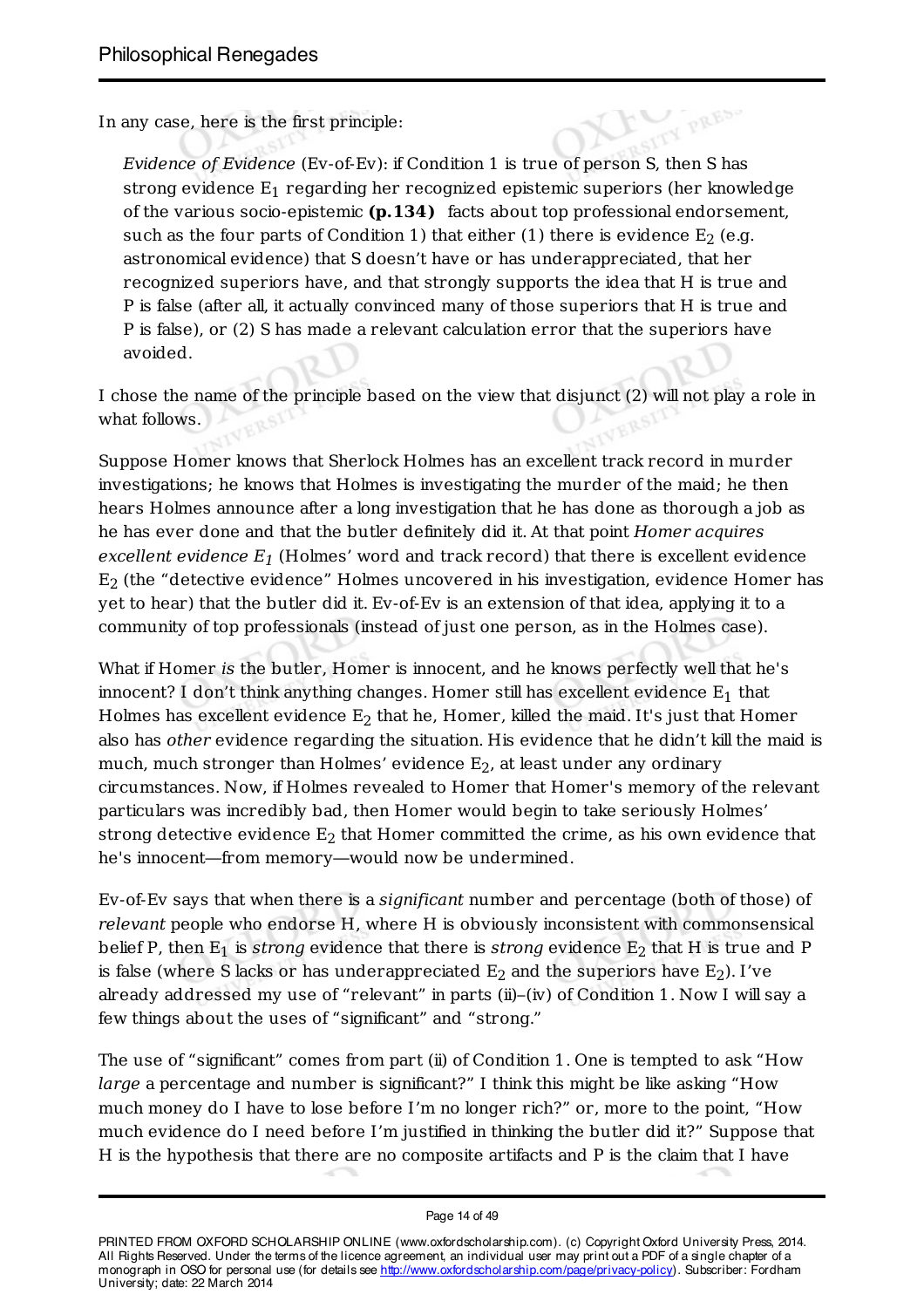four baseballs in the trunk of my car. If there are 10,000 metaphysicians and philosophers of physics in the world and 90 per cent of them say H and ~P are true or quite likely to be true (and there is no funny business, such as "There was just one of them a year ago and he cloned himself 9,999 times"), then it looks as though the consequent of Ev-of-Ev is pretty reasonable. If there are just six in the world and five say H and  $\sim$ P are true, then the consequent of Ev-of-Ev isn't plausible (good percentage but sample size too small). If there are 10,000 of them and just 16 per cent say H **(p.135)** and  $\sim$ P, then the consequent of Ev-of-Ev is much less plausible (good sample size but percentage too small) unless there are extenuating circumstances (e.g. the 16 per cent are the clear superiors of the 84 per cent). $^8$  I doubt whether there are any magic numbers that would make the following statement reasonable: "Ev-of-Ev is true only when 'significant' picks out a number greater than A and percentage greater than B."

The reason S has for thinking his belief is false is a *strong* reason, something that makes it highly likely that the belief is false. I doubt whether a probabilistic reading of "strong reason" is appropriate here, but something along that line is in order. If you want to make it more precise, think of cases from science or mathematics. With respect to the Jupiter story, you first acquired knowledge of the fact that a large number and percentage of astronomers endorse the "over 200 moons" theory. You rightly took that information,  $E_1$ , to be excellent evidence that there is some evidence  $E_2$  that (a) you don't have, (b) they do have, and (c) strongly supports the "over 200 moons" theory.

We can now introduce the rest of the principles she uses in her argument. To begin, assume that S believes P, S satisfies Condition 1, Ev-of-Ev is true, and the possibility of a relevant calculation error is remote. Then this claim follows:

(i) S has strong evidence  $E_1$  regarding her recognized epistemic superiors that there is evidence  $E_2$  that S doesn't have or has underappreciated, that her recognized superiors have, and that strongly supports the idea that H is true and P is false.

It's natural to think that the truth of (i) means that S faces an epistemic "threat" to her belief in P. We are familiar with defeaters and defeater-defeaters. For instance, you start out believing P, learn some fact Q that suggests P is false or that your evidence for P is inadequate (so Q is a defeater), but then you learn yet another fact R that shows that Q is false or your evidence for Q is inadequate (so R is a defeater-defeater). Something similar applies in S's case. Although her learning  $E_1$  presents a threat to her belief P, or so the skeptic claims, we can easily imagine that she has some extra information that "overwhelms"  $E_1$ . (I brought up these possibilities when discussing Condition 2 earlier.) If she has that extra information (that in some sense overwhelms  $E_1$ ), then she is not epistemically deficient in any way in retaining her belief in P. Moreover, it seems that in order to avoid all epistemic deficiency in retaining P she must have some epistemic "item" (evidence, reason, reliability, etc.) that overwhelms  $E_1$ ; it's not just an option. The next principle makes this idea explicit:

Evidence  $\& \sim$ Skepticism  $\rightarrow$  Defeater (Ev&~Sk $\rightarrow$ D): if S has strong evidence E<sub>1</sub>

Page 15 of 49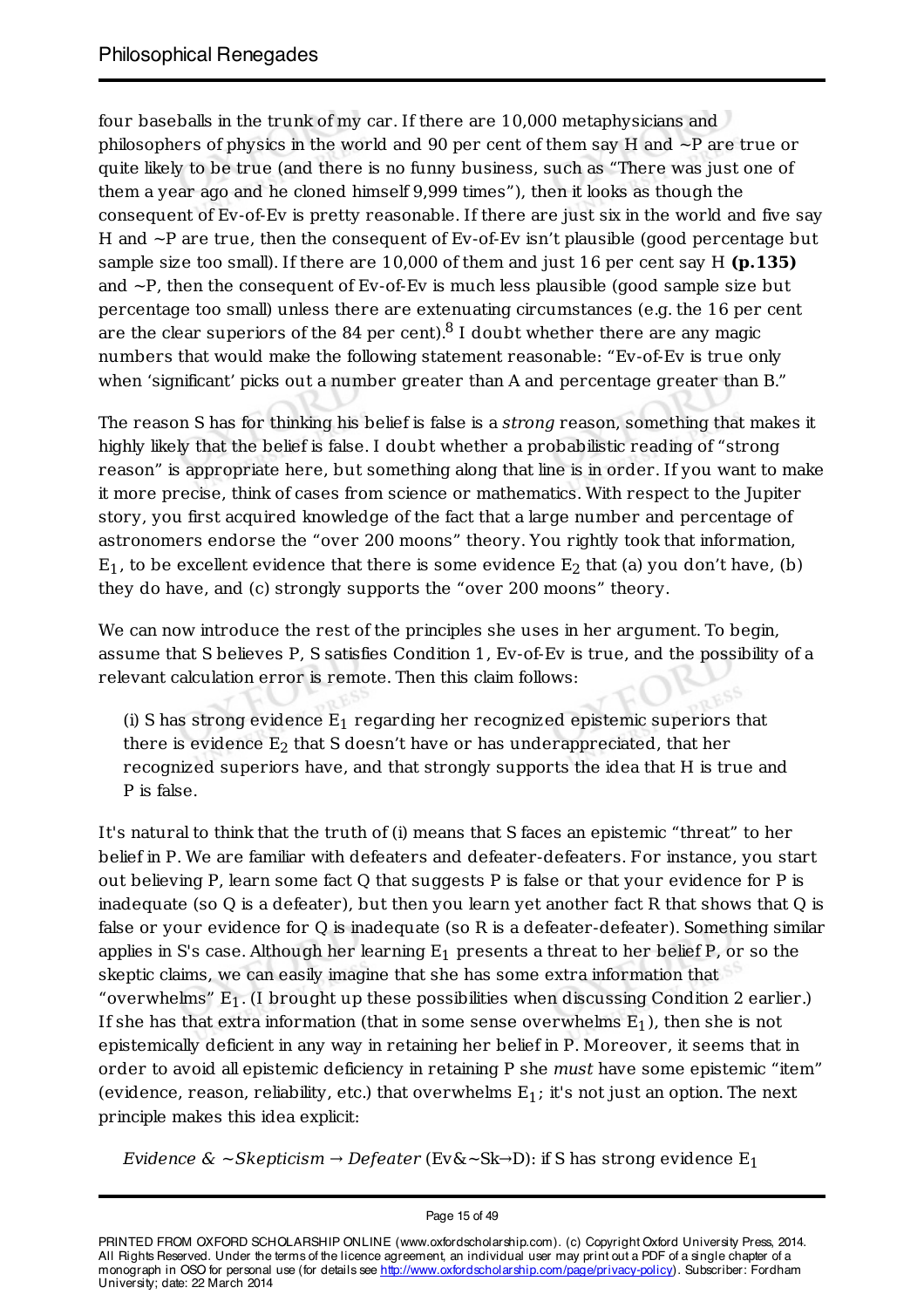regarding her recognized epistemic superiors that there is evidence  $E_2$  that S doesn't have or has underappreciated, that her recognized superiors have, and that strongly supports the idea that H is true and P is false, then if in spite of having  $E_1$  her retaining her belief in P suffers no serious epistemic defect, then she must have some epistemic item that overwhelms  $E_1$ .

**(p.136)** At this early stage we leave open what this item might be (e.g. evidence, reason, reliability, etc.) and what it means for it to "overwhelm"  $\text{E}_1.^9$  Later we will look at concrete proposals. The skeptic says that since (i) and Ev&~Sk→D are true, we have the result that if S escapes metaphilosophical skepticism, then she has some item that cancels out  $E_1$ .

But remember that S satisfies Condition 2, which according to the skeptic makes it unlikely that S has any item that makes her escape the skeptical pit. Here we are appealing to a principle that allows exceptions:

Condition  $2 \rightarrow No$  Defeater (2→~D): if S satisfies Condition 2, then it's highly likely that S fails to have any epistemic item that "overwhelms"  $E_1$ .

When we add that principle to what we have already concluded about S's belief in P, we get the result that it's highly likely that S is caught in the skeptical snare: her retaining her belief in P is seriously epistemically deficient. Again, what the "serious epistemic defect" is will be addressed below in section 12.

### 5 The metaphilosophical skeptic's argument

Here is the positive argument schema for metaphilosophical skepticism, which uses the material from the previous section (the negative arguments, which consists of responses to objections, are in sections 6–11):

(a) A large number and percentage of the members of our intellectual community of contemporary philosophers and their advanced students satisfy Condition 1 with respect to some claims P and H. Moreover, the philosophers are renegades with respect to those claims: they think P is true.

(b) Ev-of-Ev is true for the cases mentioned in (a): if Condition 1 is true of one of the philosophers mentioned in (a), then she has strong evidence  $E_1$  regarding her recognized epistemic superiors that either  $(1)$  there is evidence  $E_2$  that she doesn't have or has underappreciated, that her recognized superiors have, and that strongly supports the idea that H is true and her contrary belief P is false, or (2) she has made a relevant calculation error that the superiors have avoided. (c) But in the case of the philosophers and theories mentioned in (a), possibility (2) from (b) is not realized.

(d) Thus, by (a)–(c) each of the philosophers mentioned in (a) has strong evidence  $E_1$  regarding her recognized epistemic superiors that there is evidence  $E_2$  that she doesn't have or has underappreciated, that her recognized superiors have, and that strongly supports the idea that H is true and the contrary belief P is false.

(e)  $Ev\&\sim Sk\rightarrow D$  is true for the cases mentioned in (a): if one of the philosophers

PRINTED FROM OXFORD SCHOLARSHIP ONLINE (www.oxfordscholarship.com). (c) Copyright Oxford University Press, 2014. All Rights Reserved. Under the terms of the licence agreement, an individual user may print out a PDF of a single chapter of a monograph in OSO for personal use (for details see http://www.oxfordscholarship.com/page/privacy-policy). Subscriber: Fordham University; date: 22 March 2014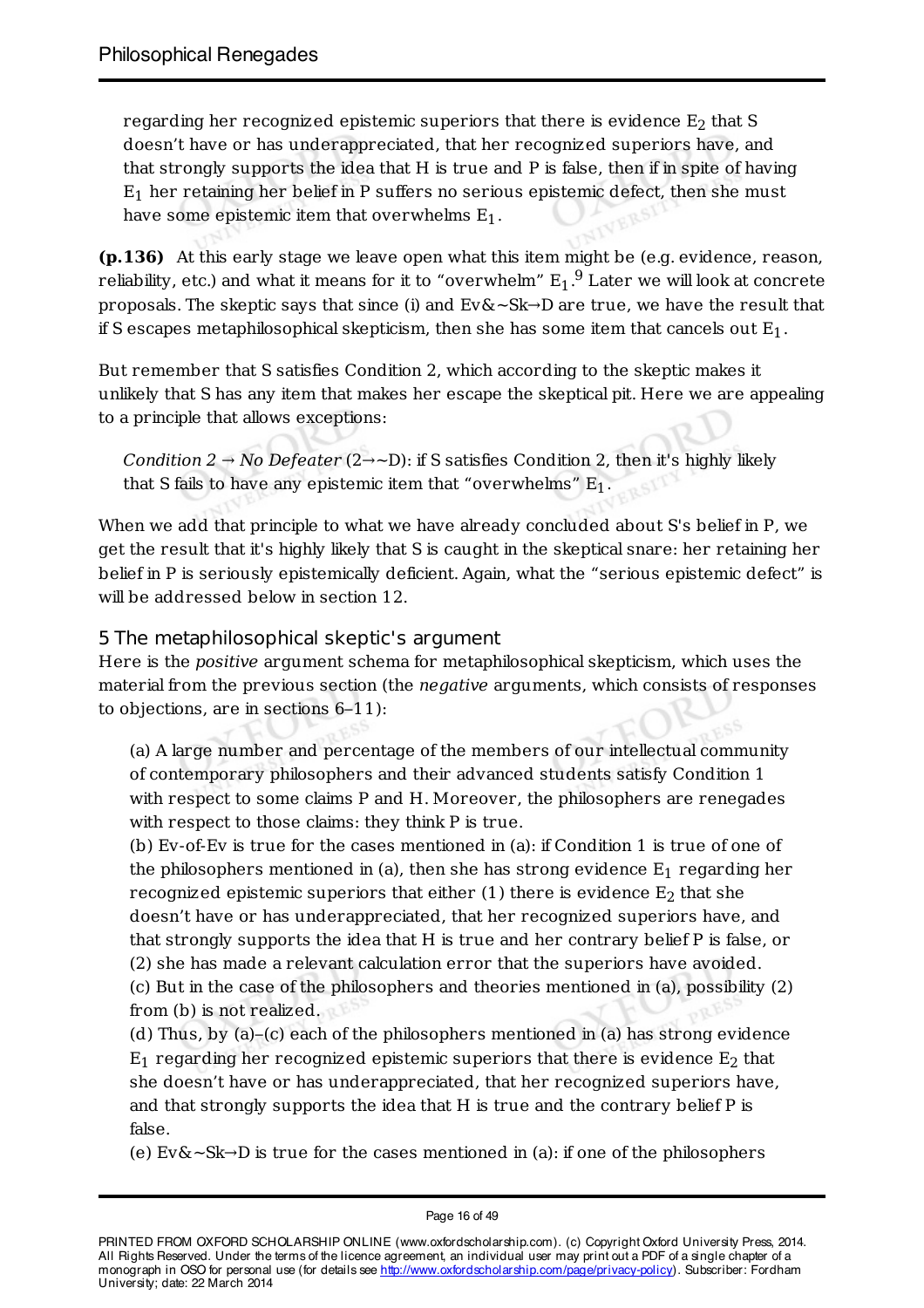mentioned in (a) has strong evidence  $E_1$  regarding her recognized epistemic **(p.137)** superiors that there is evidence  $E_2$  that she doesn't have or has underappreciated, that her recognized superiors have, and that strongly supports the idea that H is true and the contrary belief P is false, then if in spite of having  $E_1$  her retaining her belief P suffers no serious epistemic defect, then she must have some epistemic item that overwhelms  $E_1$ .

(f ) Thus, by (d) and (e) for each of the philosophers mentioned in (a), if in spite of having E1 her retaining her belief P suffers no serious epistemic defect, then she must have some epistemic item that overwhelms  $E_1$ .

(g) But most of the philosophers mentioned in (a) satisfy Condition 2 with respect to H: if they have or know of any evidence or other epistemically relevant items that seem to cast doubt on H, or the negation of P, or the evidence the advocates of H have for H, then such items, if carefully, expertly, and fairly considered by the members of her community of professionals who are thoroughly familiar with the relevant issues, would be nearly universally and confidently rejected as insufficient to rule out H, the evidence for H, or the negation of P.

(h)  $2 \rightarrow \sim D$  is true for the cases mentioned in (a): if one of the philosophers in (a) satisfies Condition 2, then it's highly likely that she fails to have any epistemic item that "overwhelms"  $E_1$ .

(i) Thus, by (f)–(h) it's highly likely that her retaining her belief P suffers a serious epistemic defect.

In what follows I am going to assume without argument that the argument (a)–(i) is sound for hypotheses that are live in virtue of scientific evidence ("scientifically live" so to speak): when the live hypothesis that conflicts with your belief firmly belongs to science, then your retaining your renegade belief is seriously epistemically defective. So the argument is assumed to work in the Jupiter case. My project in the rest of this essay is threefold: present the case that the argument is sound for ordinary philosophical disagreements (that don't go violently against common sense), present the case that the argument is sound for the error theory cases, and see what follows from the hypothesis that metaphilosophical skepticism is false in the error theory cases.

The objector to the metaphilosophical skeptic needs to defend her claim that only scientific liveness and mere mortality, and not purely philosophical liveness and mere mortality, are strong enough to generate a skeptical result. She needs, in other words, to point out some *relevant* epistemological difference between science and philosophy, one that shows that purely philosophical liveness and mere mortality is epistemically impotent. There are loads of differences of course, even interesting epistemological ones. The goal is to find an epistemological one that justifies the thought that the argument fails for purely philosophical hypotheses even though it's sound for scientific hypotheses. <sup>10</sup> **(p.138)**

# 6 Comments on premise (a)

Premise (a), which says that the renegade situation occurs in philosophy, is pretty clearly true for many philosophers and philosophical claims. I can think of just two objections. Here is the first:

PRINTED FROM OXFORD SCHOLARSHIP ONLINE (www.oxfordscholarship.com). (c) Copyright Oxford University Press, 2014. All Rights Reserved. Under the terms of the licence agreement, an individual user may print out a PDF of a single chapter of a monograph in OSO for personal use (for details see http://www.oxfordscholarship.com/page/privacy-policy). Subscriber: Fordham University; date: 22 March 2014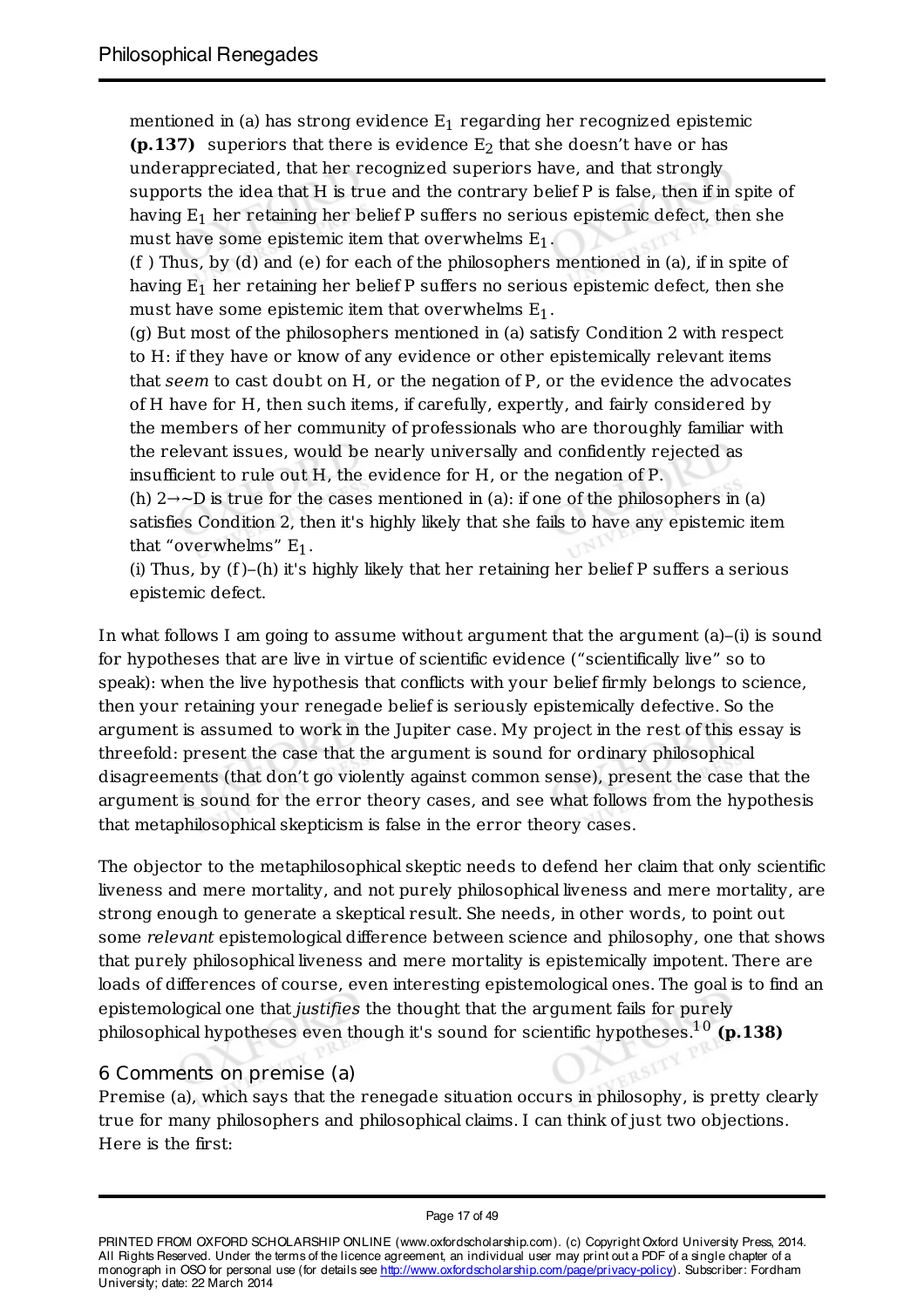The metaphilosophical skeptic is assuming that there are philosophical experts, just like there are astronomical experts. But this is a dubious assumption. For instance, if there are philosophical experts, then one would think that both Dennett and Chalmers are experts in the philosophy of consciousness. But given the diversity of their views on consciousness, at least one of them is almost completely wrong about the nature of consciousness, thereby ruining his chance at expertise. And if virtually no one is an expert on material composition or vagueness, for instance, then the fact that a significant number and percentage of those non-experts endorse radical error theories doesn't mean that there is strong evidence for those theories.

The idea here is vague, but I assume the objection is targeting Condition 1, which could be crudely summarized with "Person S knows that lots of the experts disagree with her." However, in the careful presentation of the metaphilosophical skeptic's argument there is no mention of philosophical "experts." The closest claim occurs in part (iii) in Condition 1:

Many of the professionals who endorse H and reject P are generally more informed than S is on the topics involving H, they have more raw intelligence than she has, they have thought and investigated whether H is true longer and in more depth than she has, they have thought about and investigated the topics surrounding H longer and in more depth than she has, they are just as or even more intellectually careful than she is, they are no more relevantly biased than she is, and they have understood and fairly and thoroughly evaluated virtually all the evidence and reasons she has regarding P (and usually much additional evidence or reasons).

Whether the philosophers described count as "experts" depends on what one means by that vague term. In any case, there is no reason I know of for thinking that this epistemic condition isn't known to be satisfied for many of us with regard to many of our philosophical beliefs (setting skepticism aside).<br>Here is another objection to (a): philosophical beliefs (setting skepticism aside).

Here is another objection to (a):

Even our best and brightest are utterly epistemically ill-equipped to find the truth regarding the philosophical problems that we all work on. We are intelligent enough to pose questions that we are incapable of answering. We might as well be young children wondering what it's like to be married for fifty years. In some sense the twenty year old is in a better position than the eight year old, but since both are so far from epistemic adequacy, part (iii) of Condition 1 doesn't really apply to anyone in philosophical matters, as we are all about equally awful when it comes to investigating philosophical questions.

Sometimes I am inclined to accept this depressing view. ( Why else are we discussing the very same things Aristotle investigated so many centuries ago, and in largely the same terms?) But if it's true, then surely metaphilosophical skepticism is true too, even if the argument for that thesis given above fails.

#### Page 18 of 49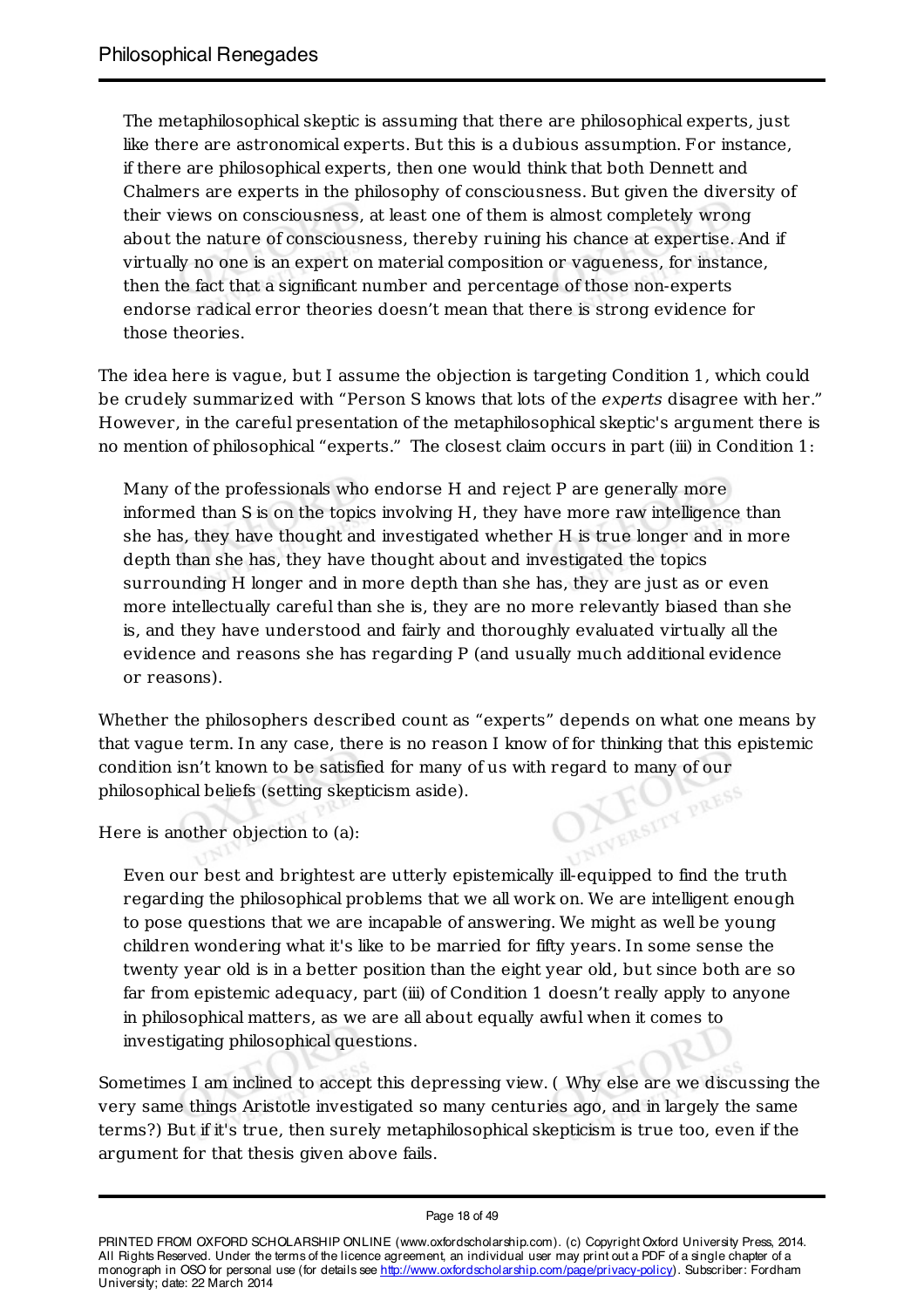**(p.139)** I conclude that premise (a) is true for many philosophers and their philosophical beliefs. The only wrinkle is whether it is true for error theories, the extreme case. In the rest of this section I argue that it is true for those theories.

To begin, I'm stipulating that the philosophical hypotheses are genuine  $\emph{error}$  theories. $^{11}$ For instance, as I understand them compositional nihilism and artifact nihilism say three things: there are no laptops; all ordinary occurrences of "I have a laptop," "Laptops exist." "Some laptops are over \$1000" are all just plain false: and ordinary people have the corresponding ordinary false beliefs about laptops (so it isn't the case that the sentences are all false but our beliefs have some fancy semantics that makes them true even when "properly" expressed by the false sentences). Theories that merely look error-theoretic about laptops (e.g. "Laptops exist and many cost about \$800 but none of them really exist, or exist in the fundamental sense," or some contextualism on "exist" or "laptop") are not to the point (e.g. the theories of Horgan and Potrč (2000) or Ross Cameron (2010) are probably not error theories in my sense). $^{12}$  I get to pick and choose among theories here, landing on the ones genuinely contrary to common sense.

Even with that clarification, I can think of four promising objections to premise (a) applied to error theories. 13

First, some philosophers might be tempted to say "Well, no one really believes radical error theories that are genuinely inconsistent with common sense beliefs; so those theories are never live and Condition 1 is thereby not met"; such philosophers are misinformed. Please keep in mind that it is neither here nor there whether as a matter of contingent fact any of these particular genuine error theories is live right this minute; we should not be parochial. Philosophers will believe almost anything—even today, when the percentage of philosophers who endorse the truth of commonsense belief is peculiarly high, historically considered. All one has to do is peruse philosophy journals from fifty or hundred years ago to get a sense of how what seems obviously true in one era is judged obviously false in another era. And in that exercise we are looking at just one century of the actual world. PRESS

Here is a second objection to premise (a) applied to error theories:

Although I recognize the anti-commonsensical philosophers to be much more informed and productive than I am when it comes to the topics in question, they aren't my superiors when it comes to evaluating those anti-commonsensical theories. David Lewis, for instance, might leave me in **(p.140)** the dust when it comes to generating various worthwhile arguments, concepts, claims, and theories, but he is no better than me when it comes to determining whether those theories and claims are really true. In effect, there are far fewer mere mortals then the metaphilosophical skeptic thinks.

I suppose that view might be correct in a few isolated cases, but for the most part people who are my philosophical superiors in all those ways will be better than I am at evaluating claims in the corresponding area. Take a particular case: vagueness. Timothy Williamson,

Page 19 of 49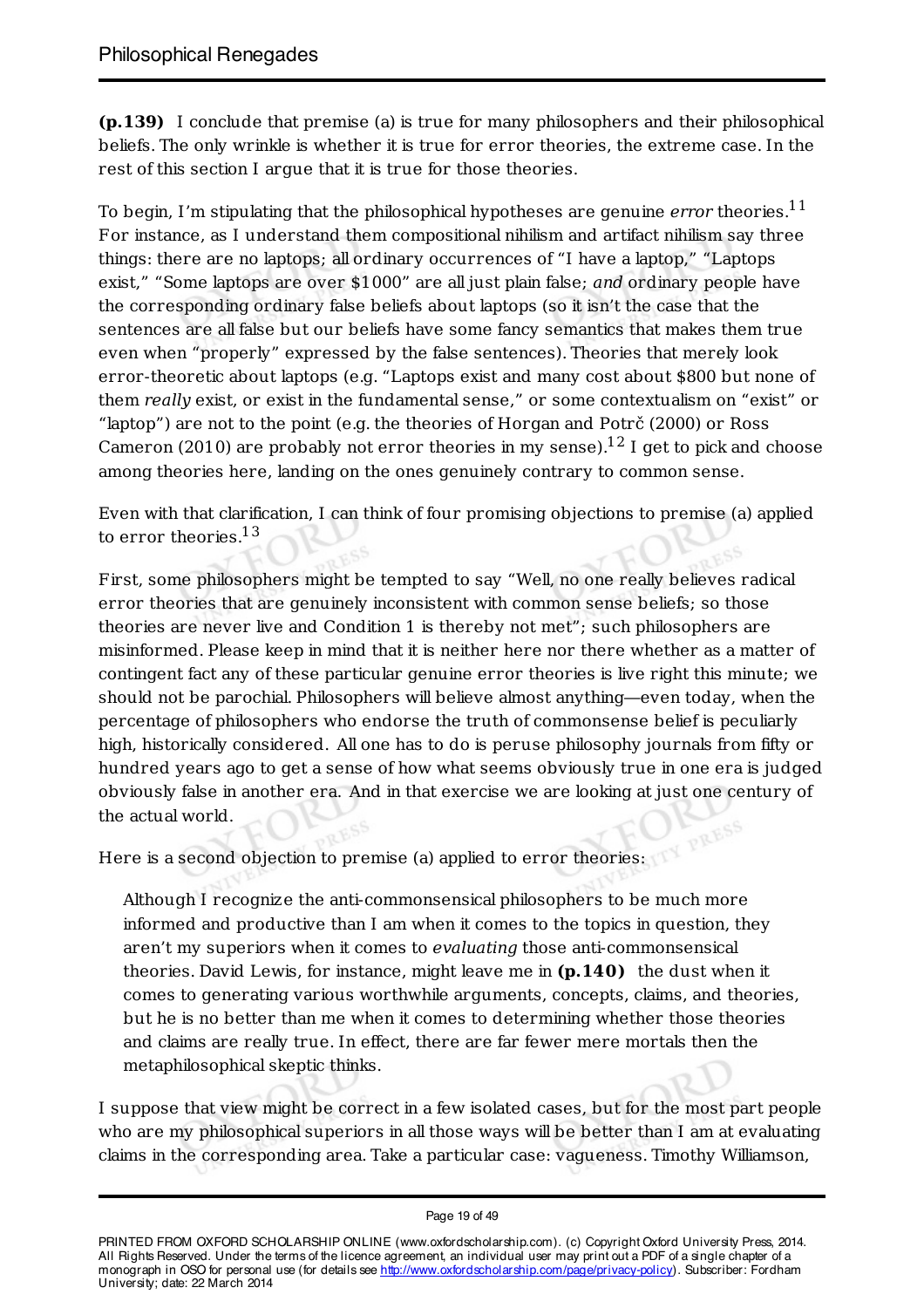Roy Sorenson, Hud Hudson, Paul Horwich, and other experts on vagueness are epistemicists (in the possibility we're envisioning, not to mention our actual present time). I, on the other hand, barely even understand supervaluationism, how the "definitely" operator works or what it means, the issues relevant to Gareth Evans' famous argument against vague identity, and so on. It's silly to think that I'm anywhere near as good as Williamson, Sorenson, Horwich, Hudson, and the others in evaluating the pros and cons of epistemicism. While it is certainly possible that I stumble on an argument that they don't know about or haven't sufficiently appreciated that dooms their anticommonsensical theory, we should stick with the most common scenario, in which the mere mortal has not had the rare fortune to discover some crucial bit of evidence that all the anti-commonsensical philosophical experts have missed or failed to sufficiently appreciate. Part (iii) of Condition 1 in particular is definitely true of me with respect to the topic of vagueness (as well as many other topics that generate radical error theories) and there is nothing exceptional about that fact.

A third objection says that there are no "genuine" error theories as characterized earlier. Consider the following rough train of thought.

When people "accept" a certain claim in ordinary life, do they think it's *literally true* or are they best interpreted as thinking that it's true for all practical purposes? For the most part, they aren't even aware of the contrast, so how do we interpret their assent to "There are four baseballs in the trunk"? (It won't help to ask them, as they don't know the difference.) And what kind of commitment is sufficient for belief ? Does it have to be literal truth or just practical truth? Or is "belief" polysemous? Maybe it's indeterminate whether they have "literal belief" or "practical belief."

One might take those and similar reflections and (somehow) argue that charity of interpretation requires us to say that although (a) the error theorist truly believes that there aren't four baseballs in the trunk, (b) she truly believes that her belief is literally true, (c) the ordinary person truly believes that there are four baseballs in the trunk, and (d) she truly believes that her belief is literally true, "belief" is polysemous and the two operative notions of belief differ in such a way that there is no disagreement: the two baseball beliefs can both be true with no inconsistency (perhaps "true" is polysemous too). I don't know how the argument for this combination of claims would go. For one thing, it hardly seems "charitable" to say that the error theorist isn't disagreeing with the ordinary belief when she insists that she is denying the ordinary person's baseball belief. But what if this no-disagreement view is true anyway?

These are deep waters, but I don't think they matter to the metaphilosophical skeptic's argument: strictly speaking, H need not be logically inconsistent with P. Consider again the Jupiter story. You think Jupiter has fewer than ten moons. You read in **(p.141)** the science section of the New York Times a long article detailing the fact that 95 per cent of astronomers have over the last quarter century come to think that Jupiter has over 200 moons. The article includes descriptions of the new methods used to come to the new consensus. However, it turns out that the reporter failed to understand that the

Page 20 of 49

PRINTED FROM OXFORD SCHOLARSHIP ONLINE (www.oxfordscholarship.com). (c) Copyright Oxford University Press, 2014. All Rights Reserved. Under the terms of the licence agreement, an individual user may print out a PDF of a single chapter of a monograph in OSO for personal use (for details see http://www.oxfordscholarship.com/page/privacy-policy). Subscriber: Fordham University; date: 22 March 2014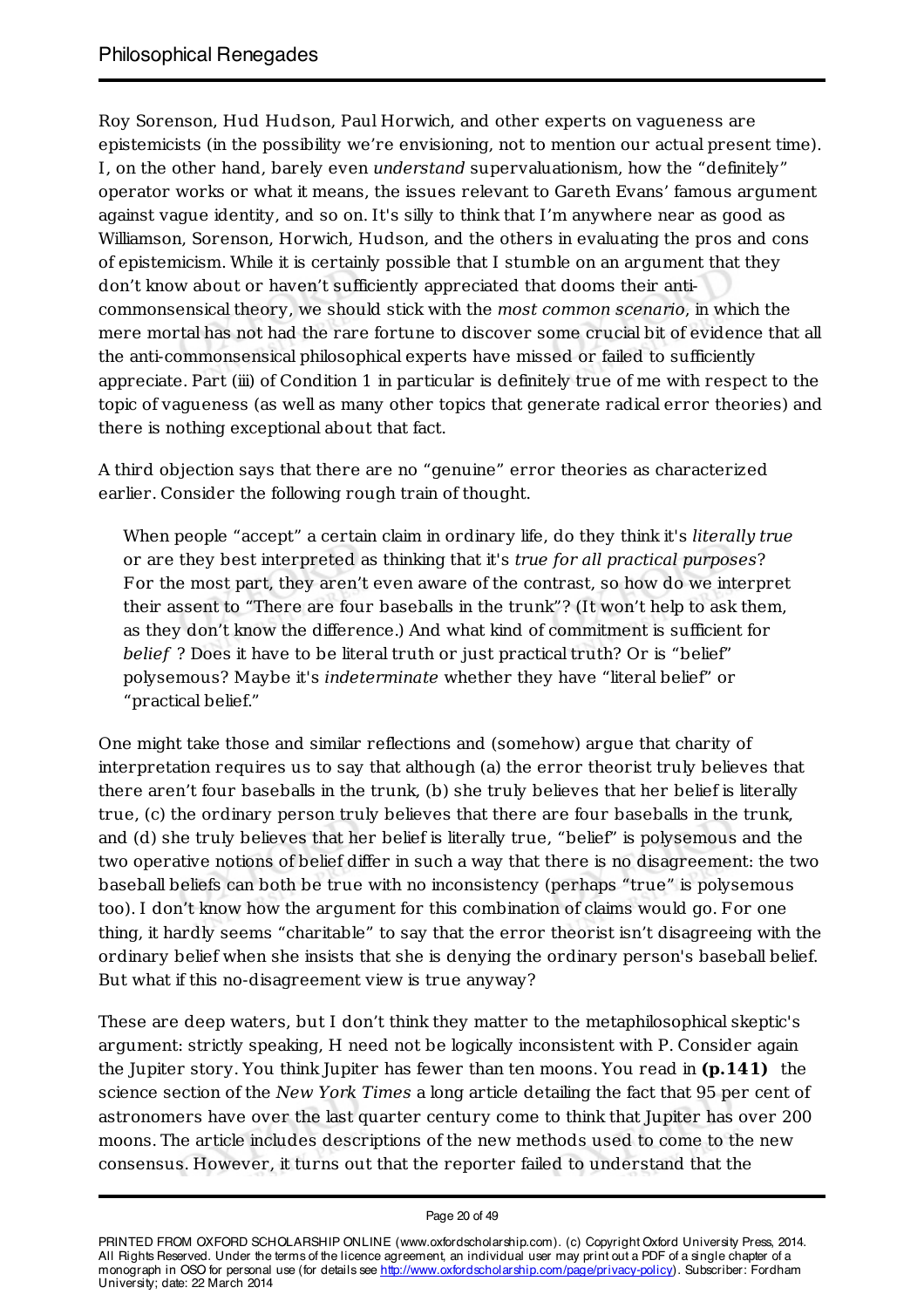astronomers are employing an alternative conception of a moon in such a way that their "over 200 moons" belief isn't at all inconsistent with your "fewer than ten moons" belief. This difference in conceptions is missed by the reporter (imagine that). Even if all of that is true, it seems to me that in this situation you have still been presented with excellent evidence  $E_1$  that there is excellent evidence  $E_2$  against your belief (so premise (c) is true; thus, (a) can be altered so that H and P need not be logically inconsistent). It turns out that  $E_2$  is not excellent evidence against your "fewer ten moons" belief even though it may be excellent evidence for the astronomers' "over 200 moons" belief. But you have no evidence for that fact (the fact that  $E_2$  is not excellent evidence against your belief) and plenty of evidence against it. So even if the error theorists aren't really disagreeing with the ordinary person's belief—or the amateur metaphysician's belief—it seems that the lesson applies anyway, just as in the Jupiter case.

If the amateur philosopher knows, or at least has good overall evidence, that her belief isn't really contradicted by the error theorist's theory, then perhaps she has not been presented with excellent evidence that there is significant evidence against her commonsensical belief (as Ev-of-Ev says). But I am confident that not many philosophers are in such a position. So, even when the objection succeeds it will have vanishingly small significance. Near the end of section 11 I will remark on the peculiar way that error theories deny common sense.

Now for the fourth objection to (a) applied to error theories. Assuming that there are genuine error theories and that they are often live, premise (a) makes the additional claim that many contemporary philosophers satisfy Condition 1 with respect to those error theories. But that last claim can be questioned. In section 3 I gave the trinity example, in which the atheistic philosopher will often think that some theistic philosophers are "more informed" than she is regarding the trinity, at least in two senses: they will know more about the various theories of the trinity and they will know many more conditional truths about the trinity. But in a more substantive sense of "informed," the atheistic philosopher will judge the theistic philosophers to be *less* informed than she is when it comes to the trinity: after all, she thinks there is no trinity to puzzle about (all there is is the one human, Jesus).

The reason this phenomenon is relevant is that some philosophers have similarly dismissive views to whole swaths of philosophical inquiry. For instance, some people think analytic metaphysics is nonsense all the way through. I once had a colleague who thought that epistemologists had nothing interesting to work on, and as a consequence was dismissive of the entire enterprise. These philosophers will not count as renegades with respect to theses in those philosophical areas, thereby escaping the metaphilosophical skeptic's argument.

I will offer just a few comments regarding these "dismissive" philosophers. First, I will be considering the possibility that many renegades have epistemic items—such as Moorean **(p.142)** moves—that are sufficient to avoid metaphilosophical skepticism. It's not the case that the only way to avoid skepticism is to think that Kit Fine and Ted Sider are not your epistemic superiors when it comes to material composition and persistence through

Page 21 of 49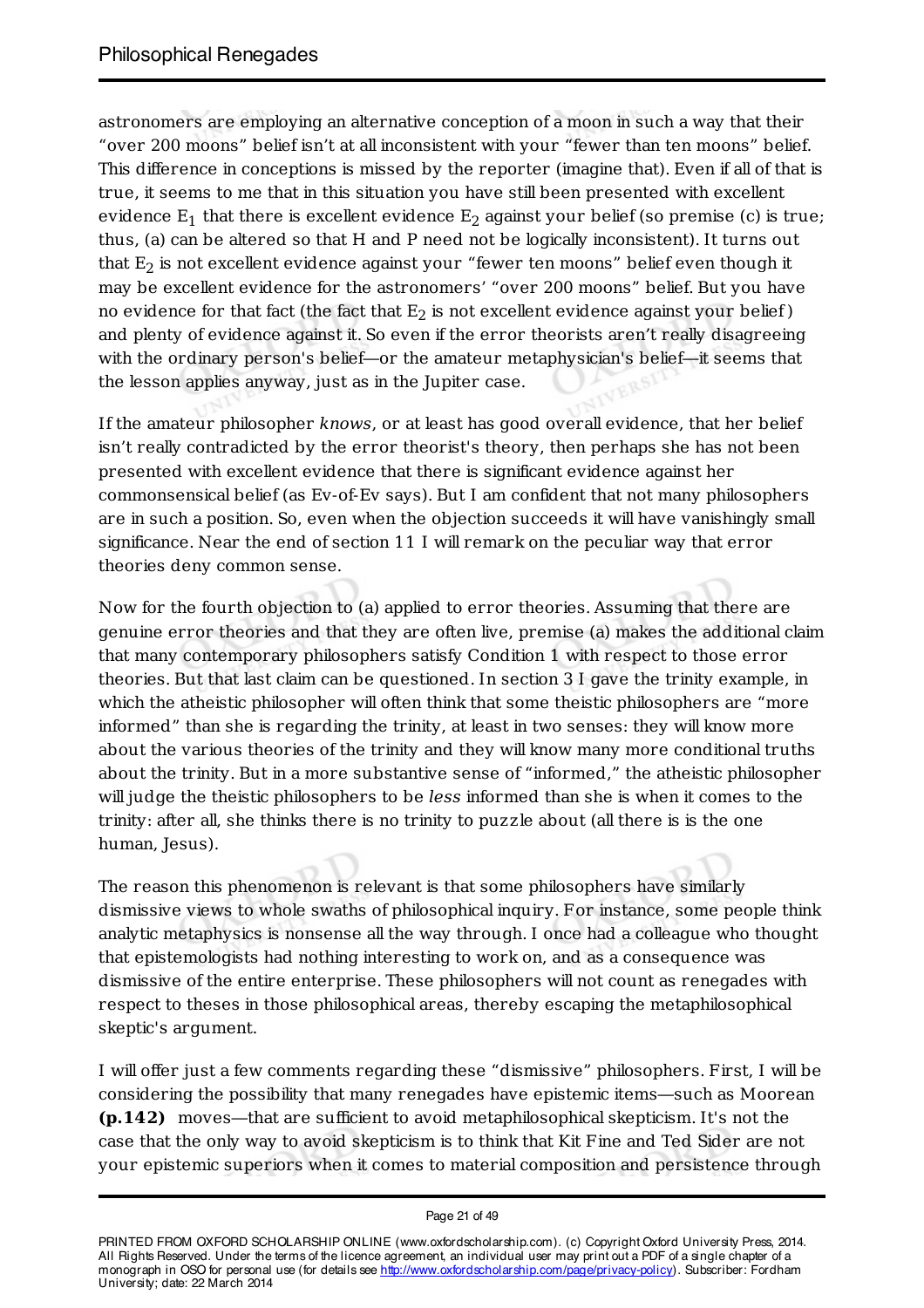time, Tim Williamson and Paul Horwich aren't your superiors regarding vagueness, and so on. There is hope for the commonsensical philosopher even if she respects her colleagues and isn't arrogant! Second, notice that the error theories aren't all from metaphysics (although most are). Error theories show up in the philosophy of language and logic, the philosophy of mathematics, the philosophy of mind, metaethics, and the philosophy of physics as well. And don't forget traditional skepticism, which is an epistemological error theory. So, in order to escape the clutches of Condition 1 via the dismissive attitude, a philosopher would have to be dismissive of an enormous portion of philosophy. Although I won't argue the matter here, I strongly suspect the cure is worse than the disease: the epistemic sin of rejecting the relevant areas of philosophy (thereby avoiding the metaphilosophical skeptic's snare) is larger than the epistemic sin of being a well-informed mere mortal who retains her commonsensical beliefs. Furthermore, one will be faced with the task of responding to the objection that one's own philosophizing is hardly better than that found in the dismissed areas. Indeed, it is difficult for me to see how an informed philosopher could be epistemically responsible in dismissing any one of the areas that the error theories fall into, let alone all of them. For instance, all one has to do in order to see the merit in various odd theories in metaphysics is spend a few months thinking about the Statue-Clay case, the Tibbles-Tib case, the Ship of Theseus case, the problem of the many, and a few other puzzles (see sections 1–3 of chapter 5 of Sider 2001 for an introduction to some of these issues). To see the merit in inconsistency views of truth spend a few months grappling with the semantic paradoxes. I'll consider the Moorean move in section 11.

### 7 Comments on premise (b)

Premise (b), which is Ev-of-Ev, says that if Condition 1 applies to S, then S has superb evidence  $E_1$  (her knowledge of facts about "expert" endorsement) that there is strong evidence  $E_2$  (e.g. philosophical arguments) that H is true and P is false. This principle should not be terribly controversial. It doesn't mean that S should think that  $E_2$  is really is strong evidence; it doesn't even say  $E_2$  exists. S might have other evidence  $E_3$  that suggests—or even proves—that  $E_2$  is quite weak or non-existent, where  $E_3$  is more impressive than  $E_1$ . For instance, S might know of some relevant fact that the superiors possess but have failed to sufficiently appreciate. (Though Condition 2 will close this possibility off.) S might know that although a significant number and percentage (say 65 per cent) of the relevant superiors think H is true and P is false, a whopping 100 per cent of the thirty or so superiors commonly acknowledged to be the most knowledgeable about H and P are firmly convinced that H is false and P is true—despite the fact that these thirty philosophers are fiercely independent thinkers who disagree with one another all the time on many related issues. In such a case S can quite reasonably (not to say truthfully) conclude that the many advocates of  $(H \& \sim P)$  have made some error somewhere that in turn their epistemic **(p.143)** superiors have noticed, even though S might not have the slightest idea what it is. (This is similar to the Jupiter case with the small number of renegade astronomers.) So S starts out knowing P, becomes a bit concerned when she finds that  $65$  per cent of the superiors think  $\sim$ P (since she has been presented with good sociological evidence  $E_1$  that there's good philosophical evidence  $E_2$  against her belief), but then is reassured when she later learns that 100 per cent of the top

PRINTED FROM OXFORD SCHOLARSHIP ONLINE (www.oxfordscholarship.com). (c) Copyright Oxford University Press, 2014. All Rights Reserved. Under the terms of the licence agreement, an individual user may print out a PDF of a single chapter of a monograph in OSO for personal use (for details see http://www.oxfordscholarship.com/page/privacy-policy). Subscriber: Fordham University; date: 22 March 2014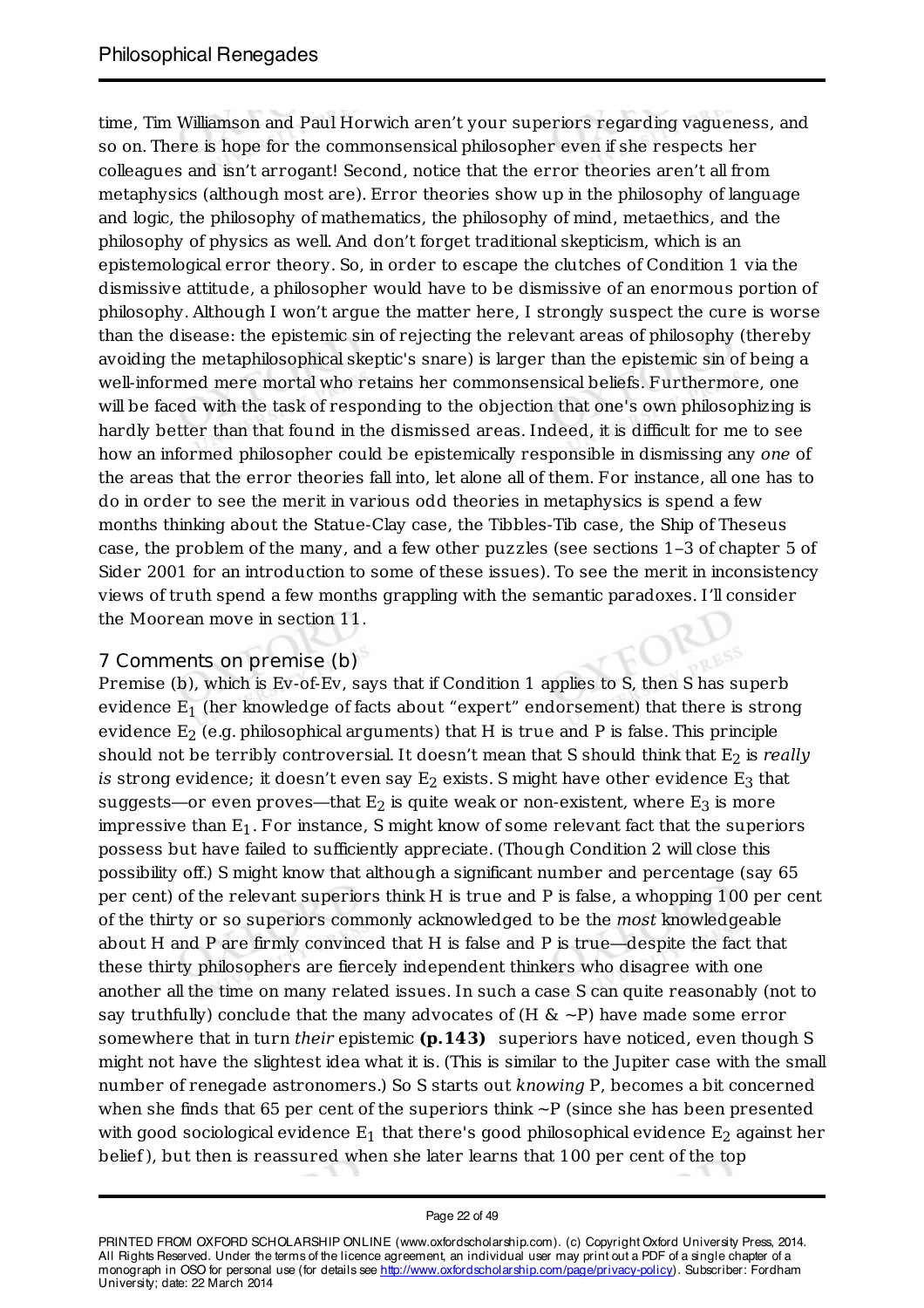philosophers independently think P (as she has now been presented with good sociological evidence  $E_3$  that the philosophical evidence  $E_2$  against her belief has been neutralized). In this scenario in which she retains her belief, it seems pretty reasonable that she keeps her knowledge (the metaphilosophical skeptic can admit all of this). But it doesn't do anything to suggest that Ev-of-Ev is wrong.

Here is an objection to Ev-of-Ev.

We defer to *scientific* experts and liveness; and we ought to. There seems to be a pretty tight connection between being scientifically live and being probablyroughly-true: if a hypothesis has the former quality, then there is good reason to think it has the latter quality. Crudely put, we are all aware that science is reliable. That is why a scientifically live hypothesis that conflicts with your belief poses a formidable epistemic threat to your belief, a threat that must be defused in order for the belief to be knowledge (at least provided you're aware of the threat). But no such connection holds between the characteristic of being philosophically live and being probably-roughly-true. Crudely put, we all know that philosophy is unreliable. So expert endorsement fails to mean significant evidence. A philosophically live hypothesis doesn't threaten our contrary beliefs.

The target of this objection seems to be Ev-of-Ev, the principle that mere mortals have strong evidence of strong evidence for H. Alternatively, perhaps the objector is agreeing that such evidence  $E_1$  exists but is saying that by going through the above reasoning the mere mortal gets an epistemic item sufficient for overwhelming  $E_1$ ; that would mean the objection really targets 2→~D. In any case, I think the objection fails.

The supporter of this objection needs to explain why the fact that we often defer to scientists but not philosophers is epistemically significant. Clearly, if we did so merely because philosophers smell worse than scientists this would not mean that philosophical liveness was less epistemically potent than scientific liveness. So the strength of the objection lies in the plausibility of its explanation for the difference in deferment practice: the objector has to explain why we justifiably fail to defer to philosophers.

The objection makes an attempt: we defer to one but not the other because we are aware that the connection between being scientifically live and being probably-roughlytrue is much tighter than the connection between being philosophically live and being probably-roughly-true. But I think that anyone who has actually done some science knows that that explanation is empirically false. Scientists put forth false views all the time, and in large quantities. Philosophers and laypeople end up hearing about just the supremely best ones, but the oodles of run-of-the-mill false ones are there too. Nevertheless, the objection is worth taking seriously because we are aware that the primary scientific theories, the ones that have been around a long time and are pivotal for research, are epistemically much better than the analogous philosophical theories.

**(p.144)** That sounds reasonable: we are aware that long-term vigorous endorsement of a scientific theory by scientists who are experts in the relevant area provides much more

Page 23 of 49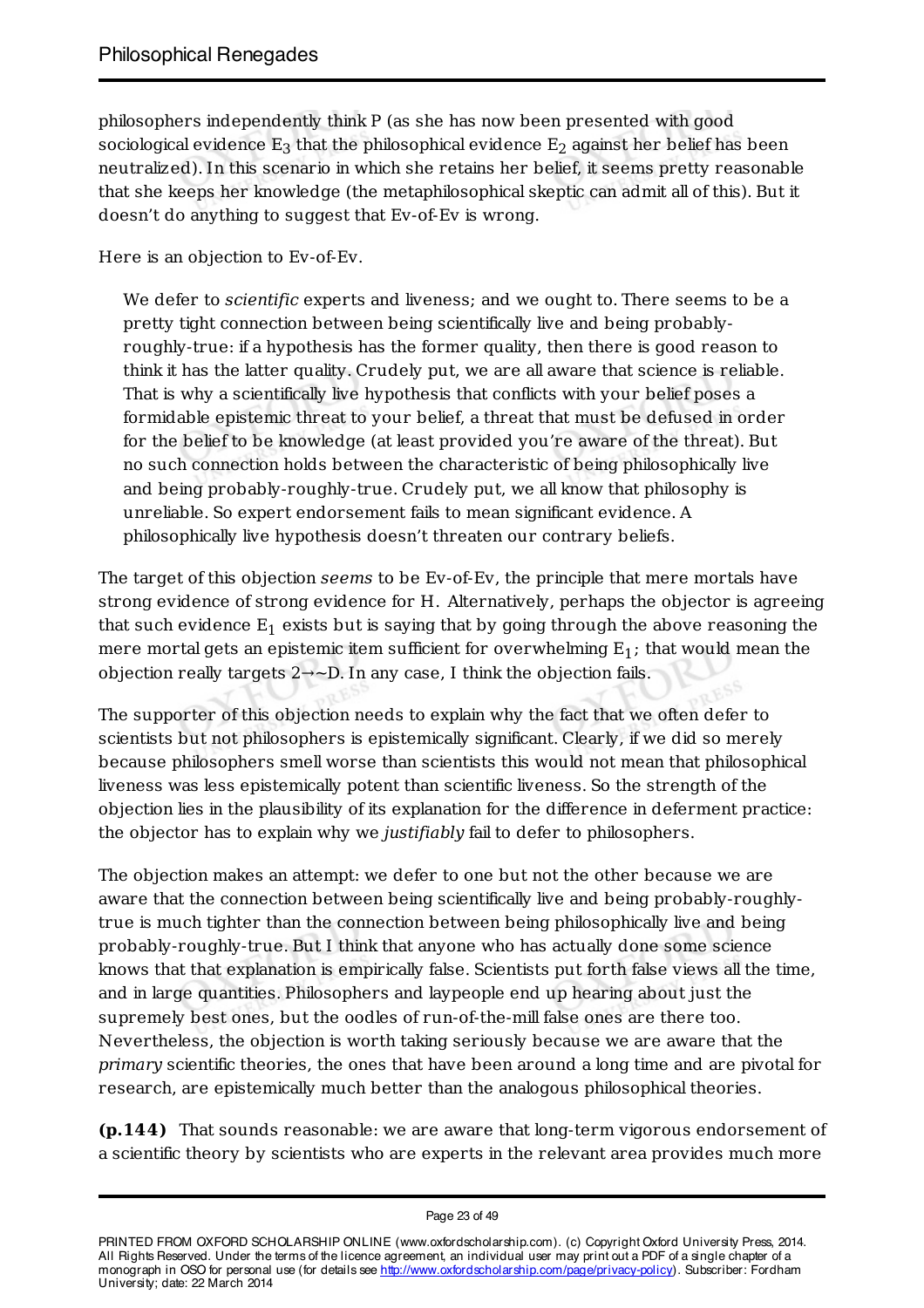reason to believe that theory than long-term vigorous endorsement of a purely philosophical theory by philosophers who are "experts" in the relevant areas. But this argument has a gap in the crucial spot. It doesn't matter whether we know that the significant scientific endorsement  $\rightarrow$  probably roughly true connection is stronger than the significant philosophical endorsement  $\rightarrow$  probably roughly true connection. The metaphilosophical skeptic can agree with that comparative claim. Her point, which is obviously true, is that the comparative claim is moot. The only thing that matters is this: does long-term vigorous endorsement of a purely philosophical theory by the top philosophers in the relevant areas provide enough reason to sabotage my retention of my amateur belief that those theories are false and the relevant part of common sense is true—even if it isn't as epistemically powerful as the analogous scientific endorsement? Just because science beats the hell out of philosophy in this one respect gives us no reason at all to think that philosophical liveness is not epistemically significant enough for the truth of metaphilosophical skepticism. That's the gap in the objection.

What if a philosopher comes to reasonably believe that not only is the significant philosophical endorsement  $\rightarrow$  probably roughly true connection much weaker than the analogous science connection (a belief that the metaphilosophical skeptic may agree with) but is so weak that  $E_1$  does not, in fact, supply her with strong evidence that there is strong evidence against P—despite the fact that the above objection supplies no reason for thinking this? This would mean, of course, that she thinks Ev-of-Ev is false. But so what? The skeptic relies on just the truth of that principle; the renegade doesn't have to believe it in order for it to do its work in the skeptic's argument.

But suppose I'm wrong and Ev-of-Ev is false for philosophy. As with the last objection to premise (a), the cure is epistemically worse than the disease. If Ev-of-Ev is false for philosophy, then we have scenarios such as this: when you learn that 44 per cent of philosophers of logic and language say H with respect to theories of truth, you have not acquired strong evidence that they have strong evidence for H. Why might that be? The only answer I can think of: it's because those philosophers don't have any strong evidence for H, even though they've been evaluating H for many years and they started out not only with no emotional attachment to H (H isn't anything like "God exists") but a strong disposition to reject H (recall that H is an anti-commonsensical claim). If all that is true, then it says something epistemically horrible about philosophy.

### 8 Comments on premise (e)

I have already tried to motivate premise (e), the  $Ev&Sk\rightarrow D$  principle, in section 3. This principle says that if one of the philosophers mentioned in (a) has strong evidence  $E_1$  that there is evidence  $E_2$  that she doesn't have or has underappreciated (and so on), then if in spite of having  $E_1$  her retaining her belief P suffers no serious epistemic defect, then she must have some epistemic item that overwhelms  $E_1$ . The skeptic is not putting  $(p.145)$ any untoward limits on the items that can do the work in overwhelming  $E_1$ . Perhaps all that is needed is a huge amount of warrant for P obtained in the utterly ordinary way (e.g. seeing a baseball in the trunk of one's car, for the compositional nihilism case), so nothing like an *argument* against H or  $E_2$  is required. Further, the item need not

PRINTED FROM OXFORD SCHOLARSHIP ONLINE (www.oxfordscholarship.com). (c) Copyright Oxford University Press, 2014. All Rights Reserved. Under the terms of the licence agreement, an individual user may print out a PDF of a single chapter of a monograph in OSO for personal use (for details see http://www.oxfordscholarship.com/page/privacy-policy). Subscriber: Fordham University; date: 22 March 2014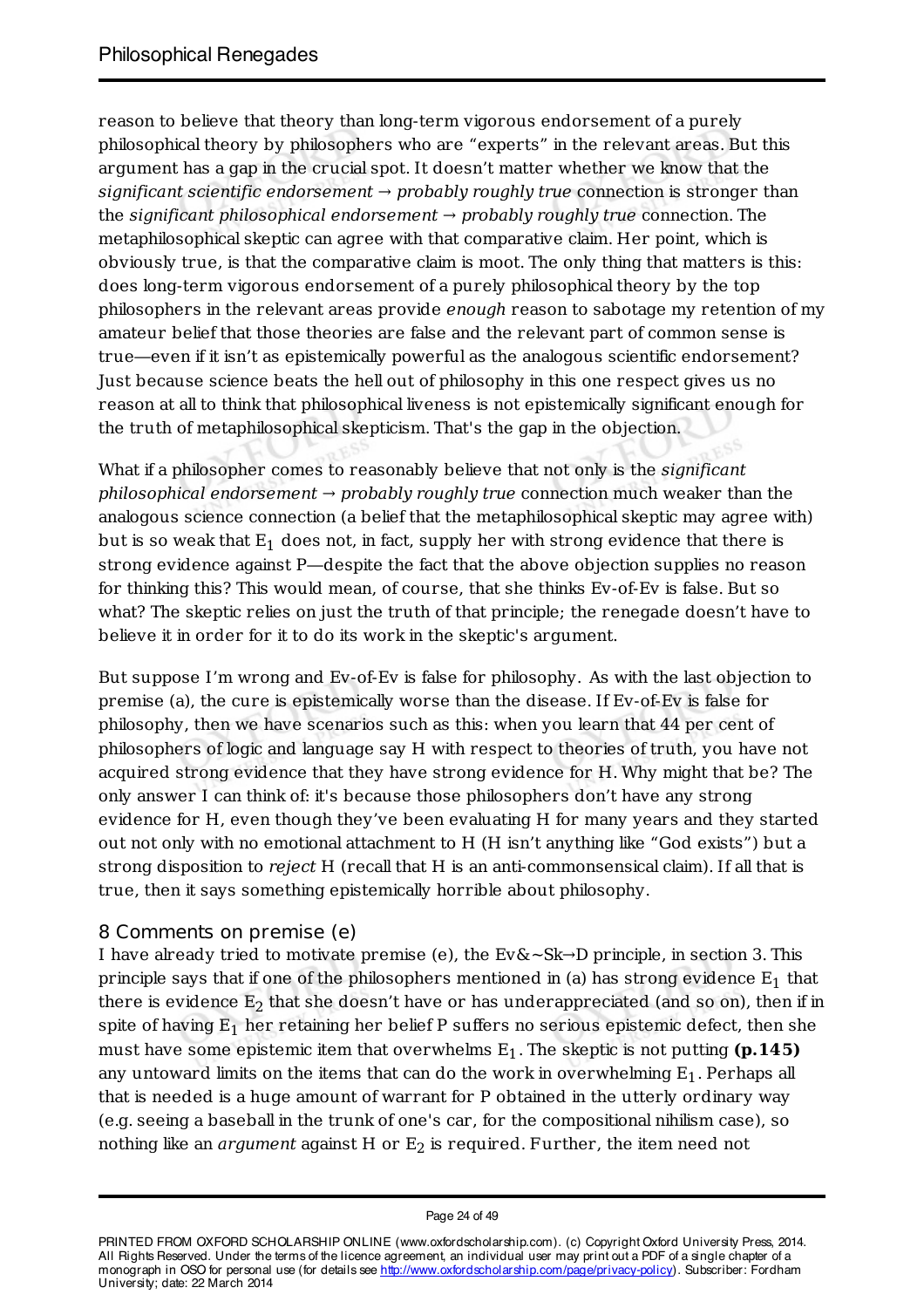"counter"  $E_2$  at all. For instance, a person who is mathematically weak will still know that 1  $\neq$  2 even if she can't find any error in a "proof" that  $1 = 2$  (the "proofs" in question usually illicitly divide by zero at some point). She has no direct counter to the derivation; all she has is a phenomenal amount of warrant for her commonsensical belief that  $1 \neq 2$ . Perhaps something similar holds in the philosophical cases we are examining, at least for the error theory cases. I will consider that possibility in section 11. All the  $Ev&Sk\rightarrow D$ principle is saying is that philosophers need some item that can do the trick; she is not demanding that the item counter  $E_2$  or H at all—even if she would be right to make such a demand.

I will consider just one objection to Ev&~Sk→D.

(i) In truth, there is no evidence for the purely philosophical error theories, and (ii) because of that fact their sociological liveness does not threaten our beliefs (thereby lowering their warrant levels enough so that they don't amount to knowledge). The arguments supporting those theories are not obviously mistaken in any way, which is why excellent philosophers continue to endorse them, but that hardly means that those arguments supply honest-to-goodness evidence for their conclusions. For instance, if all the experts who endorse hypothesis H and reject common belief P are using fatally flawed methods in gathering evidence for H and against P, then such methods are not generating evidence for H or against P, since "evidence" is a kind of success term that rules out this kind of pseudo-support. This observation is especially warranted for pure philosophy since there is serious reason to think that large parts of purely philosophical argument (e.g. synthetic a priori reasoning) are irredeemably flawed. In other words, in order to escape metaphilosophical skepticism it is not necessary to have any interesting or impressive epistemic item when  $E_2$  doesn't actually exist; and for the error theories  $E_2$  does not in fact exist.

I doubt whether claim (i) is true, for reasons I'll get to in section 11, but I won't evaluate it here, as the objection fails on claim (ii), whether or not claim (i) is true. An example will prove this. Pretend that all the science behind radiometric dating (the main method for figuring out that many things on earth are many millions of years old) is fatally flawed in some horrendous manner, so those methods don't generate (real) evidence (in the "success" sense of "evidence"). Even so, since I have become aware of the fact that the scientific community is virtually unanimous in the view that radiometric dating is accurate and shows that the Earth is hundreds of millions if not several billion years old, my creationist belief that the Earth is just a few thousand years old doesn't amount to knowledge, even if it's true and did amount to knowledge before I heard about radiometric dating and scientific opinion. Awareness of significant expertly endorsed "pseudo-evidence," if you want to call it that, is sufficient to sabotage belief retention in many cases.

Further, the metaphilosophical skeptic need not hold that the evidence for purely philosophical error theories is often or at least some times good enough to warrant belief **(p.146)** in the truth of those theories. On the contrary, she might insist that the

#### Page 25 of 49

PRINTED FROM OXFORD SCHOLARSHIP ONLINE (www.oxfordscholarship.com). (c) Copyright Oxford University Press, 2014. All Rights Reserved. Under the terms of the licence agreement, an individual user may print out a PDF of a single chapter of a monograph in OSO for personal use (for details see http://www.oxfordscholarship.com/page/privacy-policy). Subscriber: Fordham University; date: 22 March 2014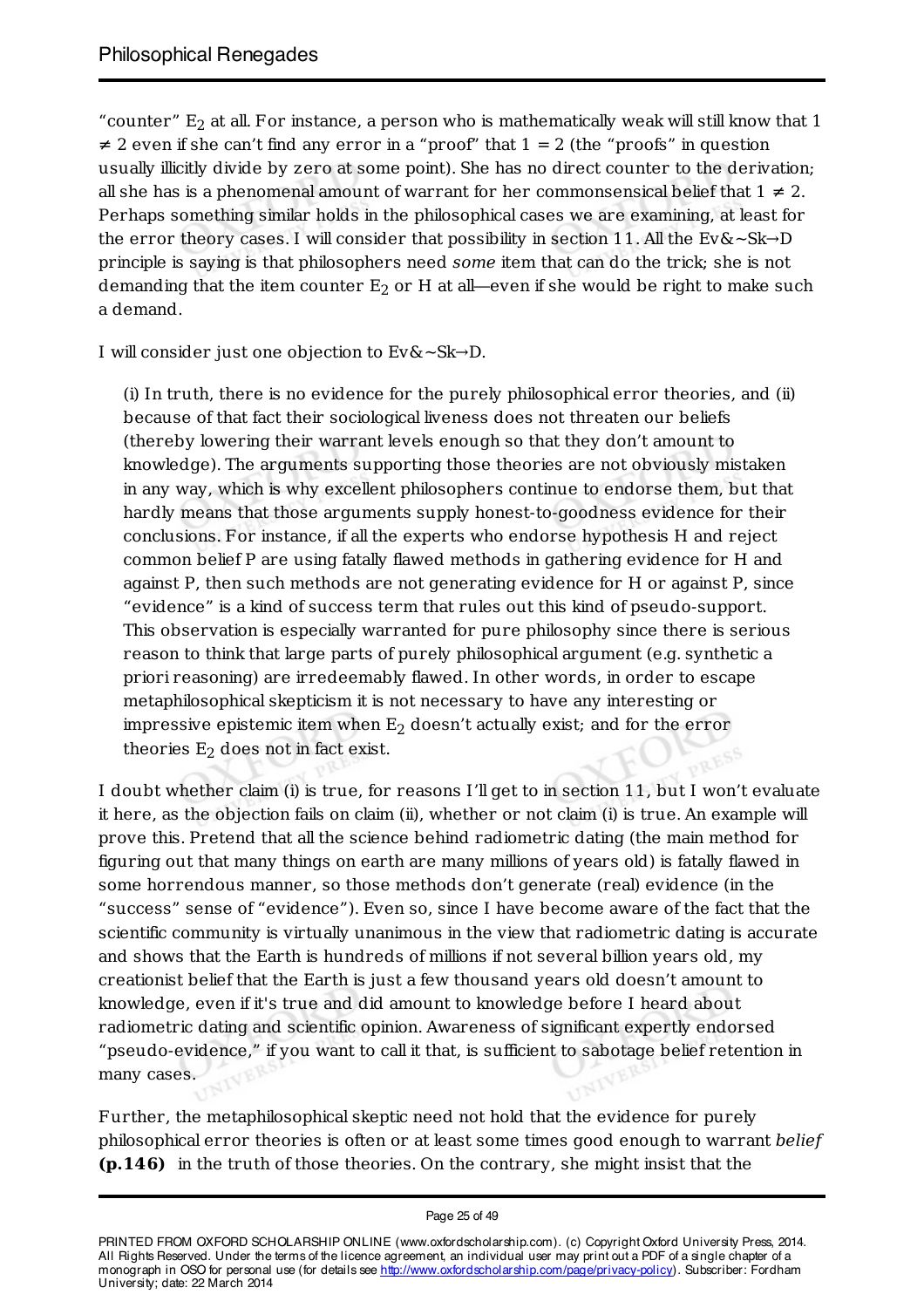evidence for error theories is almost never that good, so the philosophers who actually believe these theories are doing so unjustifiably.

### 9 Comments on premise (g)

I don't see much basis for quarreling with premise (g), which is the claim that Condition 2 applies to many typical philosophers with respect to philosophical claims they disagree with. Premise (g) says that the specialists who accept H and reject P (as well as the experts who are agnostic on both H and P) are aware of and unimpressed by S's evidence and other epistemically relevant items that do or might support P or cast doubt on H or  $E_2$ . With regard to the error theories, in particular, it is implausible to think that I the amateur have some special piece of evidence or whatnot that the epistemicists or compositional nihilists or moral error theorists have overlooked, as I don't do expert work in any of those areas. Perhaps the error theorists have seriously underestimated the epistemic warrant supplied by, for instance, the alethic reliability of the beliefproducing cognitive processes that led to my belief in P, but that is another matter—a potentially important one I'll deal with in section 11. Of course, I might be one of the lucky ones who have reasons that not only cast doubt on H,  $\sim$ P, and/or E<sub>2</sub> but that would be judged by the advocates and agnostics on H to be new and impressive; premise (g) allows for the existence of such people. The metaphilosophical skeptic's point with (g) is that these people are uncommon.<br> $16 + ...$ that these people are uncommon.

### 10 Initial comments on premise (h)

This premise, principle  $2 \rightarrow \sim D$ , says that if a philosopher in (a) also satisfies Condition 2, then it's highly likely that she fails to have any epistemic item that overwhelms  $E_1$ . Here is one objection to this premise:

When I look at the diversity of opinion of my epistemic superiors regarding H and P, and I see that they are utterly divided on whether H is true despite the fact that they are in constant and rich communication with one another concerning the considerations for and against H, that tells me that those considerations are just plain inconclusive. Let's face it: despite their great intelligence and best efforts they are confused by the arguments they are working on. In some real sense the specialists' opinions cancel out when they are divided, as is the case when, say, 40 per cent accept H, 30 per cent reject H, and 30 per cent withhold judgment. And once their views cancel out, we are left where we started, with our initial belief P unthreatened.

The idea here is that the renegade could go through this reasoning and thereby acquire an epistemic item sufficient for overwhelming  $E_1$ .

The first problem here is that none of this singles out pure philosophy over pure science; the second problem is that it's pretty clearly false in the scientific case (which suggests it won't be true in the philosophy case). Just think of the Jupiter case again: if **(p.147)** 40 per cent of the astronomers accept the "over 200 moons" theory, 30 per cent reject it, and 30 per cent withhold judgment, this shows that the issue is unresolved in the public square, which is exactly where the mere mortal lies. She would be a fool to think her

PRINTED FROM OXFORD SCHOLARSHIP ONLINE (www.oxfordscholarship.com). (c) Copyright Oxford University Press, 2014. All Rights Reserved. Under the terms of the licence agreement, an individual user may print out a PDF of a single chapter of a monograph in OSO for personal use (for details see http://www.oxfordscholarship.com/page/privacy-policy). Subscriber: Fordham University; date: 22 March 2014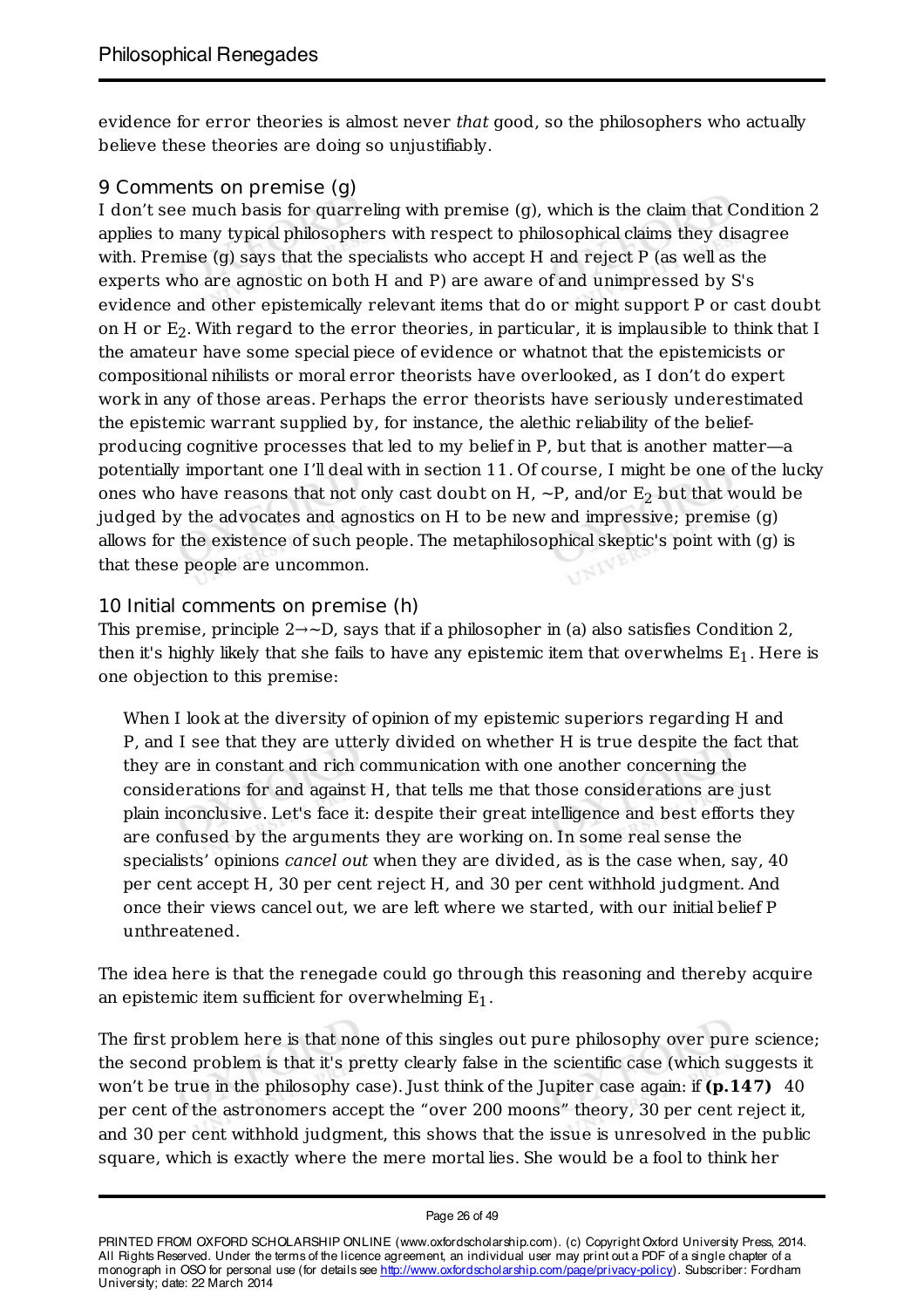childhood belief regarding the number of moons was correct.

Here is another objection to  $2 \rightarrow \sim D$ :

Some philosophers have given very general arguments that suggest that virtually all purely philosophical error theories have to be false or at least not worthy of serious consideration due to radically insufficient overall evidence (e.g. Mark Johnston 1992a, 1992b, 1993; Paul Horwich 1998; Frank Jackson 1998; Crispin Wright 1994; Thomas Kelly 2008; for rebuttals to these arguments see Alex Miller 2002 and Chris Daly and David Liggins 2010). Those philosophical arguments supply me with good evidence  $E_3$  that the evidence  $E_1$  (based on expert endorsement) for the evidence  $E_2$  (based on philosophical arguments) for the error theory is misleading. That is, the anti-error theory arguments show that even though  $E_1$ exists and is good evidence for the existence and strength of evidence for an error theory, the evidence  $E_3$  presented by the anti-error theory philosophers cancels out E<sub>1</sub>. So, most renegades are exceptions to  $2 \rightarrow \sim D$ .

Let us assume on behalf of the objector that philosopher Fred knows the soundness of some general line of reasoning that really does show that  $E_1$  is misleading evidence for  $E_2$ , since the line of reasoning Fred knows about shows that  $E_2$  is actually quite weak. So we are assuming that there really is a general line of argument that successfully proves that all these error theories are virtually without any support. Hence, Fred is one of the exceptions to 2→~D. Unfortunately, all this will demonstrate is how lucky Fred is, since the great majority of philosophers are not so epistemically fortunate, regardless of whether such arguments are possible or actual or even actually known to be sound by a few fortunate individuals such as Fred. Matters would be different if it were very widely known that such anti-error theories are correct, but it goes without saying that this isn't the case now; nor was it the case in the past (and there is no reason I know of to think it will become widely known in the near future). The metaphilosophical skeptic can consistently combine her skepticism with the assertion that she, like Fred, knows perfectly well that all error theories are false and have no significant supporting evidence PRES (in the "success" sense of "evidence").

There is another way to construe the objection. Perhaps the idea is that if a philosopher sincerely thinks she has an excellent argument against all (or a good portion) of the error theories, then that's enough to render her belief retention reasonable. Even if she's wrong about having such an argument, if she merely thinks she has one, then she can hardly be blamed for sticking with her commonsensical belief. Her conviction that she has the magic argument against error theories is enough to win the reasonableness of her retaining her commonsensical belief; the conviction suffices as the required epistemic item.

There's some truth to that line of reasoning. If one really is so clueless that one thinks one has, as an amateur with respect to the operative subfields, an argument of staggering philosophical consequence—which is obviously what her argument would have to **(p.148)** be—then there is something epistemically appropriate in her sticking with her

Page 27 of 49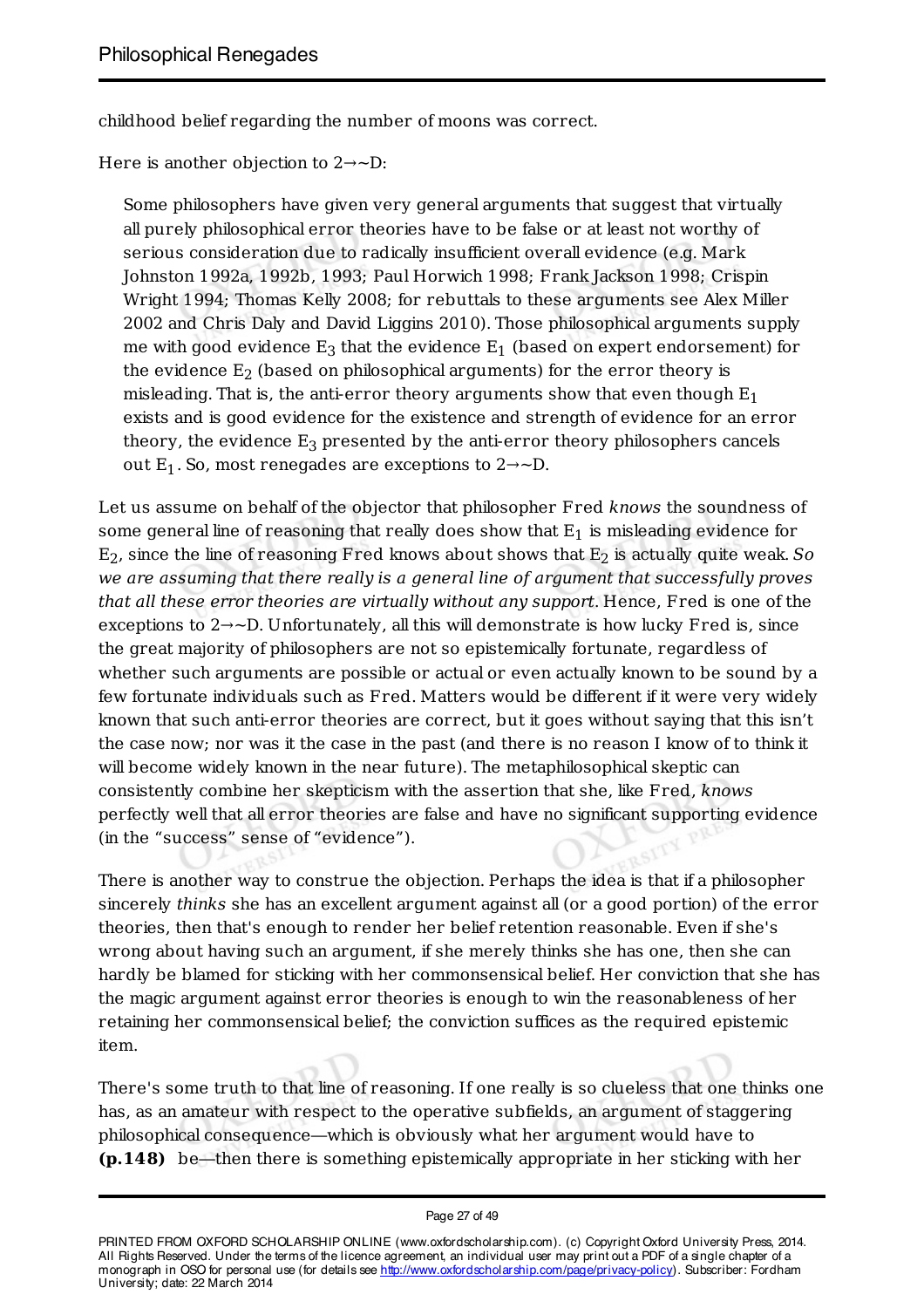belief. The skeptic should allow this: the belief retention is epistemically flawless. But then she finds epistemic fault somewhere else: the commonsensical philosopher's belief that she has the magic pro-commonsense argument that "should" be rocking the philosophical community. Only the desperately naïve, arrogant, or otherwise epistemically flawed professional philosopher could have such a belief. So, although she may escape the metaphilosophical skeptical snare, she is merely trading one epistemic sin for another.

In spite of my rejection of those two objections to  $2 \rightarrow \sim D$ , in my judgment this premise is the one that is most likely to be false for the cases we're interested in. The obvious candidates for epistemic items that are up to the job are, I think, already listed in Condition 2; so they won't help us avoid the skeptical snare. The whole interest in this premise lies in the possible non-obvious exceptions: do typical philosophers who satisfy Condition 1 and Condition 2 usually have epistemic items strong enough that they suffer no epistemic defect in retaining their commonsensical beliefs?

### 11 The Overwhelming Warrant objection to premise (h)

The one objection to metaphilosophical skepticism that I think has a prayer of working offers an affirmative answer to the question just posed: a considerable percentage of renegades have epistemic items that are sufficient for "overwhelming"  $E_1$ . Here is the objection:

Let us admit that when a large number and percentage of recognized "experts" in philosophy believe an error theory based on epistemically responsible investigations over many years and what they consider to be multiple lines of significant yet purely philosophical support, we are faced with impressive sociological evidence  $E_1$  that those theories have impressive philosophical evidence  $E_2$  in their favor—where  $E_2$  is impressive enough to actually convince all those legitimate experts that the error theory is really literally true. After all, it's not plausible that the epistemic weight of their considered opinion all of a sudden vanishes as soon as they move from scientifically relevant considerations to purely philosophical ones.

Despite all that, our commonsensical beliefs have huge amounts of warrant backing them up and that's an epistemic item that suffices for the consequent of Ev&~Sk→D. Perhaps reliability comes in here: commonsensical beliefs such as "I have a laptop" and "Dogs are dogs" are formed via extremely reliable and otherwise epistemically upstanding processes, and so the resulting beliefs have a great deal of warrant—even if we aren't aware of its strength. In any case, it takes a correspondingly very powerful body of evidence to render those beliefs unjustified overall, and although we have good reason to think the purely philosophical arguments  $E_2$  for error theories are good, they are not that good. Science might be up to the task (as science rejected the "Earth doesn't move" bit of common sense) but not pure philosophy.

It's worth noting right away that this objection has no applicability outside of error theories. It would be over the top to think that one's belief P had overwhelming warrant

#### Page 28 of 49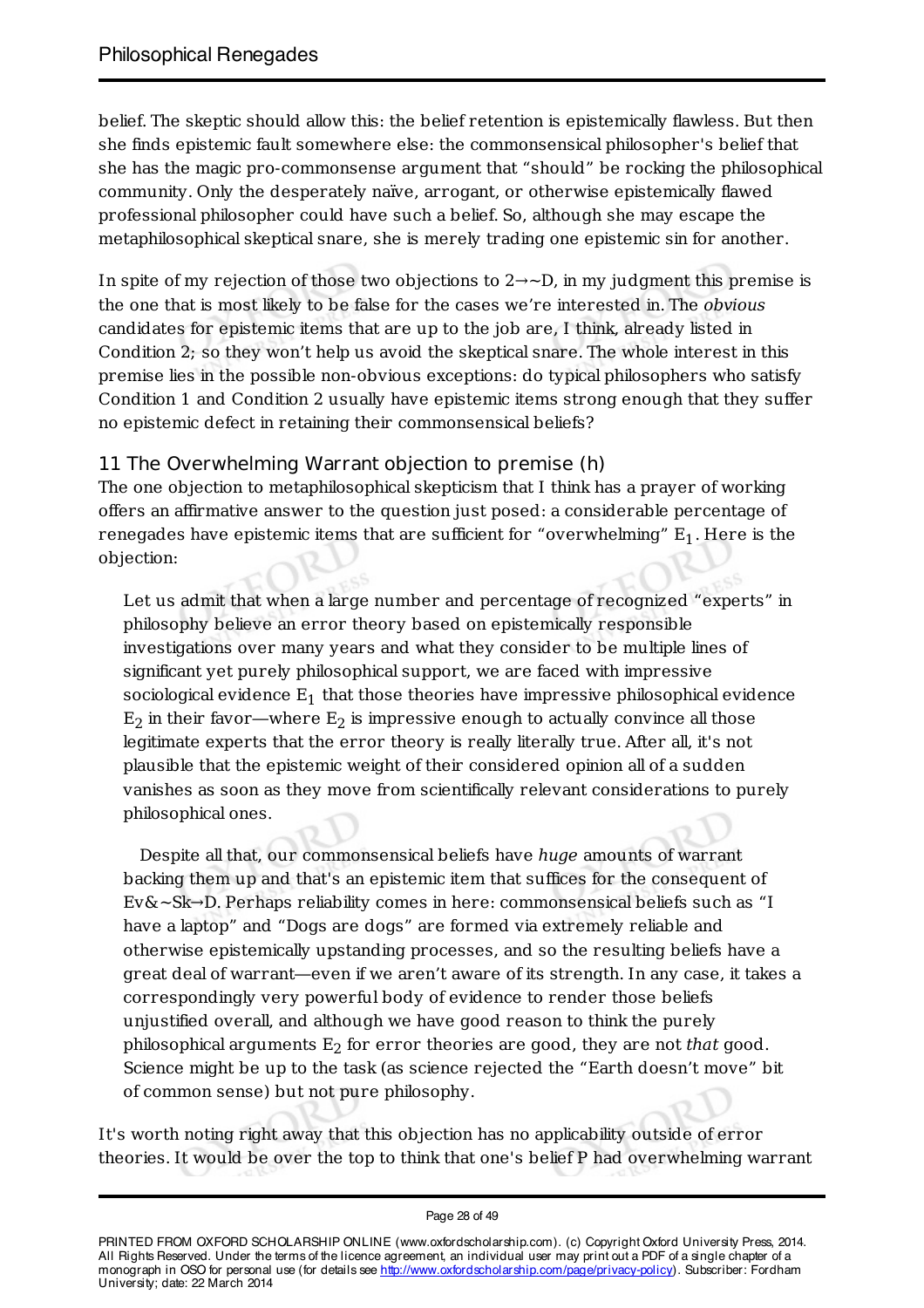when it comes to content externalism, four-dimensionalism, the Millian view of proper names, or hundreds of other philosophical theses. Thus, this objection will not justify the renegade in any of those cases.

**(p.149)** There are a couple ways to fill out the objection. It definitely makes this comparative claim W, which I will focus on below: the warrant that renegades have for P overwhelms the warrant supplied by  $E_2$  against P (when it comes to philosophical error theories). At this point the objection can proceed in either of two ways. It can say that the mere truth of W gives the renegade an epistemic item strong enough that her belief retention is not epistemically defective—so the renegade doesn't also need to be aware that W is true. Alternatively, it can say that the renegade is off the hook only if she is aware that W is true: only with that awareness does she actually possess an epistemic item sufficient to secure her belief retention. Here is a Moorean speech that would express the renegade's endorsement of W:

I am epistemically justified in thinking that any argument that says there are no cars, for instance, has just got to have a premise that is less justified than the claim that there are cars—even if I can't put my finger on which premise in the anticommonsensical argument is guilty. I am justified in gazing at error theories and just saying "That can't be right." Notice that I am engaging in a reliable belief retention scenario: although  $E_1$  is indeed strong evidence that there is strong evidence  $E_2$  for H and against P,  $E_2$  is not strong evidence for H when two conditions hold:  $E_2$  comes exclusively from philosophy and P is a bit of universal common sense. Philosophy has a lousy record of refuting common sense! I grant you that the specialists who consider error theories to have a good chance at being true know a lot more than I do regarding the relevant philosophical matters, but they're not my superiors when it comes to that simple judgment about philosophy. Further, since this Moorean response is so well known, a great many of us renegades have a good reason to think that the evidence  $E_2$  for error theories stinks. So, we renegades have an epistemic item good enough to defang the skeptic; we fall into the class of exceptions to  $2 \rightarrow \sim D$ .

Although there are several problems with the Overwhelming Warrant objection, I will look just at claim W, offering five criticisms of it.

First criticism. Much of the warrant for the commonsensical P is also warrant for the anticommonsensical H. For instance, much of the warrant for "Here is a tree" is also warrant for "Here are some particles arranged tree-wise" (which is the corresponding sentence compositional nihilism offers). In fact, it's often remarked that perception offers no warrant for the former that it does the latter. This holds for many philosophical error theories. And if that's right, then it's hard to see how the comparative warrant claim W can be true.

Second criticism. We are familiar with the fact that science, including mathematics, often overthrows bits of common sense. Philosophers often respond with "Yes, but that's science; philosophy's different." I looked at that objection in section 7. But the lesson I

Page 29 of 49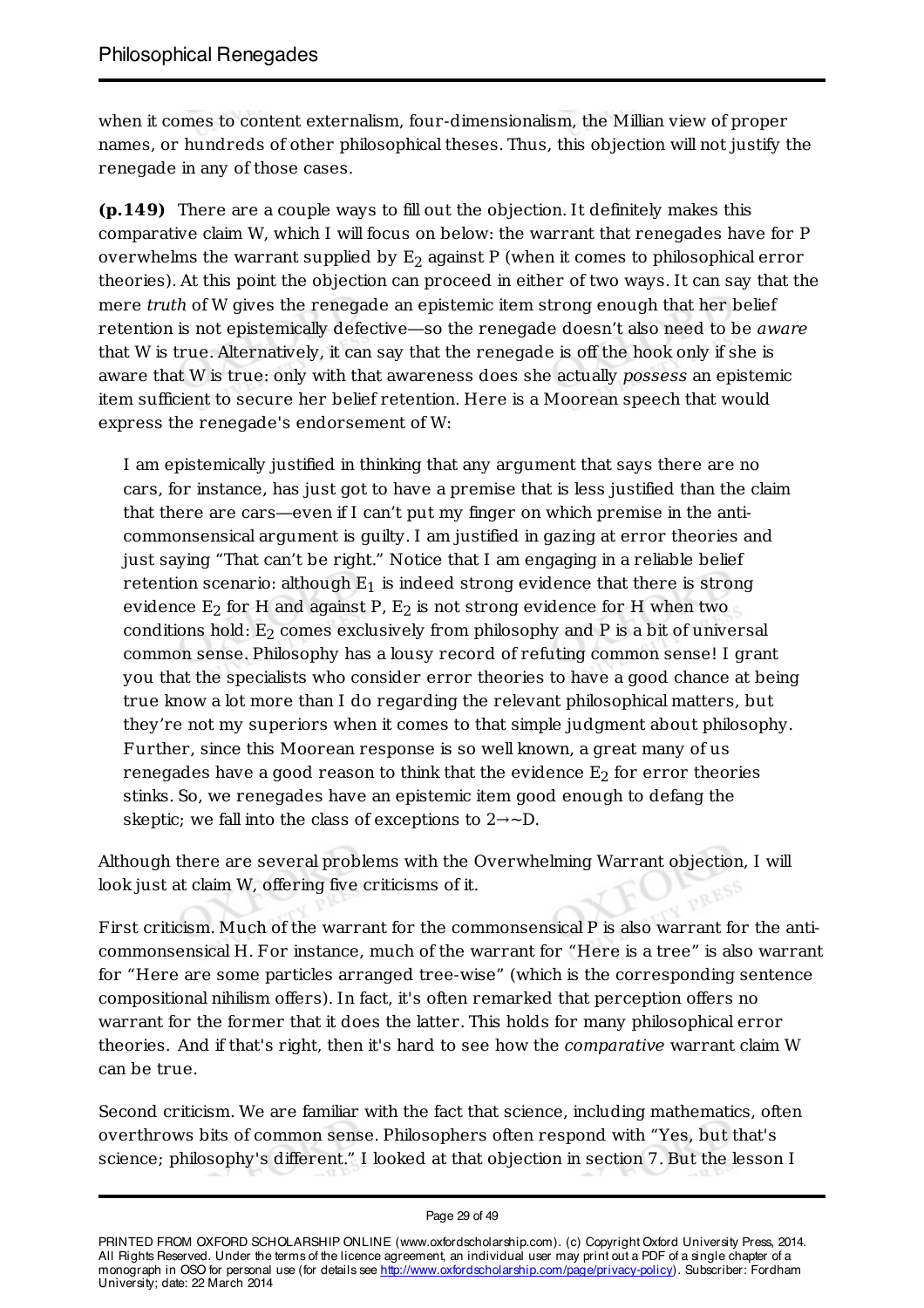want to press here can just grant that philosophy will never, ever overthrow common sense. My objection starts with the obvious observation: we are already used to common sense being proven wrong or highly doubtful. It has already failed; the flaws are plain to see to anyone with some knowledge of history. So why on earth should we keep on thinking it's so epistemically powerful given that we have already proven that it's false or at least highly contentious in many stunning cases? Sure, you can find many commonsensical **(p.150)** beliefs that have escaped scientific refutation thus far, but so what? What makes you think that with regard to your favorite bits of common sense this time common sense has got things right? Pretend that commonsensical beliefs are all listed in one giant book (more plausibly, the book consists of just a great many paradigmatic commonsensical beliefs that are representative of the others). The book was around two thousand years ago. Over the centuries many of the beliefs have been refuted by science: pages and pages have been crossed off. So why should we think the remainder—the ones that have not yet been refuted by science—are so epistemically secure? The remainder at the start of the twentieth century wasn't secure; why think the remainder at the start of the twenty-first century is secure? On the contrary, we know that the book is unreliable, and the mere fact that some beliefs are not yet crossed off gives no reason to think they never will be.

This is not to say that we should *withhold judgment* on every commonsensical claim not yet refuted. This isn't the Cartesian reaction to surprising science. Instead, it's the much more plausible idea that we should no longer think that the warrant for the remaining commonsensical beliefs is enormous.

Thus, I find it hard to swallow the idea that today's common sense that has yet to be refuted by science has some enormous body of warrant backing it up. And that makes me wary of the comparative warrant claim W that the warrant that renegades have for P overwhelms the warrant supplied by  $E_2$  against P: it's not clear that the first bit of warrant is being correctly estimated.

Third criticism. In my judgment the arguments in favor of at least some error theories are especially strong, which again puts serious doubt on W. The complete and utter failure to defuse certain anti-commonsensical philosophical arguments suggests that the philosophical reasoning in those arguments,  $E_2$ , is not weak—on the contrary it's very strong. For instance, some philosophers have noted that the basic argument for epistemicism (or at least sharp cutoffs in truth conditions) has just about the best chance to be the strongest argument in the history of philosophy, notwithstanding the fact that few philosophers can bring themselves to accept it—although it's certainly telling that the percentage of accepting philosophers increases enormously the more familiar one is with the relevant issues. Often the paradox is introduced via a simple argument form such as this:

1. A person with \$0 isn't rich.

2. If a person with  $\sin$  isn't rich, then a person with  $\sin + 1$  isn't rich, for any whole number n.

3. Thus, no one is rich.

#### Page 30 of 49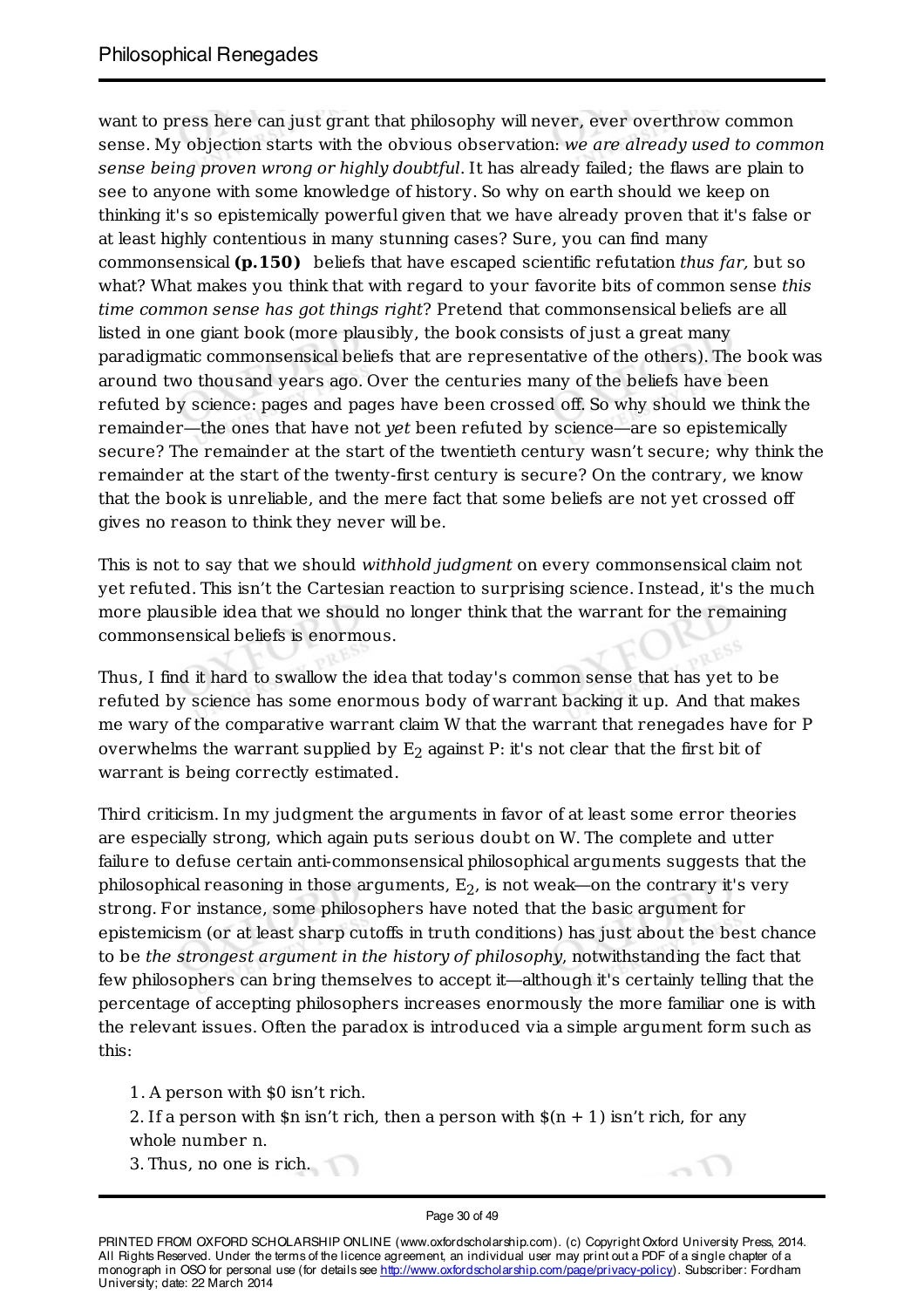It's easy to see how (1)–(3) make up a serious philosophical problem: just consider the following five individually plausible yet apparently collectively inconsistent claims.<br>  $\bullet$  Claim (1) is true.<br>  $\bullet$  Claim (3) is false

- Claim (1) is true.
- Claim (3) is false.
- **(p.151)** The argument is logically valid.
- If claim (2) were false, then there would have to be a whole number n such that a person with \$n isn't rich but a person with just one more dollar is rich.
- But such sharp cutoffs don't exist for predicates like "person x is rich."

Even the most elementary logic says that you have to give up at least one of those bullet points, and yet no matter which bullet point you give up, you end up with an error theory! $^{14}$  That's a very strong meta-argument for the truth of at least one error theory, although it doesn't say which error theory will be the true one. I have been assuming in this essay that all the error theories are false (in order to give the renegade her best shot at epistemic salvation), but I must confess that I don't see how that assumption could come out true. I won't argue the matter here, but I think the same lesson—we simply must adopt an error theory, no matter what logical option we choose in resolving the paradox—holds for the group of semantic paradoxes, as well as the group of material composition paradoxes. So for at least some of the cases we're interested in,  $E_2$  is indeed strong evidence against P even if the H in question is really a small disjunction of error theories (P will have to be a small disjunction as well).

Of course, one may always hold out for a commonsensical solution to the paradoxes. One can insist that there simply must be some approach consistent with common sense that no one has thought of, despite the fact that the large group of geniuses who have been working on the paradoxes for centuries have failed to find one. This sounds like a desperate, baseless hope to me.

I know the following remark won't make me any friends, but I think that in many cases a Moorean response to the philosophical error theories is endorsed only by those people ignorant of the extreme difficulties that error theorists in the philosophy of language, philosophy of logic, philosophy of physics, metaethics, and metaphysics are dealing with. The Moorean response assumes that we are justified in thinking that some premise in the error theorist's argument is far less supported than the corresponding commonsensical claim (which is obviously inconsistent with the error theory). But of course that's precisely what's at issue: the error theorist says that the overall evidence is in favor of her premises and not in favor of the commonsensical proposition whose negation is entailed by those premises. More importantly, the philosopher who thinks some error theory has got to be true—although she is agnostic on which one is true—has an even better argument than the individual error theorists. For what it's worth, I was once a Moorean, and I agree that Mooreanism is the most rational way to start doing philosophy. In particular, when one first hears about a philosopher who says "There are no trees" one should, rationally, adopt the Moorean approach. But as soon as one educates oneself about (a) the sanity, level-headedness, and intelligence of people who say these weird things; (b) the incredibly long history of the failure to find commonsensical **(p.152)**

PRINTED FROM OXFORD SCHOLARSHIP ONLINE (www.oxfordscholarship.com). (c) Copyright Oxford University Press, 2014. All Rights Reserved. Under the terms of the licence agreement, an individual user may print out a PDF of a single chapter of a monograph in OSO for personal use (for details see http://www.oxfordscholarship.com/page/privacy-policy). Subscriber: Fordham University; date: 22 March 2014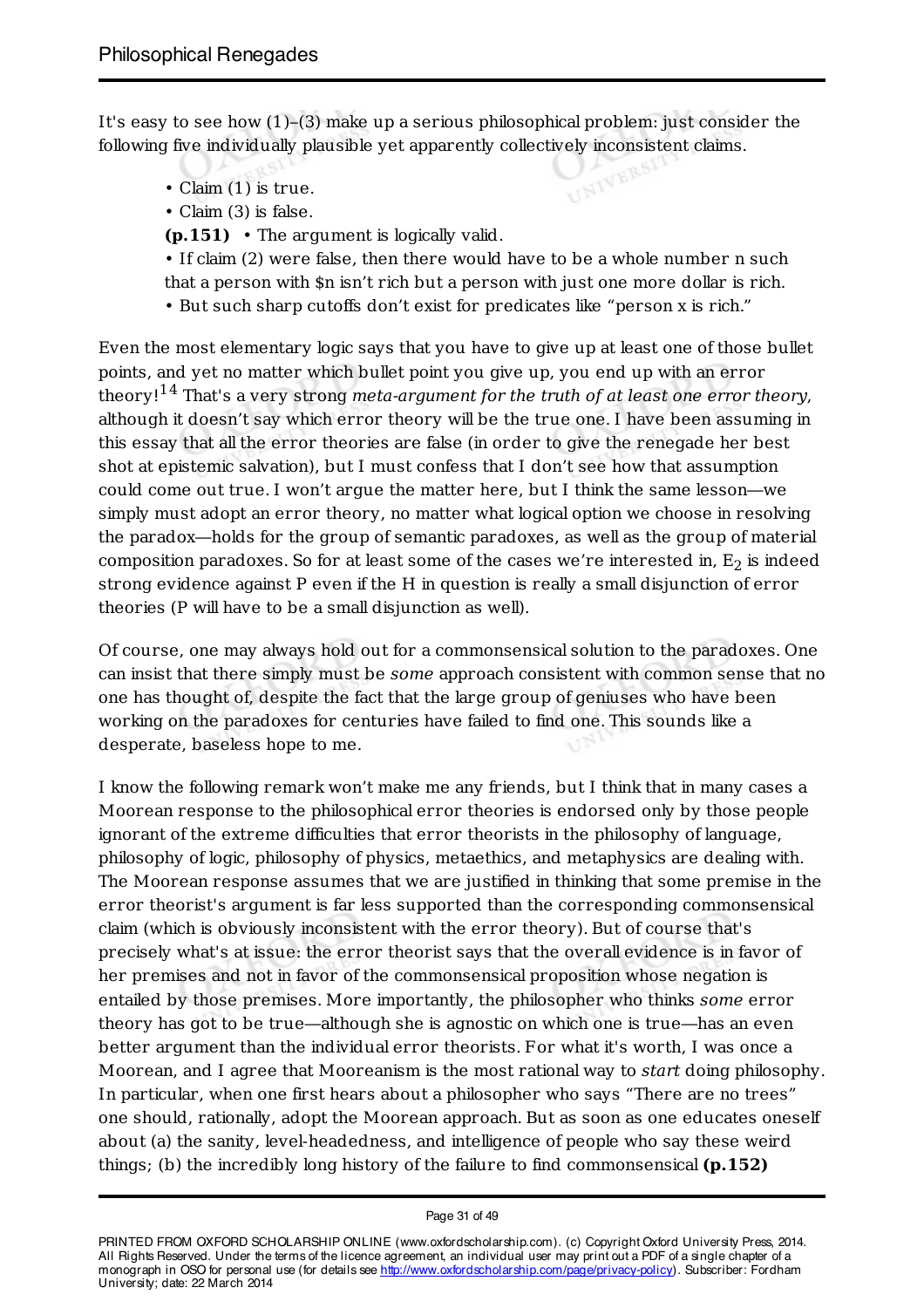solutions to the paradoxes; (c) the meta-arguments for anti-commonsensical theories; and (d) the history of common sense being refuted by science, then one has to sober up. We don't employ the Moorean move when faced with teams of physicists or biologists who claim to have upended some bits of common sense; we act that way because of the experimental data and inventions those investigators generate (roughly put). The philosophical error theorists generate neither. Instead, they have (a)–(d). After I took a close look at the philosophical paradoxes and reflected on how science has already shown that common sense is not as impressive as it's cracked up to be, I dropped my Mooreanism. 15

Fourth criticism. Consider a purely scientific case: that of astronomers saying that common sense is wrong about the Sun going around the Earth. They have a strong explanation of why every single day it sure looks as though the Earth is still and the Sun is going around it, even though that's all false. But the purely philosophical error theorists also have these explanations, which suggests that they are successfully following the scientific way of combating common sense. I know of no argument at all that suggests that there is anything awful with the compositional nihilist's explanation that we perceive things as composite just because the simples are arranged in certain tight and stable ways. On the contrary, usually it's simply granted as perfectly obvious that no possible experiment could tell the difference between a world with composite trees and a world with just tree-arranged simples! As noted above, it is commonly thought that perception, for instance, offers no support for common sense over nihilism. The fact that "There are trees" is part of common sense comes from the fact that we have certain perceptions; that's the evidential basis. But we would get the very same perceptions if the error theory were true. And if there were something awful with the compositional nihilist's explanation, then why on earth would those people embrace it after so much long-term sophisticated reflection by our best and brightest who are trying to retain common sense?

My fifth reason for not accepting the Overwhelming Warrant objection has to do with the source of discomfort philosophers have with error theories: I think that in some cases it's the result of a misunderstanding, and this causes them to underestimate the warrant for error theories (which in turn leads them to endorse W). Let me explain.

I think there might be a specific disposition at work in some philosophers who insist that error theories don't have much backing warrant, a disposition that accounts for a good deal (but certainly not all) of their hard resistance to such theories despite the fact that the arguments supporting them—including the error explanations mentioned in the previous paragraphs—are quite reasonable and evidentially supported.

**(p.153)** When a theory says that your belief that fire engines are red is incorrect, you should initially be stunned. The right first reaction should be something like "Well, are they dark orange or purple or what?" Same for other theories: when a theory says that  $2^{10}$  ≠ 1024, or that what Hitler did wasn't morally wrong, or that Moore didn't believe that we have knowledge, or that there are no baseballs, one is disposed to look for

PRINTED FROM OXFORD SCHOLARSHIP ONLINE (www.oxfordscholarship.com). (c) Copyright Oxford University Press, 2014. All Rights Reserved. Under the terms of the licence agreement, an individual user may print out a PDF of a single chapter of a monograph in OSO for personal use (for details see http://www.oxfordscholarship.com/page/privacy-policy). Subscriber: Fordham University; date: 22 March 2014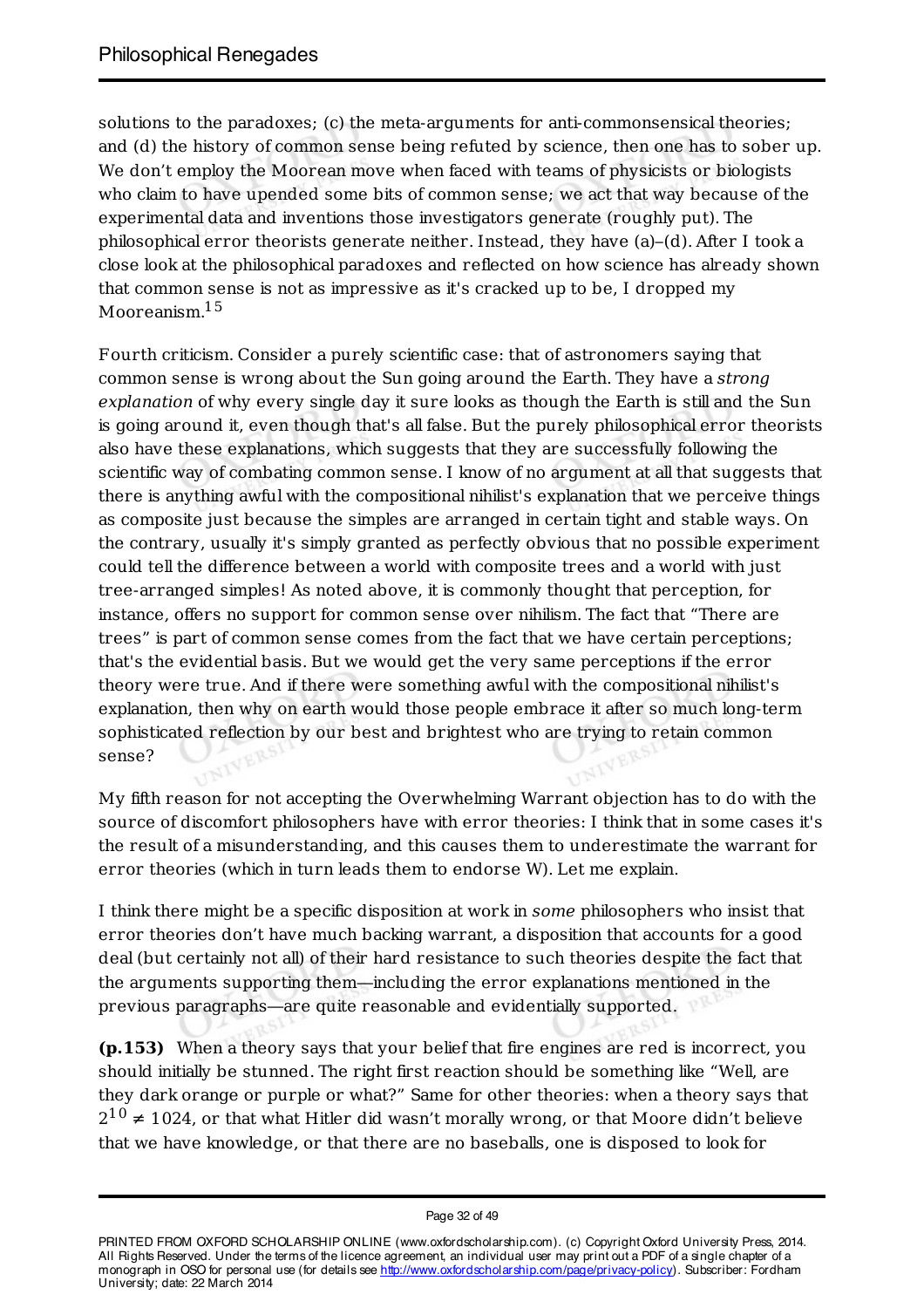explanations such as "2 $^{10}$  = 1044, not 1024," "Hitler was morally okay because he actually had good intentions," "Moore was lying in all those articles and lectures," and "The whole edifice of baseball has been an elaborate joke erected just to fool you!" And we can't take those explanations seriously for two reasons: there is no evidence for them, and there is no evidence that we made such ridiculous mistakes.

But the error theorist isn't accusing us of any mistake like those. Indeed, although she is alleging false beliefs it seems strained to call them mistakes at all. Believing that fire engines are red when in fact they're orange is a mistake; believing they are red when no ordinary physical object in the universe is red or any other color but appears colored in all perfectly good viewing conditions is something else entirely, even though it's still a false belief. When one has a visceral reaction to error theories (you've probably witnessed them: rolling of the eyes, knowing smiles, winks, "that's preposterous," "that just can't be right," "get serious," and so on), often enough it's not reason that is doing the talking. Instead, and here is my attempt at armchair psychology, what is at work here is the disposition to treat philosophical false beliefs as something akin to mistakes, in the ordinary sense of "mistake." And that's a mistake. When a nut says that twice two isn't four but seven, she's saying that we've all made an arithmetic error; when a philosopher says that twice two isn't four *or any other number*, she isn't accusing us of any arithmetic error. And she isn't accusing us of some philosophical error, some error in philosophical reasoning. Instead, she's saying that there is a naturally occurring error in a fundamental part of our conceptual scheme that oddly enough has no untoward consequences in any practical or even scientific realm. And that's why the error survives to infect our commonsensical beliefs. The presence of such an error is by no means outrageous; for instance, surely there's little reason why evolutionary forces would prevent such errors. The "mistake" the error theorist is accusing us of is akin to (but of course different from) the error a child makes when counting fish in a picture that has whales and dolphins in it: it's a "mere technicality" that happens to be philosophically interesting (depending on one's philosophical tastes of course). The error theorist is saying that like the child we have made no gaffe, or blunder, or slip-up, or oversight. If you throw a chair at a composition nihilist, she ducks anyway.

None of this is meant to convince you that the error theories are *true*; throughout this essay I have assumed that they are all false. Instead, I'm trying to block the objection to metaphilosophical skepticism that runs "philosophical error theories shouldn't be taken to have a serious amount of warrant because they have lousy explanations for our false beliefs." Due to the peculiar nature of the errors being attributed, I think the error theories are not profitably thought of as radically against common sense (although I stick with the vulgar and call them "radical" from time to time). To say that twice two is seven **(p.154)** and fire engines are purple is to express a view radically at odds with common sense; to say that twice two isn't anything and fire engines have no color at all is not to express a view radically at odds with common sense (although of course it does go against common sense).

It's also worth noting that in the usual case the philosophical error theorist comes to her

PRINTED FROM OXFORD SCHOLARSHIP ONLINE (www.oxfordscholarship.com). (c) Copyright Oxford University Press, 2014. All Rights Reserved. Under the terms of the licence agreement, an individual user may print out a PDF of a single chapter of a monograph in OSO for personal use (for details see http://www.oxfordscholarship.com/page/privacy-policy). Subscriber: Fordham University; date: 22 March 2014

#### Page 33 of 49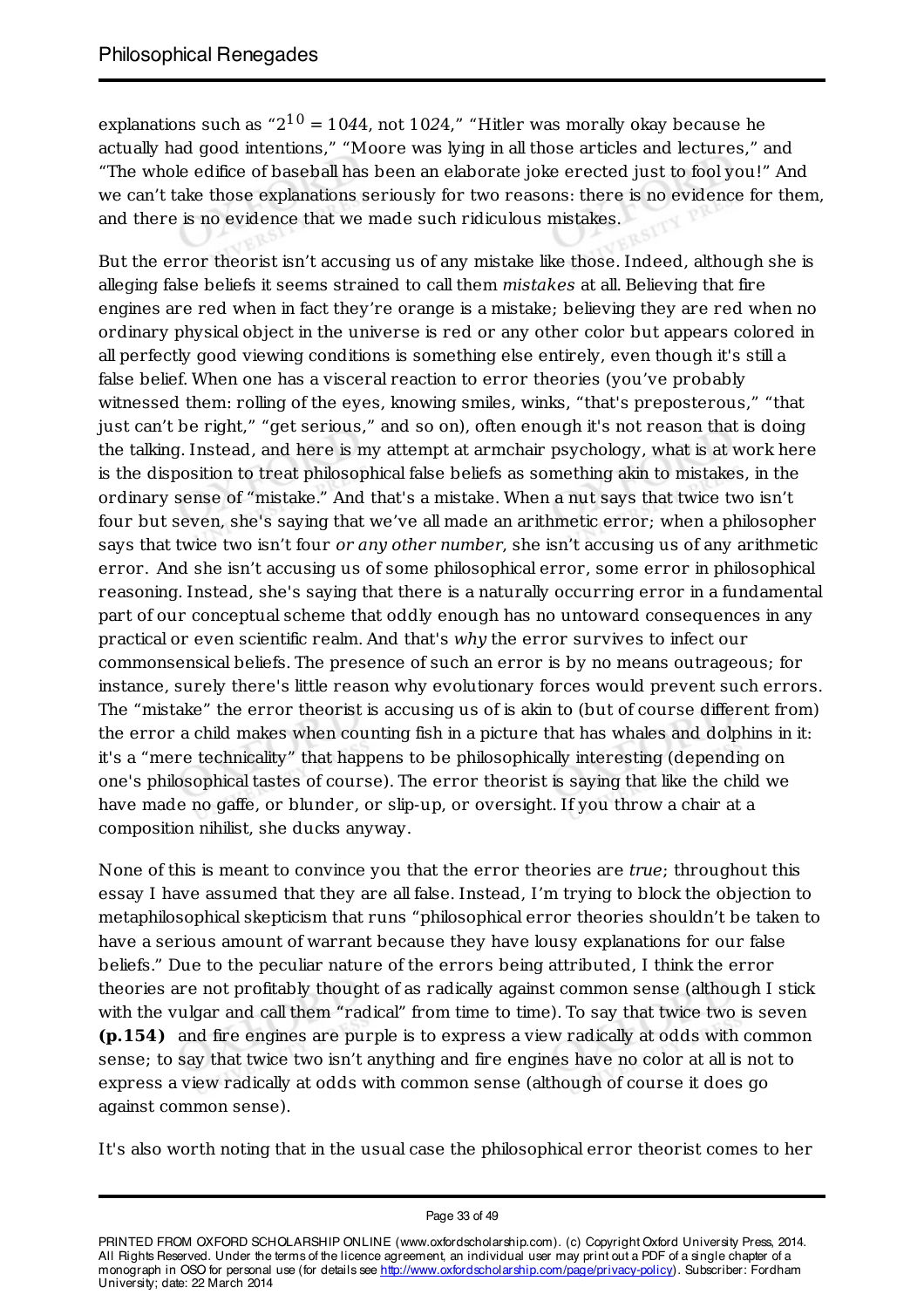anti-commonsensical view kicking and screaming, which again suggests that when they endorse an error theory they are doing so on the basis of impressive warrant (and not, for instance, some weakness for anti-commonsensical theories), which again suggests that W is false. Many philosophers consider certain religious views (e.g. there is something morally wrong about non-heterosexual sex, the bread becomes the body of Christ) to be comparably odd and hold that extremely intelligent people have these views only because they have been indoctrinated, usually as children. Needless to say, this isn't the case for philosophical error theories. For instance, Williamson began the project that led to his epistemicism with the explicit goal of *refuting* epistemicism (Williamson 1994: xi)! I myself initially found epistemicism, color-error theory, compositional nihilism, and traditional skepticism highly dubious, but after soberly looking at the relevant arguments over several years I became somewhat favorably disposed to all those theories even if I never quite accepted any of them. In addition, I don't see how anyone can not take error theories seriously if they are actually aware of the array of problems that any theory of material composition would have to solve in order to be comprehensive (e.g. Statue-Clay, Tibbles-Tib, Ship of Theseus, vagueness, problem of the many, and so on). Or just look at the various logical options for dealing with the sorites or semantic paradoxes. The point is this: these error theorists became convinced of the error theories based on the argumentative evidence, since quite often they were initially strongly inclined to disbelieve them. So it's over the top to suggest that most philosophers who take error theories seriously do so based only on some weakness for weird ideas, as opposed to strength of evidence. $^{16}$ 

### 12 The nature of the epistemic defect

I don't see any good way to defeat the metaphilosophical skeptic's argument applied to "ordinary" philosophical disputes (i.e. those not involving error theories). For example, **(p.155)** if you are a content internalist but not a philosopher of mind and you satisfy Condition 1 and Condition 2, then retaining your internalist belief after finding out about the large number and percentage of disagreeing philosophers of mind means that you suffer a serious epistemic defect. $^{17}$  But what is this defect?

The obvious answer: the belief retention is defective in the sense that the retained belief does not amount to knowledge, it's not justified, and the believer is blameworthy for retaining it. So the *action* of belief retention is defective because the *retained belief* is defective in familiar ways. However, I think matters might not be so simple here. I agree that in the ordinary, non-error theory cases the renegade's belief isn't justified or warranted and doesn't amount to knowledge. I'm less sure about the blameworthiness point. For one thing, philosophy is a very individualistic enterprise. Appeals to authority, for instance, are viewed as virtually worthless. Given all that, perhaps the blame that applies to the renegade with respect to non-error theories is relatively mild. So, I would recommend that the metaphilosophical skeptic adopt the modest view that the epistemic defect in ordinary philosophical cases includes lack of knowledge and justification along with at least a *mild* kind of blameworthiness.

The obvious view regarding the epistemic defect in the error theory cases is that it's the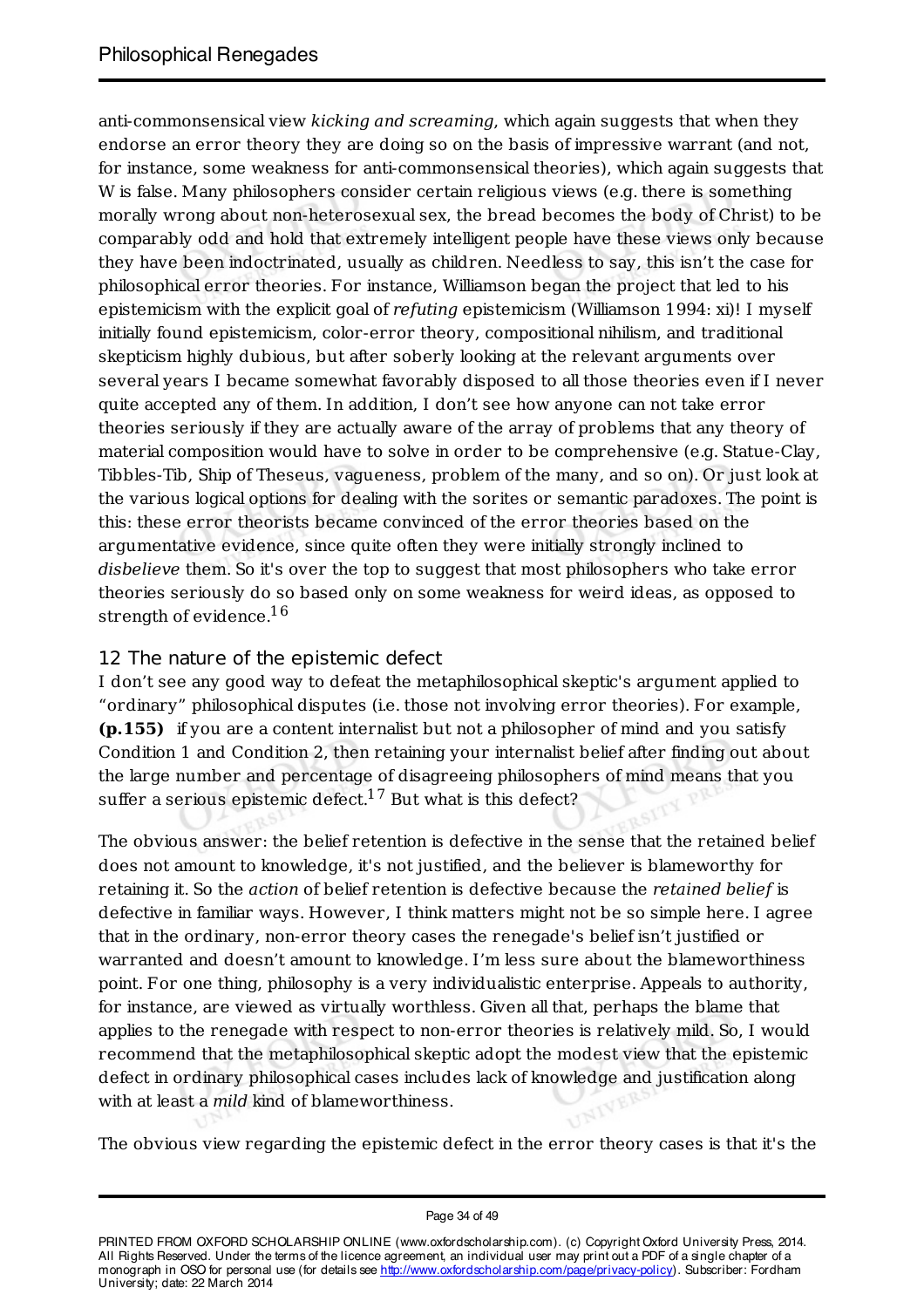same as in the non-error theory cases: the renegade's belief retention is defective in the sense that her retained belief won't be justified or amount to knowledge, even if it was justified and amounted to knowledge before she found out about her disagreeing epistemic superiors. However, a wise skeptic who thinks her thesis is true pretty much no matter what the correct theory of central epistemological notions turns out to be will want to allow the epistemic possibility that in the actual world (if not all possible worlds) propositional knowledge is not only cheap and easy but very hard to knock down once established (so once you know something, it is very difficult to encounter counterevidence powerful enough to ruin that knowledge). Perhaps the "bar" or threshold for justification and warrant is much, much lower than philosophers have thought over the centuries (even now, with race-to-the-bottom reliabilism so popular!). If that's right, then the renegade's retained belief in P might amount to knowledge even if it suffers from a serious epistemic defect: upon learning about her disagreeing superiors her belief's overall warrant decreases considerably—that's the defect the skeptic is insisting on—but remains high enough to meet the very low threshold for warrant and justification. The belief still amounts to knowledge but this is impoverished knowledge compared to its status before learning about the disagreeing superiors.

However, although I think this is a theory of the epistemic defect that the skeptic should allow for (as a plausible option), even this theory might not be optimal because it is hostage to the results of the relations among epistemic qualities. As bizarre as it might sound, I think the skeptic should admit that even if her skeptical thesis is true in the error **(p.156)** theory cases, if the renegade's circumstances and the true epistemological theories are peculiar enough (as discussed below) then all the following might be true as well:

1. The renegade's belief P starts out justified, warranted, and amounting to knowledge.

2. Upon learning of his epistemic superiors his belief retains those statuses.

3. Upon learning of his epistemic superiors the warrant that his belief has doesn't change. Thus, the discovery of significant contrary epistemic superior opinion does not diminish the warrant had by the renegade's belief.

4. Upon learning of his epistemic superiors he doesn't acquire any evidence against his belief. UNI

5. He is blameless in retaining his belief.

When I say that the metaphilosophical skeptic should "keep open the possibility" that  $(1)$ – (5) are true even though her skeptical thesis is true as well (again, applied only to purely philosophical error theories), I don't mean to imply that the skeptic should hold that her thesis is metaphysically consistent with the conjunction of  $(1)$ – $(5)$ . All I mean is that she should say something like "For all I can be certain about,  $(1)$ – $(5)$  might be true along with my skepticism."

I now have two tasks in the rest of this section: explain why the metaphilosophical skeptic should admit that despite the truth of her position, (1)–(5) might be actually true as well; and explain what "seriously epistemically deficient" means in light of that explanation.

#### Page 35 of 49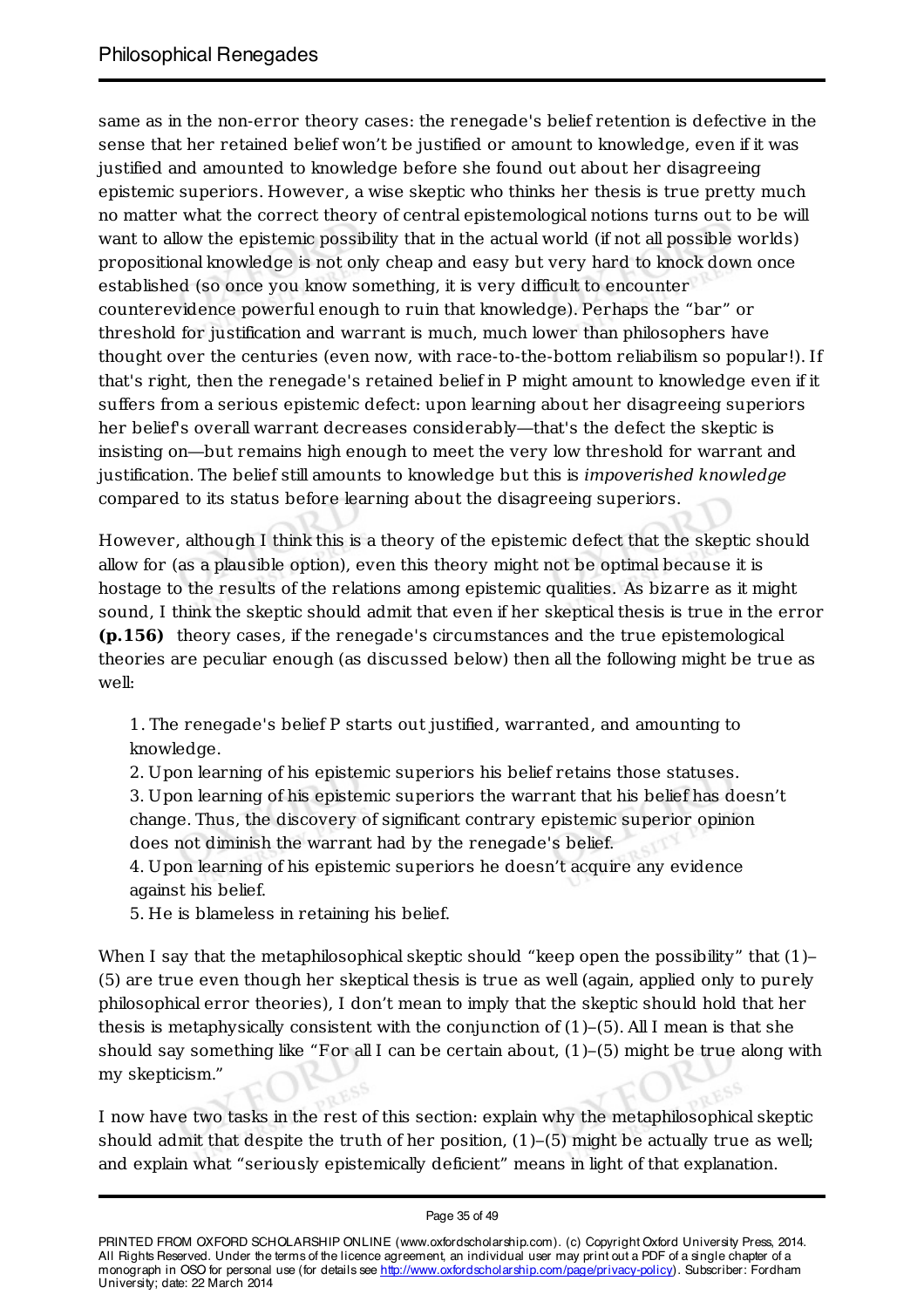Before I carry out those two tasks, I need to make sure we agree that the epistemic status of the belief retention can be quite different from the epistemic status of the retained belief. For instance, if my belief starts out unjustified and I encounter a small amount of evidence for it (e.g. a recognized epistemic peer agrees with me, as she has made the same faulty assessment of the evidence), the reasonable thing for me to do in response to the peer is keep the belief: the belief retention is reasonable but the retained belief is not. It is harder to see how the situation could arise in which the belief starts out justified, the belief retention is unreasonable, and the retained belief is justified. However, I am in the process of giving reasons for the idea that the skeptic should be willing to say that that may be the situation when it comes to commonsensical beliefs and **BRS** purely philosophical error theories. $^{18}$ 

Suppose Mo thinks he might have disease X. He goes to his doctor who administers a test meant to determine whether or not Mo has X. The doctor tells Mo, correctly, that the test has two excellent features: if someone has X and takes the test, the test will correctly say "You have X" a whopping 99.9 per cent of the time and it will incorrectly say "You don't have X" a measly 0.1 per cent of the time; and if someone doesn't have X and takes the test, the test will correctly say "You don't have X" 99.9 per cent of the time **(p.157)** and it will incorrectly say "You have X" 0.1 per cent of the time. Mo is impressed with these facts and comes to have belief B: if the test says you have X, then there's an excellent chance you have X. I take it that this is a reasonable belief for Mo to have; his belief is also blameless. (If that's not clear, assume that almost all diseases that afflict people in Mo's country occur relatively frequently (nothing like one in a million), and this fact is generally known by the medical establishment and at least dimly appreciated by laypeople such as Mo.) Finally, the belief is true.

Next, the doctor tells Mo that only one out of a million people have X. Let's assume that the doctor has slipped up: in reality, about one out of a hundred people has the disease, the doctor knows this, but she misspoke. At this point Mo doesn't change his belief: he still believes that if the test says you have X, then there's an excellent chance you have X. He doesn't realize that this new piece of information devastates his belief, as follows.

Suppose everything the doctor said were true, including that only one out of a million people have the disease. Suppose further that ten million people take the test. Since about one in a million actually have the disease X, or so we're supposing, about ten of the ten million people will have the disease. When those ten people take the test, the odds are that the test will say "You have X" all ten times (as it is 99.9 per cent accurate in that sense). But now consider the remaining people, the 9,999,990 folks who don't have X. When they take the test, 0.1 per cent of the time the test will mistakenly say "You have X." Of 9,999,990 folks, 0.1 per cent is about 10,000. So all told, the test will say "You have X" about 10,010 times: that's the first ten (who really do have X) plus the next 10,000 (who don't have X). But only ten of those times is the test right. Thus, when the test says "You have  $X''$ , which is about  $10,010$  times, the test is wrong about  $10,000$  out of  $10,010$ times: it's wrong about 99.9 per cent of the time! So if the doctor were right, then Mo's belief that if the test says you have X then there's an excellent chance you have X, would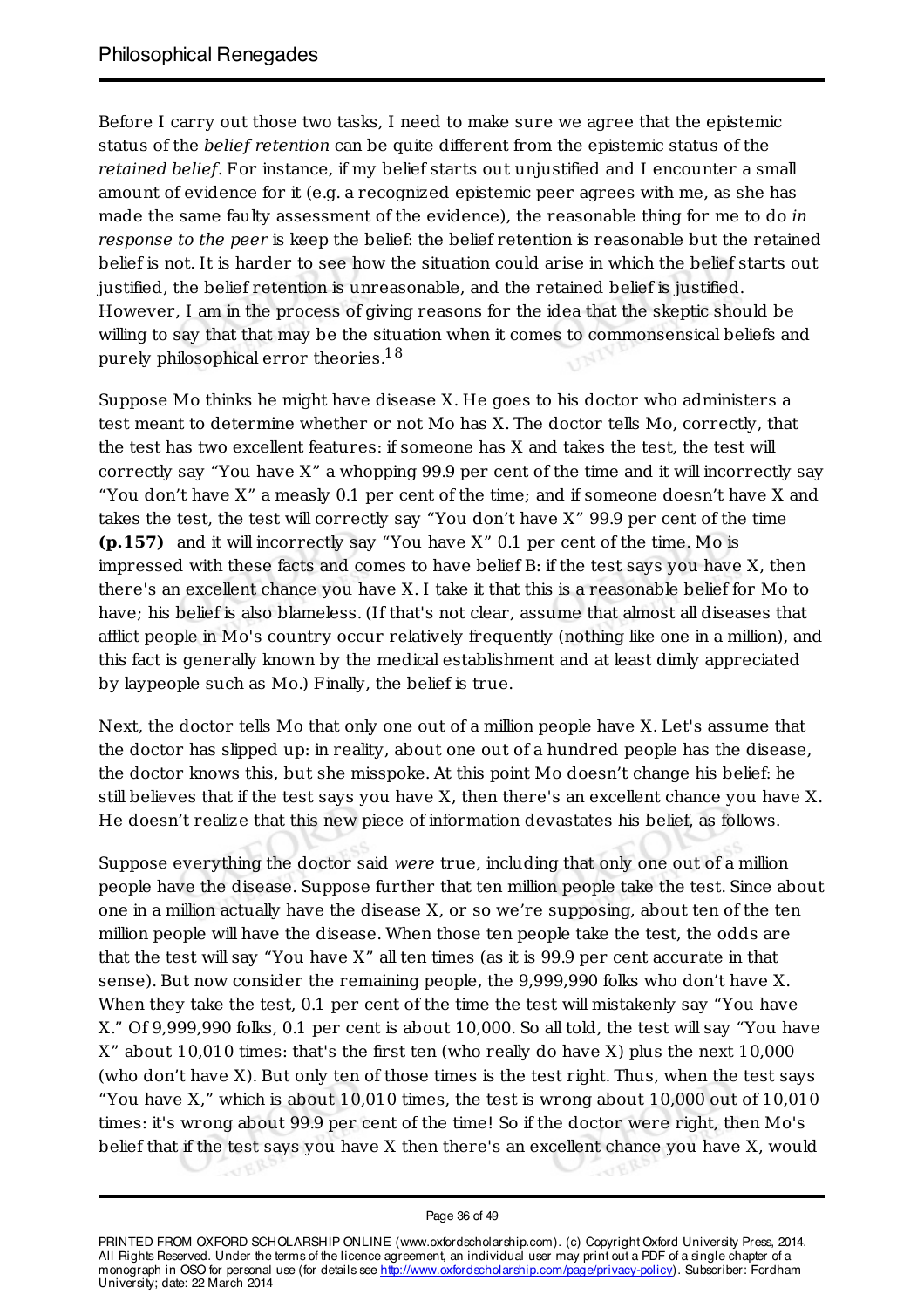be about as false as it can get. $^{19}$ 

However, and this is a crucial bit of the story, we are assuming that Mo doesn't currently have the background to grasp these mathematical matters, and as a consequence he does not see how the new (mis)information, about X's extreme rarity (one in a million), ruins the overall warrant he has for his belief. On the other hand, if Jo is a mathematician who had heard precisely the same things as Mo and likewise came to have and then retain belief B, then given her mathematical competence she would be in a position to see the relevance of the one-in-a-million claim. We would say of Jo, but not of Mo, that she "should know better" than to retain her belief B. Both Jo and Mo have made a mistake in retaining B, both have an epistemic defect, but only Jo is blameworthy since only she has the cognitive tools and training to see the relevance of the one-in-a-million claim. It would take hours to get Mo to see the relevance, as the above paragraph is too advanced for him; Jo should have seen it immediately.

UNIVERS,

Moreover, if knowledge is cheap and tenacious—in the sense of being little more than true belief, with a low threshold for warrant, and very hard to dislodge—then Mo's **(p.158)** true belief might amount to knowledge even after hearing and accepting the doctor's misinformation. Given that he knew the 99.9 per cent facts, the brute fact that the disease afflicts about one out of a hundred people, and Mo is dimly aware that virtually all diseases have similar likelihood rates, Mo, like many informed people in his community, started out knowing that if the test says you have X then there's an excellent chance you have X. When he hears his doctor's one-in-million claim he cannot see how it goes against his belief. Since propositional knowledge is so cheap, he retains his knowledge. In addition, because justified belief also has a low threshold, his belief remains justified.

The Mo story can be used to motivate several interesting epistemological theses. For our purposes, it is best thought of as illustrating how the following might come about:

• A person starts out with a belief B that is true, reasonable, justified, and amounts to knowledge.

• Next, he acquires a belief C that in some sense "goes against" the first belief B (this can happen in several ways, either targeting the truth of B, as in the Mo example, or perhaps targeting his justification for B). ORES

- Despite coming to believe C, the person retains the first belief B.
- The retained belief B is still justified and amounts to knowledge, as the
- "bars" for knowledge and justification are very low.
- But his retaining B is still seriously epistemically defective.

I am not saying that renegades with respect to error theories are in the same position as Mo. More specifically, renegades aren't guilty of a cognitive deficiency like Mo is. Even so, the illustration is useful because I think the renegade philosophers might be blameless just like Mo is. The renegade's retained beliefs are doxastically central (if one of them is blameworthy, then a fantastic amount of one's beliefs will be blameworthy) and held with a very high confidence level. Given those two facts, it seems a bit extreme to have the

Page 37 of 49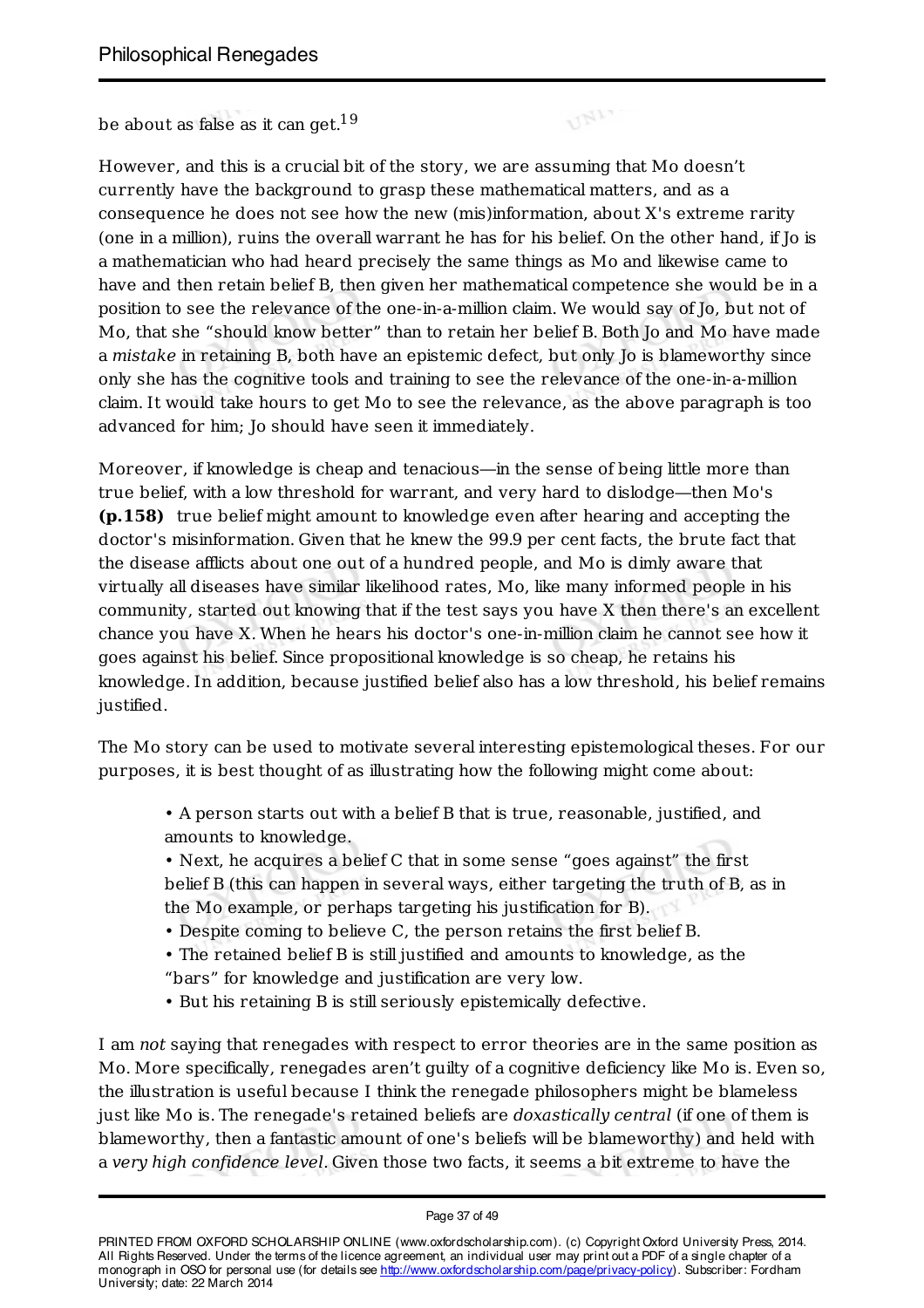threshold for blamelessness be so high that one is blameworthy in retaining beliefs that are both central and held with the highest levels of confidence. Humans aren't that rational. The metaphilosophical skeptic should allow for the possibility that standards for epistemic blame are relative to the epistemic and doxastic capacities of the subject (or perhaps her community or species).

In order to bring out the relevant complexities concerning the relative standards for epistemic blame, consider a non-epistemic example. A twelve-year-old girl plays third base for her Little League baseball team. The batter hits a sharp grounder to her right; she dives to get it but misses and falls down; the ball shoots off down the left field line for a double. No one is going to blame her for missing the ball: not her teammates, not her parents, not the manager, not even herself. However, if Brooks Robinson, who was one of the greatest fielding third basemen in Major League history, had had the very same opportunity and did exactly what the child did, then he would have been blameworthy (for one thing, he would have been accorded an error by the game's official scorer). Despite that difference, which depends on the individual circumstances—especially the relative strengths and weaknesses of the two players—both attempts to field the ball **(p.159)** are "baseball defective." It's a good question as to why the child's attempt is defective even though she was charged with no error and is blameless. The answer is probably something along the lines of "Being able to field that ball is a goal associated with the role of a third baseman, and one that is typically attained by those who pursue the position seriously." I am saying that the metaphilosophical skeptic might want to allow that something similar is true of Mo and Jo: although only Mo is blameless, both belief retentions are "epistemically defective." Despite his present inability to see the error of his ways, Mo's belief retention is epistemically defective because he is an epistemic agent and part of a community that is able to handle the mathematics needed to see the error. It would not exactly kill him to see the relevance of the rarity of the disease.

To be sure, questions of blame are tricky—and in ways that may seem to matter to the skeptic's position. Consider a diving leap by Brooks Robinson that fails to snag the ball. He really had almost no chance at getting it, so his attempt is hardly defective. Only Superman could have got the ball! But now imagine a race of superpeople who watch our baseball games. They say that Robinson's dive is "baseball defective," as their best third basemen are usually able to snag the ball when faced with that play. But it seems incorrect forus to say that Robinson's play is defective. Whether it's defective depends on the relevant standards, and Robinson's attempt does not fail to meet any of our standards even if it does fail to meet the alien standards. Something similar may hold in epistemic cases. Perhaps there is a group of super-epistemic aliens for whom induction is just plain stupid. Only horribly weak creatures, they say, employ inductive reasoning. After all, it's not even guaranteed to be truth preserving! They look upon us as primitive epistemic beings. Even if they are right about all of that, it is hard to see how it would make it true for us to say that all merely inductive reasoning is epistemically defective.

Thus, perhaps some renegades are not blameworthy. However, some will be blameworthy: it depends on the tenacity of their belief in P. We can imagine two

#### Page 38 of 49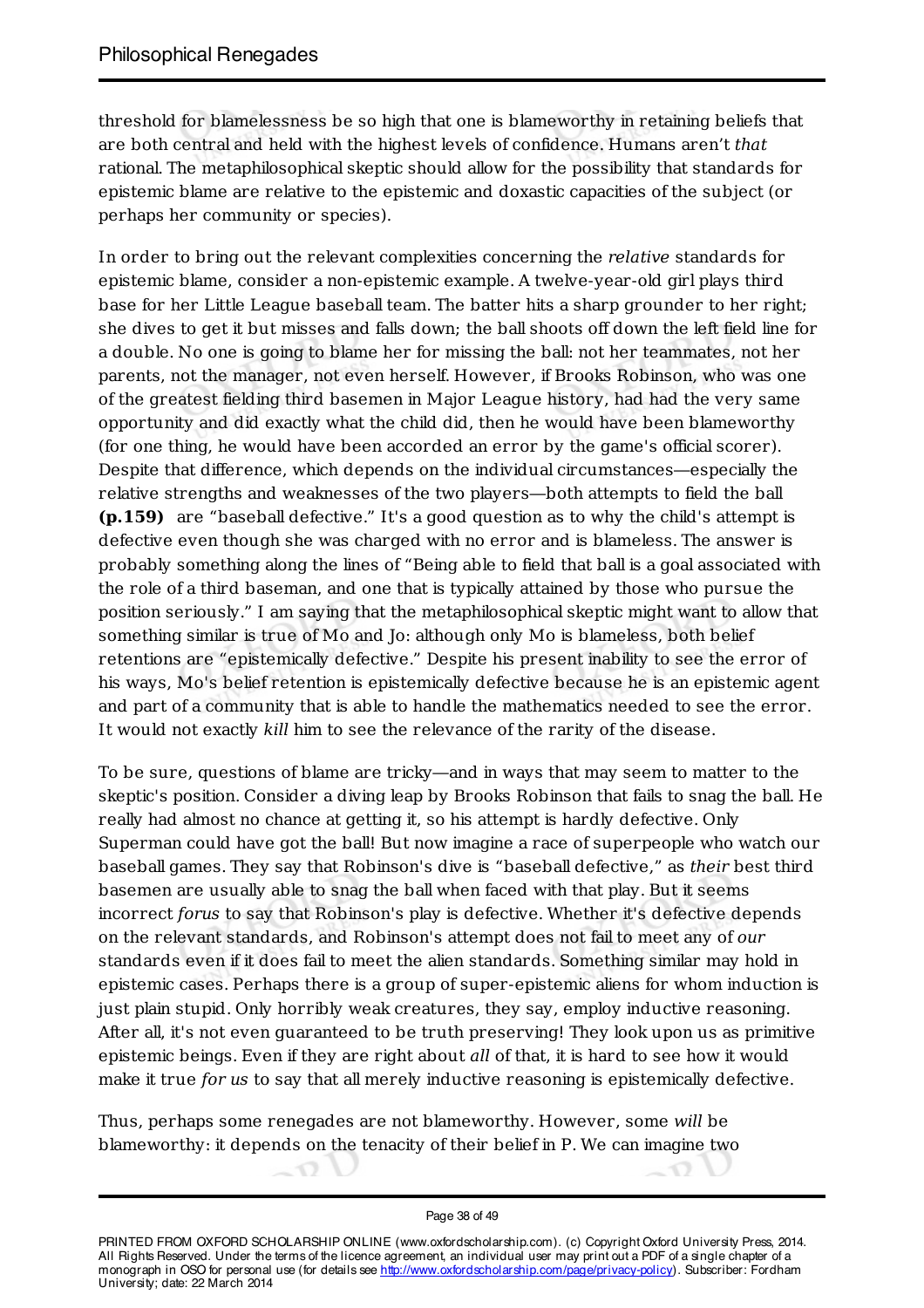philosophical renegades, Barb and Ron. Both of them endorse W from the Overwhelming Warrant objection. We then confront them with "Yes, but suppose that 98 per cent of your 10,000 epistemic superiors firmly believed P was false, and it had been this way for centuries; what would you think then?" Barb responds in a level-headed way: "Well, I'd at least suspend judgment, if not accept their view." Ron responds with bluster: "That would just mean those philosophers are nuts." I think that in that scenario Ron comes out blameworthy, perhaps because his dispositions reveal an unreliable belief retention type. In any case, the charge of blame is so complicated that the skeptic is best advised to steer clear of it for the most part.

This shows how the skeptic should admit that for all she can be certain of, her thesis could be true even if (1), (2), and (5) are all true of S. The following story is intended to deal with (3) and  $(4).^{20}$ 

**(p.160)** Suppose Cho is an undergraduate physics major taking a standard course in classical mechanics. She does a problem from her textbook and gets the answer "4π." But the answer key in the back of the book says "8 $\pi^2$ ." And the better classmates in the class agree with the book's answer. She rechecks her answer to make sure there is no calculation error. The teaching assistant for the class agrees with the book's answer. As does the professor. Cho consults a couple of other professors she likes and took courses from in the past: they also agree with the " $8\pi^2$ " answer. Cho admits that these people are her epistemic superiors when it comes to classical mechanics, as the evidence for this judgment is obviously quite good and objective. At this point she has excellent evidence  $E_1$ —the reports from recognized superiors—that there is excellent evidence  $E_2$  against her answer. Despite all that, Cho sticks with her old answer, merely shrugging her shoulders and stubbornly figuring that what the superiors say "doesn't prove anything" as "no one is perfect." I think it's pretty clear that Cho is being irrational given that she meets Condition 1 and Condition 2; in particular, by meeting the latter condition Cho doesn't have anything up her sleeve, so to speak, that her professors and other superiors are missing. In at least one important epistemic sense she should give up her belief. The reason she should give up her belief is this: she has been given excellent reason that it is false, the reason being  $E_1$ .

That conclusion seems right. But the interesting point I want to make here is this: even though Cho has been given good *reason* that "4π" is the wrong answer (and that "8π<sup>2</sup>" is the right answer), this may not be the same thing as saying that she has been given good evidence that " $4\pi$ " is the wrong answer. What she actually has is testimonial  $E_1$ . The evidence against her belief P (P is the claim that the answer is " $4\pi$ ") is  $E_2$ , which is some alternative calculation with which Cho is unfamiliar. Some philosophers would say that  $E_1$ is evidence that her belief is false: at least in most cases if E is evidence that there is evidence against Q, then E itself is evidence against Q. I think there might be counterexamples to that bare principle, although if we throw in more conditions relevant to the disagreement cases the counterexamples may vanish (for all I know). What I want to emphasize here is that even if having  $E_1$  (and recognizing that it's good evidence for the claim that there is good evidence against P) isn't necessarily to have good evidence

PRINTED FROM OXFORD SCHOLARSHIP ONLINE (www.oxfordscholarship.com). (c) Copyright Oxford University Press, 2014. All Rights Reserved. Under the terms of the licence agreement, an individual user may print out a PDF of a single chapter of a monograph in OSO for personal use (for details see http://www.oxfordscholarship.com/page/privacy-policy). Subscriber: Fordham University; date: 22 March 2014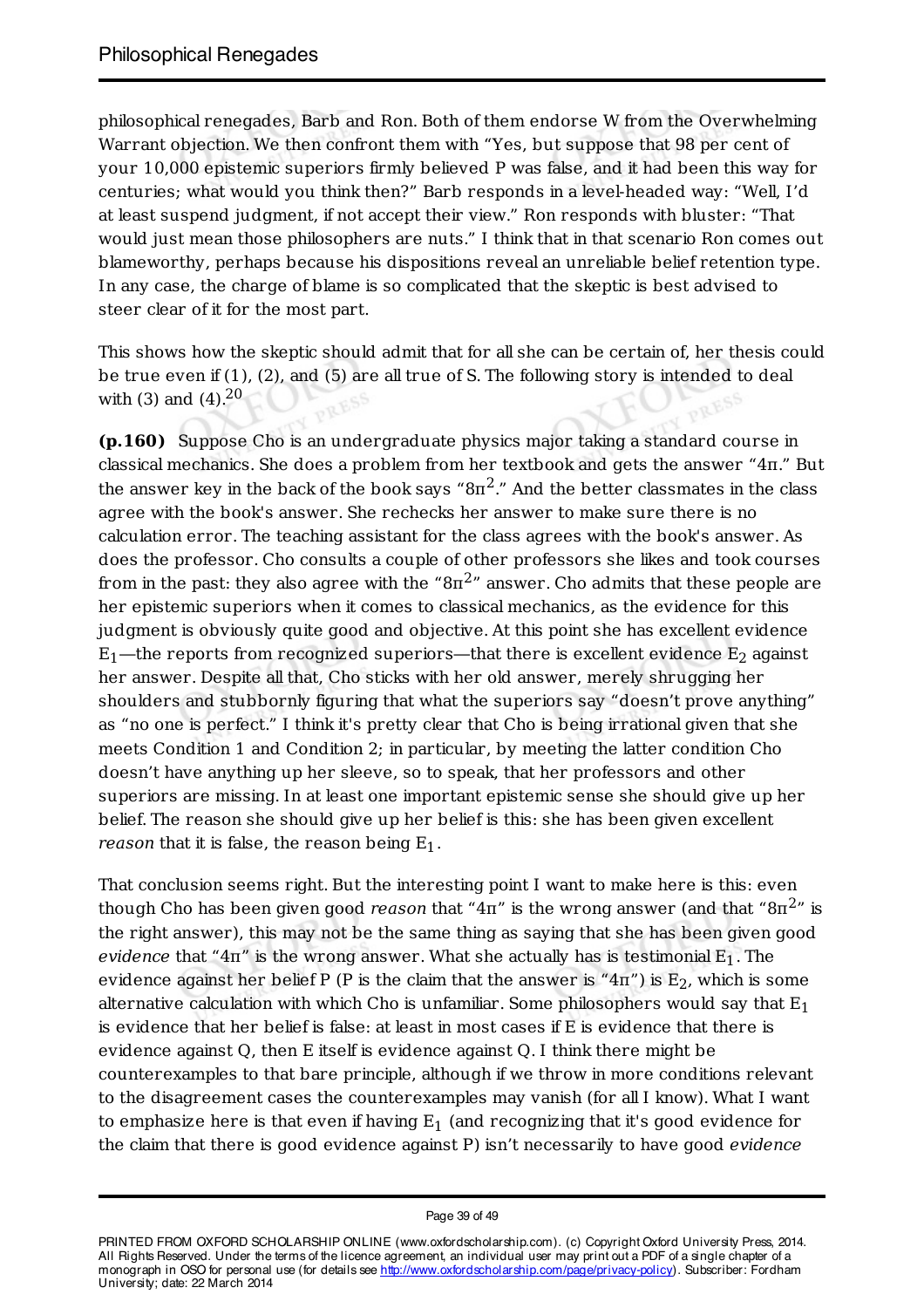for thinking P is false, it remains true that having  $E_1$  gives one excellent reason to think P is false. The issue isn't whether  $E_1$  is evidence. It's definitely evidence of something. The issue here is whether  $E_1$ —that body of knowledge which S possesses—is evidence against P. Whether it is will depend on what the true story of evidence is, a position on which the metaphilosophical skeptic wants to avoid taking a position since she thinks her thesis is true independently of those details, as philosophically important as they are.

This separation of evidence from reason isn't terribly counterintuitive, as the physics story shows. The Homer-Holmes case works as well. Homer knows that Sherlock Holmes has a fantastic track record in murder investigations and has recently announced that he's as confident as he's ever been that he's cracked the new case of the maid's murder: the butler did it. When Homer learns all this about Holmes he acquires excellent reason to think the butler did it. But does he acquire evidence that the butler did it? Well, **(p.161)** he certainly doesn't have any of Holmes' evidence. A philosopher could become convinced that although Homer has excellent reason to think the butler's guilty, he has no evidential reason.

Cho's physics case is different from Mo's disease case. As we saw earlier, given Mo's epistemic deficiencies, the skeptic might allow that Mo has been given no reason to discard his belief. That's not true of Cho; she has excellent reason to give up her belief. But Cho's case illustrates how one's retaining a belief can be epistemically deficient even though its evidential status has not changed—given certain views about evidence. And if its evidential status hasn't changed, then perhaps its warrant status hasn't changed either. Naturally, it's a significant step from "Her evidential status hasn't changed" to "Her level of warrant hasn't changed." But as I've said a couple times already, the skeptic is trying to articulate her thesis in such a way that it's not hostage to how various debates about evidence, warrant, knowledge, and justification turn out (either next week or in the next century). Her central insight, if it deserves that status, is that if upon learning about her epistemic superiors the well-informed mere mortal retains her belief, then that action of hers thereby suffers a serious epistemic defect.

But what on earth could the defect in the action be, now that we've allowed for the possibility that the retained renegade belief is warranted, is justified, is blameless, amounts to knowledge, and has no evidence against it? What epistemic defect could the action possibly have? It leads to a belief that is as good as it gets: it amounts to knowledge!

In order to answer the question I first need to explain how the action might be epistemically defective even though the retained belief isn't. Then I'll say what I think the defect is.

Bub thinks claim C is true. But his belief is based on a poor reading of the evidence. Bub sticks with his belief in C despite the poor evidence just because he has a raging, irrational bias that rules his views on this topic. Suppose C is "Japan is a totalitarian state" and Bub has always been biased against the Japanese.

PRINTED FROM OXFORD SCHOLARSHIP ONLINE (www.oxfordscholarship.com). (c) Copyright Oxford University Press, 2014. All Rights Reserved. Under the terms of the licence agreement, an individual user may print out a PDF of a single chapter of a monograph in OSO for personal use (for details see http://www.oxfordscholarship.com/page/privacy-policy). Subscriber: Fordham University; date: 22 March 2014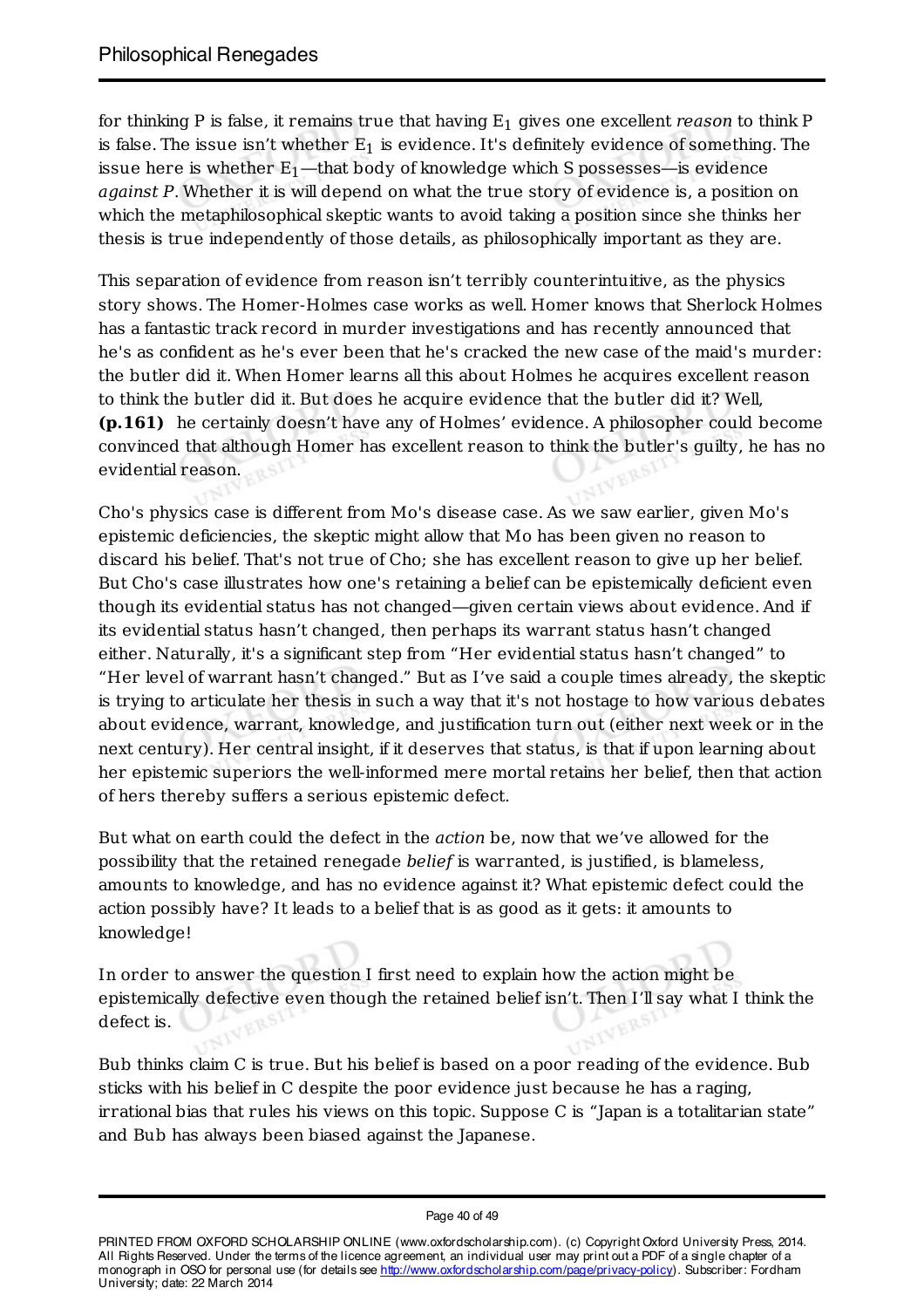Then he meets George. After long discussion he learns that George is his peer when it comes to politics and Japan. He then learns that George thinks C is true. This is a case of peer agreement, not disagreement.

I take it that when Bub learns all this about George, he has not acquired some new information that should make him think "Wait a minute; maybe I'm wrong about Japan." He shouldn't lose confidence in his Japan belief C merely because he found someone who is a peer and who agrees with him!

The initial lesson of this example: Bub'saction of not lowering his confidence in his belief as a result of his encounter with George is reasonable even though his retained belief itself is unreasonable. The right answer to "Should you lower your confidence level in reaction to a recognized peer disagreement?" can be "no" even though the right answer to "If you don't lower your confidence level in that situation, is your belief reasonable?" is also "no." Bub's assessment of the original evidence concerning C was irrational, but his reaction to George was rational; his subsequent belief in C was (still) irrational. The simplistic **(p.162)** question, "Is Bub being rational after his encounter with George?" is ambiguous and hence needs to be cut in two parts: "Is his retained belief in C rational after his encounter with George?" vs. "Is his response to George rational?" The answer to the first question is "No" while the answer to the second question is "Yes."

This story is sufficient to show that one's action of retaining one's belief can be epistemically fine even though the retained belief is epistemically faulty. If we alter the story just a bit, we can see how the action can be faulty while the belief is fine.

Suppose that Bub started out with confidence level 0.95 in C. And he found George to have the same confidence level. And suppose that the original evidence Bub had only justifies a confidence level of 0.2. So like we said before Bub has grossly misjudged his evidence. If in reaction to his encounter with George Bub did lower his confidence in C to 0.2 or 0.4 or whatever—whatever level is merited by the correct principles of rationality that make his belief in C rational $^{21}-$ he would be irrational. If you have a certain level of confidence in some claim and five minutes goes by in which you correctly and knowingly judge to have not been presented with any new evidence whatsoever that suggests that your confidence level is mistaken, then you would be irrational to change your confidence level—even if you happened to adjust so that your belief itself was rational. Now, if you took some time to reassess your original evidence, then of course you might learn something that would justify your changing your confidence level. But if nothing like that has happened, as in Bub's case, then you would be irrational to change your confidence level. So if Bub did adjust his confidence level to 0.2 or 0.4 or 0.6 say, then although his subsequent confidence level might accurately reflect his total body of evidence—so his position on C would now be rational—his process to that rational position would be irrational. 22

The renegade case is like this second story: the action is faulty while the retained belief might be fine. Now that I've explained the difference in the epistemic statuses of the retention action and retained belief, I can offer a conjecture as to what the serious

#### Page 41 of 49

PRINTED FROM OXFORD SCHOLARSHIP ONLINE (www.oxfordscholarship.com). (c) Copyright Oxford University Press, 2014. All Rights Reserved. Under the terms of the licence agreement, an individual user may print out a PDF of a single chapter of a monograph in OSO for personal use (for details see http://www.oxfordscholarship.com/page/privacy-policy). Subscriber: Fordham University; date: 22 March 2014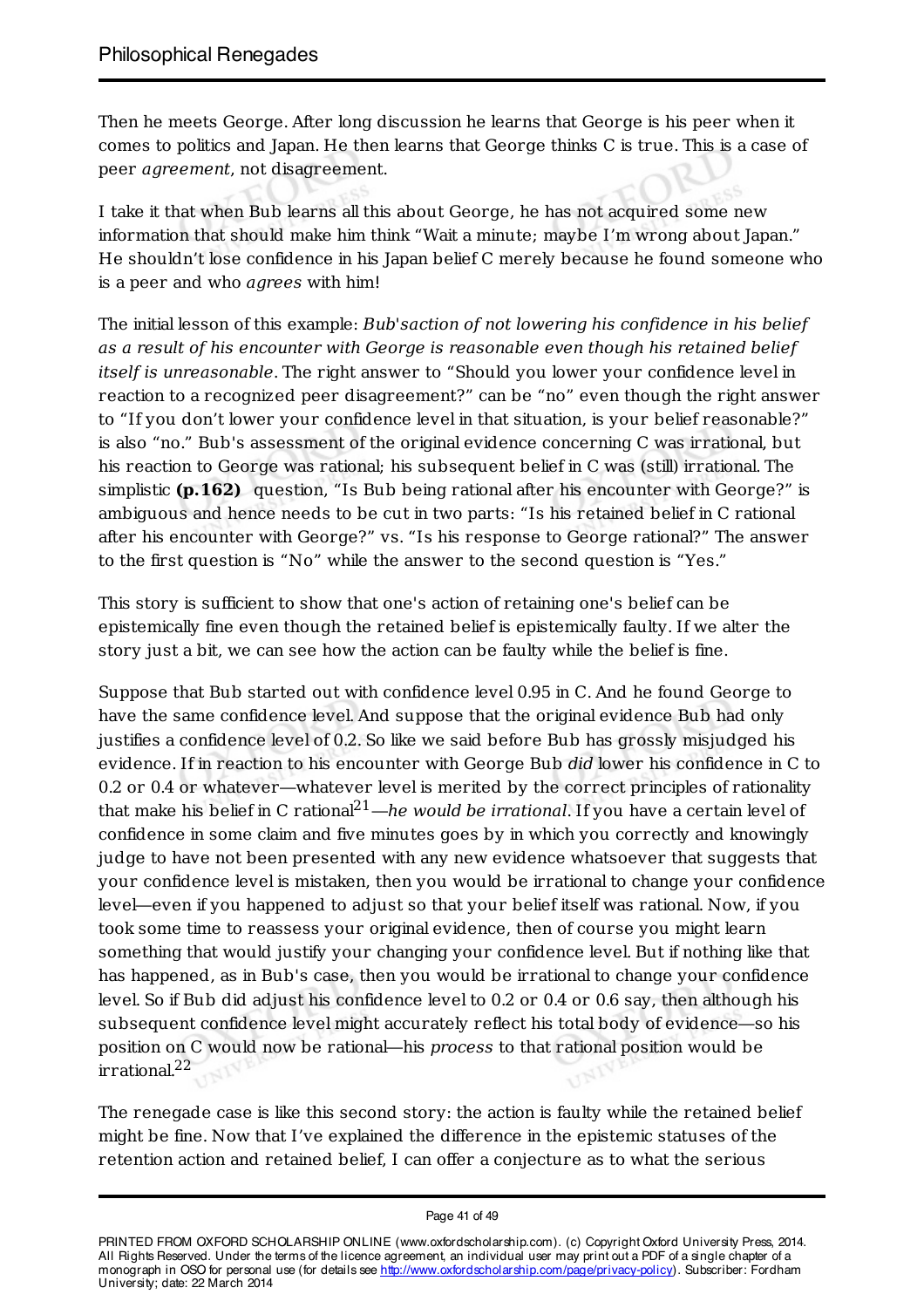epistemic defect might be in the case of the renegade who retains her belief in the face of her awareness of purely philosophical error theories.

In the imagined possibility that makes  $(1)$ – $(5)$  true (for all we can be certain of ), knowledge, warrant, and blamelessness are "lower" epistemic qualities. So, perhaps wisdom, deep understanding, cognitive penetration, and mastery (e.g. of a topic) are significantly "higher" epistemic qualities. And being a renegade with respect to error theories inhibits the development of such qualities, at least with respect to the topics relevant to the error theories. If so, that would mean that the belief retention is still epistemically defective, and in a "serious" manner.

**(p.163)** So here is my theory regarding the epistemic defect in question, the one I recommend for the metaphilosophical skeptic:

• If the true story of epistemic relations is more or less what philosophers have thought, then renegades with respect to error theories lose the warranted and justified statuses of their belief (and hence the knowledge status).

• On the other hand, if the threshold for justified belief and knowledge is much lower than philosophers have thought, then the renegade's retained belief might exceed those thresholds (contrary to the first bullet point) even though its warrant has significantly decreased.

• Finally, if the thresholds are low, if reason and evidence are separated (as in the Cho story), and if evidence and warrant are not separated (as in the Cho story), then although the warrant for the renegade's retained belief might not change upon her learning of her superiors (contrary to the first two bullet points), the belief retention process type is not conducive to epistemic qualities such as wisdom, deep understanding, cognitive penetration, and mastery with respect to the topics the error theories are about (the topics: truth, material existence, meaning, morality, and so on).

I close this section with a few comments on what is meant by "the action of retaining the commonsensical belief P."

One's view of philosophical error theories is utterly divorced, psychologically, from real life. Even an advocate of an error theory will not have her view change her behavior. A color error theorist still says that she likes red cars and yellow bananas; a compositional nihilist will insist to his insurance company that he really did have a television ruined by the flood in his basement. The same holds for philosophers like myself who have become agnostic on the truth-value of error theories. In fact, in many contexts the error theorists and agnostics will say things like "I know that her bag was red," "I think there are four extra chairs in the next room," which when interpreted straightforwardly strongly suggest that they are retaining the commonsensical beliefs. Given that we walk and talk exactly like someone who retains her commonsensical beliefs, if the commonsensical philosopher's belief retention is seriously epistemically defective, it's not defective in virtue of almost any of her real-life behavior, including much that is linguistic. Depending

PRINTED FROM OXFORD SCHOLARSHIP ONLINE (www.oxfordscholarship.com). (c) Copyright Oxford University Press, 2014. All Rights Reserved. Under the terms of the licence agreement, an individual user may print out a PDF of a single chapter of a monograph in OSO for personal use (for details see http://www.oxfordscholarship.com/page/privacy-policy). Subscriber: Fordham University; date: 22 March 2014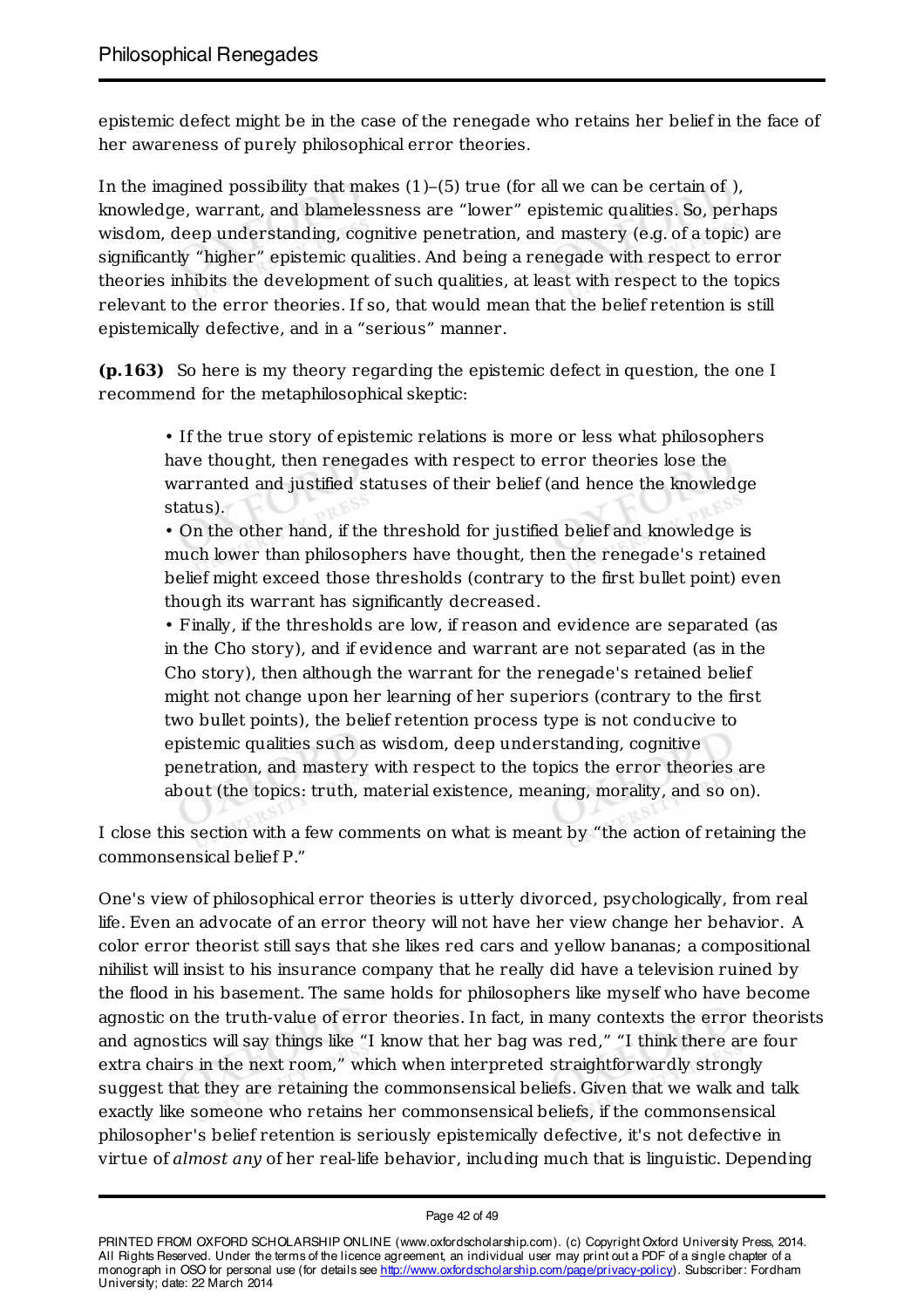on what the notion of belief amounts to, it might be even true to say that in one sense of belief the error theorist and agnostic believe that some cars are red. Instead, the difference between the commonsensical philosopher and the error theorist (or agnostic) comes to the fore in things like their dispositions and certain episodes of behavior, as when she says to herself things like "H can't be right; P is right instead" while the error theorist and agnostic typically end up saying to themselves contrary things.

## 13 What if metaphilosophical skepticism is false?

I will now show that no matter what your take on the metaphilosophical skeptic's argument, pro or con, you get a new and philosophically interesting conclusion. We all win in that respect.

**(p.164)** So let us now assume for the sake of argument that contrary to the Will of God and all forms of justice I have made a fatal error in the previous sections: metaphilosophical skepticism is completely false. So, the renegade's belief in P and  $\sim$ H amounts to knowledge, is fully justified, and her belief retention suffers no epistemic defect whatsoever. She is perfectly aware of the respected status of compositional nihilism, moral error theory, and color error theory; she knows that she is nothing remotely like an expert in those areas; she has no amazing piece of evidence or knowledge that the error theorists have missed; and yet there is nothing epistemically wrong in her just concluding that all those theorists are wrong and she's right.

If that's the way things are, then by my lights something is terribly amiss in a great portion of philosophy. However, what is amiss in the philosophical community is not that the arguments for H must be pretty weak even though they are the well-respected products of our best and brightest working over many years. At least, we have no reason to leap to that conclusion even if we reject metaphilosophical skepticism. We already admitted in the discussion of the Overwhelming Warrant objection that the error theory supporting arguments are at least on a par with many other philosophical arguments and are quite strong. The only problem with the former, it was alleged, was the rare strength of their opponent: virtually universal commonsense.

What must be true if metaphilosophical skepticism is false is that *purely philosophical* theories against commonsense are virtually never worthy of belief. And if that is true, then large parts of philosophy have to change, for the following reason. Virtually all wideranging metaphysical theories regarding composition, parthood, persistence over time, and so on, are radically anti-commonsensical at some point (it's not hard to cleave to common-sense if one isn't comprehensive). The same holds for all theories of truth (that don't ignore the semantic paradoxes) and all theories of vagueness and meaning. And yet, if skepticism is false, none of these theories is any good, as we philosophers know full well that they are false even if we are aware of our status as amateurs and are perfectly aware of the impressive arguments for those theories.

Ontology, and metaphysics in general, is almost always said to be extremely hard; same for the philosophy of language, logic, and physics. But if the view being presently considered is true, then large parts of these areas are very easy. After all, under the

#### Page 43 of 49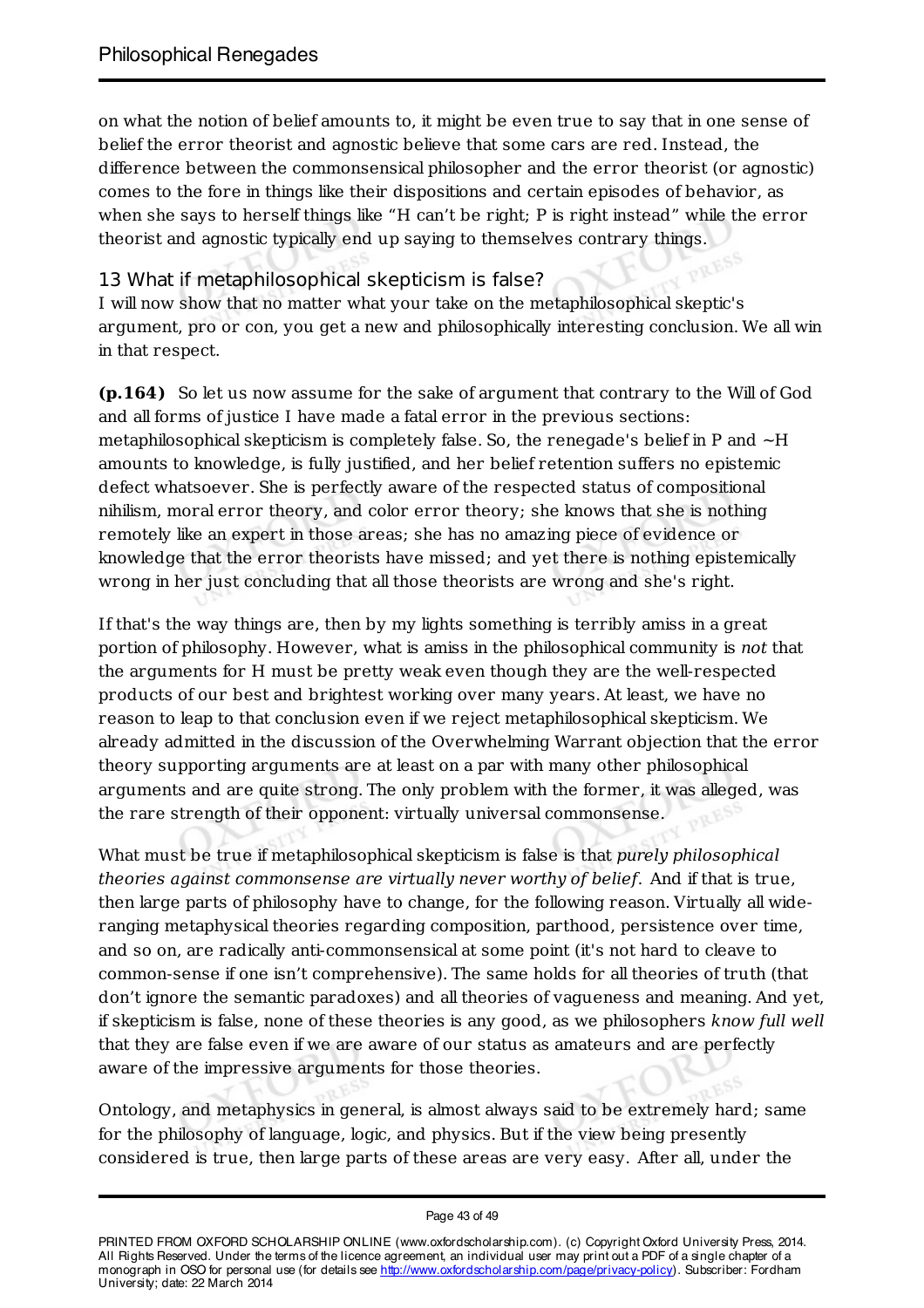current assumption we already know that any theory that goes against virtually universal common sense is false—because the commonsense beliefs are known, we know which ones they are, and we've done the elementary deduction to see that they entail the falsehood of all the popular error theories.

As pointed out earlier, one can't rely on distaste for metaphysics here. Error theories show up in the philosophy of language, the philosophy of mind, epistemology, the philosophy of logic, the philosophy of mathematics, metaethics, and the philosophy of physics as well. Further, metaphysical thought is not always the source of those error theories.

To me, that sounds like a justification for saying that many areas of philosophy are bunk. If I, as someone with a definitely amateur understanding of much of the **(p.165)** philosophical areas just mentioned, can know that all sorts of error theories are false even though I have absolutely nothing at all interesting to say against those theories—and if this knowledge of mine is not some anemic thing and there is nothing epistemically wrong with my retaining my commonsensical beliefs—then there is something deeply wrong with those areas of philosophy, since many of the most popular and expertly endorsed theories are error theories. Obviously, that last conclusion, "something is deeply wrong with those areas of philosophy," has been endorsed for centuries with respect to some parts of metaphysics, but now we have a novel argument for the novel proposition that leads to it—as well as a much more expansive conclusion, going well beyond metaphysics. Not only that: we conclude that those areas of philosophy are bunk despite their relying on arguments as good as or even better than those found in other areas of philosophy. That is a paradoxical conjunction.

This gives us my essay's disjunctive thesis that one of the following is true:

• Metaphilosophical skepticism is true. When it comes to ordinary philosophical disagreements, the renegade's belief is unjustified, unwarranted, and at least mildly blameworthy. When it comes to error theories, either we don't know P or our retaining our belief in P is epistemically impoverished in the ways described at the end of section 12. • A good portion of the philosophy of language, philosophy of mathematics, philosophy of logic, metaethics, philosophy of physics, and metaphysics is bunk and error theorists should give up most of their error theories despite the fact that their supporting arguments are generally as good as or even better than other philosophical arguments. $^{23}$ 

### References

Bibliography references:

Balaguer, Mark (1998) Platonism and Anti-Platonism in Mathematics (Oxford: Oxford University Press).XEORESS **OILESS** 

Page 44 of 49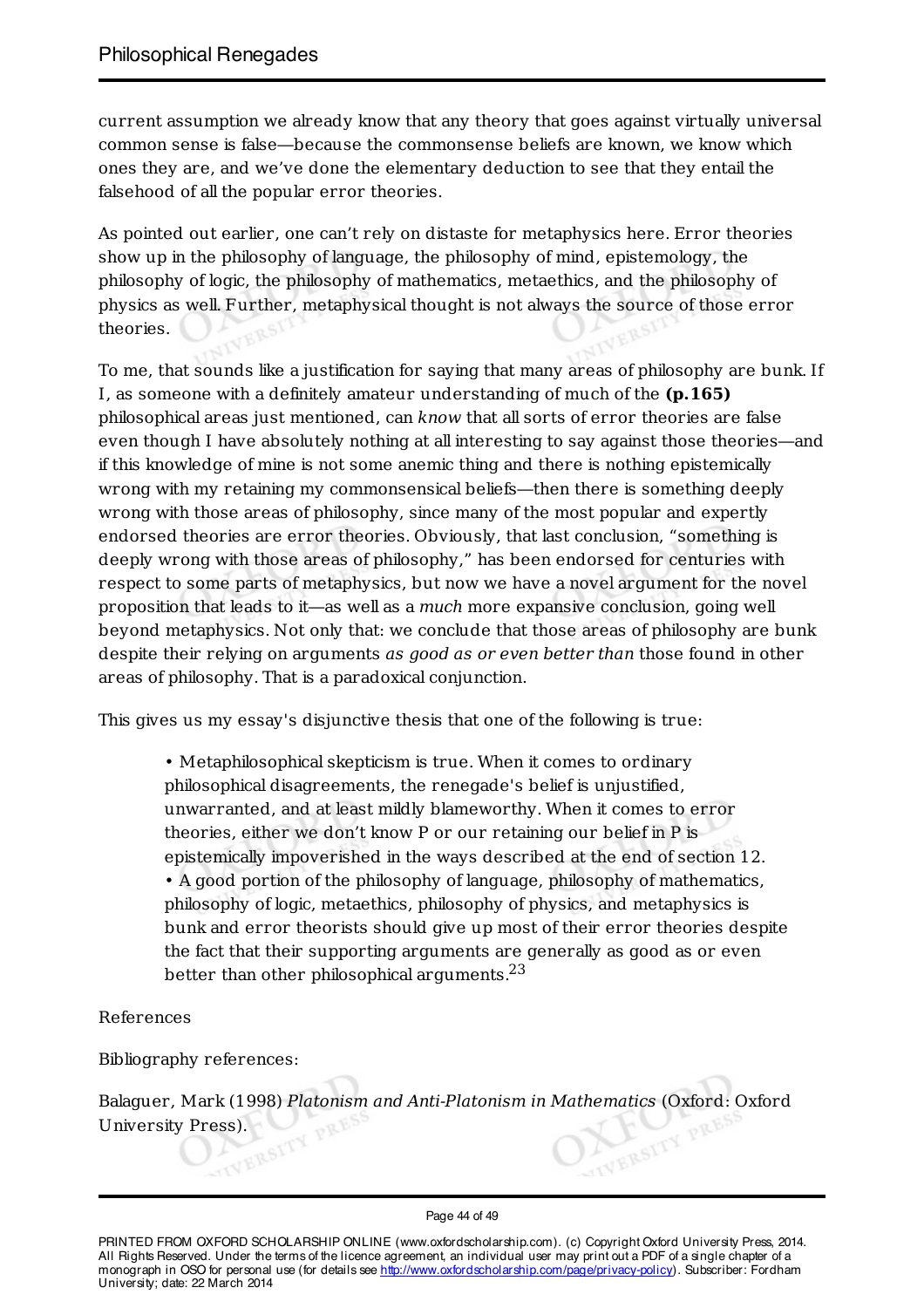Cameron, Ross (2010) "Quantification, Naturalness and Ontology," in Allan Hazlett (ed.) New Waves in Metaphysics (Basingstoke: Palgrave-Macmillan).

Daly, Chris and David Liggins (2010) "In Defence of Error Theory," Philosophical Studies 149: 209–30.

Feldman, Richard and Ted Warfield (2010) Disagreement (Oxford: Oxford University Press).

Field, Hartry (1980) Science Without Numbers (Princeton, NJ: Princeton University Press).

—— (1989) Realism, Mathematics, and Modality (New York: Basil Blackwell).

Frances, Bryan (2005a) Scepticism Comes Alive (Oxford: Oxford University Press).

—— (2005b) "When a Skeptical Hypothesis Is Live," Noûs 39: 559–95.

—— (2008) "Spirituality, Expertise, and Philosophers," in Jon Kvanvig (ed.) Oxford Studies in Philosophy of Religion 1: 44–81.

—— (2010) "The Reflective Epistemic Renegade," Philosophy and Phenomenological Research 81: 419–63.

—— (2012) "Discovering Disagreeing Epistemic Peers and Superiors,"International Journal of Philosophical Studies 20: 1–21.

Hegel, G. W. F. (1995) Lectures on the History of Philosophy, trans. E. S. Haldane and F. H. Simson (Lincoln, NE: University of Nebraska Press).

Horgan, Terence and Potrc Matjaz (2000) "Blobjectivism and Indirect Correspondence," Facta Philosophica 2: 249–70.

Horwich, Paul (1998) Truth, 2nd edn. (Oxford: Oxford University Press).

Jackson, Frank (1998) From Metaphysics to Ethics (Oxford: Clarendon Press).

Johnston, Mark (1992a) "Reasons and Reductionism," Philosophical Review 101: 589– 618.

—— (1992b) "How to Speak of the Colors," Philosophical Studies 68: 221–63.

—— (1993) "Objectivity Reconfigured: Pragmatism Without Verificationism," in J. Haldane and C. Wright (eds.) Realism and Reason (Oxford: Oxford University Press), 85–130.

Kelly, Thomas (2008) "Common Sense as Evidence: Against Revisionary Ontology and Skepticism," in Peter French and Howard Wettstein (eds.) Midwest Studies in Philosophy: Truth and Its Deformities32 (Oxford: Blackwell), 53–78.

Page 45 of 49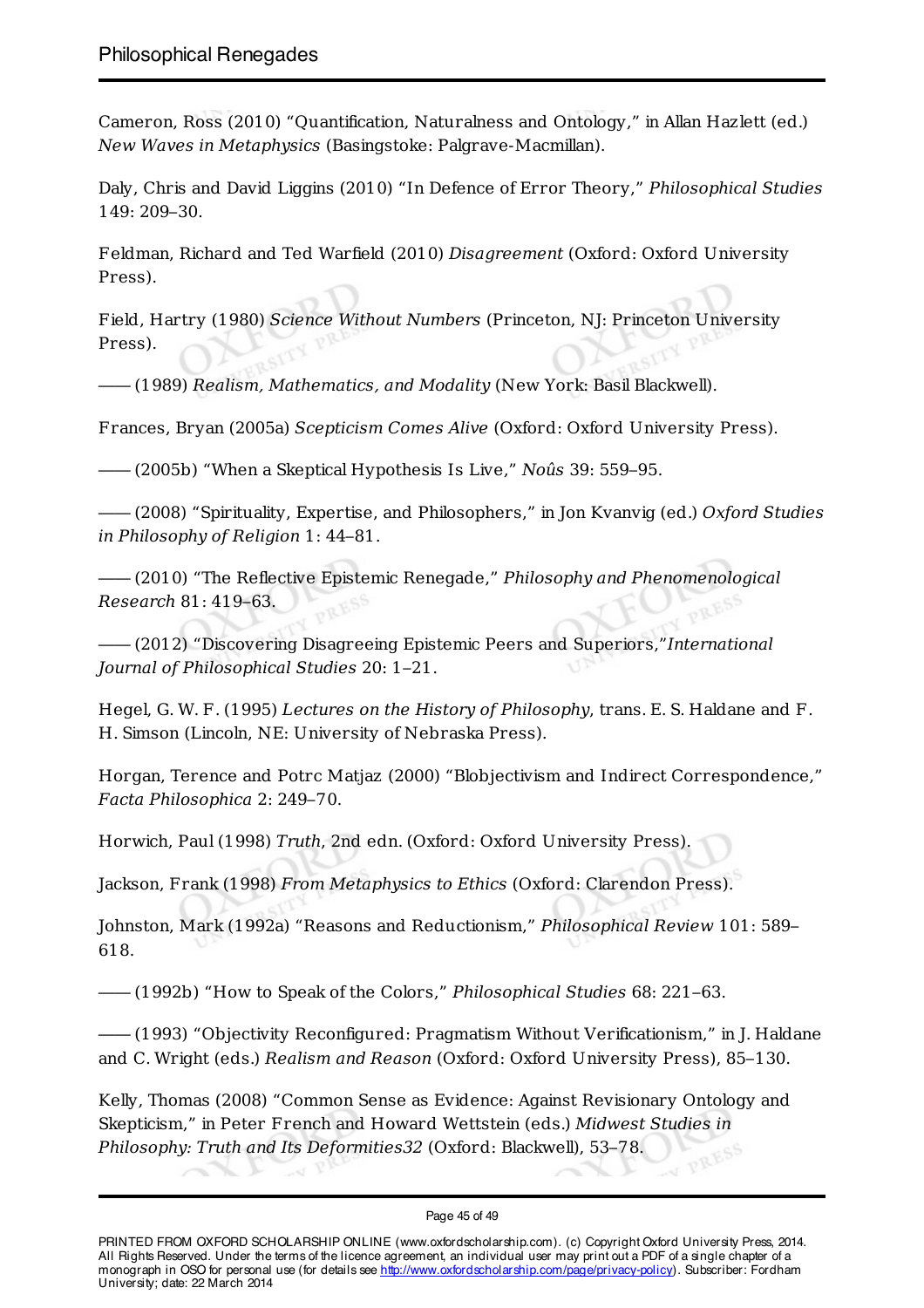Mackie, J. L. (1977) Ethics: Inventing Right and Wrong (New York: Penguin Books).

Merricks, Trenton (2001) Objects and Persons (Oxford: Oxford University Press).

Miller, Alex (2002) "Wright's Argument Against Error-Theories," Analysis 62: 98–103.

Rosen, Gideon and Cian Dorr (2002) "Composition as Fiction," in Richard M. Gale (ed.) The Blackwell Guide to Metaphysics (Oxford: Blackwell).

Sider, Theodore (2001) Four-Dimensionalism (Oxford: Oxford University Press).

—— (forthcoming). "Against Parthood," in Karen Bennett and Dean W. Zimmerman (eds.) PRESS Oxford Studies in Metaphysics, viii (Oxford: Oxford University Press)

—— and David Braun (2007) "Vague, So Untrue," Noûs 41: 133–56.

van Inwagen, Peter (1990) Material Beings (Ithaca, NY: Cornell University Press).

Williamson, Timothy (1994) Vagueness (London: Routledge).

Wright, Crispin (1994) "Response to Jackson," Philosophical Books 35: 169–75.

Notes:

 $(1)$  I argued for a related thesis in my 2010. That essay had major flaws, including an imprecise argument and a different thesis. The present essay is perfect.

 $(2)$  In my 2005a, 2005b, 2008, 2010, and 2012. There has been excellent recent work on the general topic of the epistemic consequences of disagreement with epistemic peers (see the papers and references in this book as well as the Feldman and Warfield volume). In the cases examined in this essay, however, the disagreement lies with one's admitted epistemic superiors, not peers. On the face of it, it's more of a challenge to rationally retain one's view in the presence of disagreement with multiple recognized epistemic superiors than a single peer.

 $(3)$  Philosophers occasionally use "error theory" to refer not to the theories listed above but to subsidiary claims regarding how those theories can account for why common sense goes wrong.

 $(4)$  In section 5 we will see that it's not strictly necessary that H and P be logically incompatible.

 $(5)$  Here and throughout I use "evidence" to include epistemic support provided by philosophical argument, including a priori argument.

(<sup>6</sup>) If A obviously entails  $\sim$ B and X is evidence for A, this usually means that X is evidence against B. There might be exceptions, but they won't apply to the cases at issue in which it's clear to everyone involved in discussions regarding H and P that the evidence for H is also evidence against P.

#### Page 46 of 49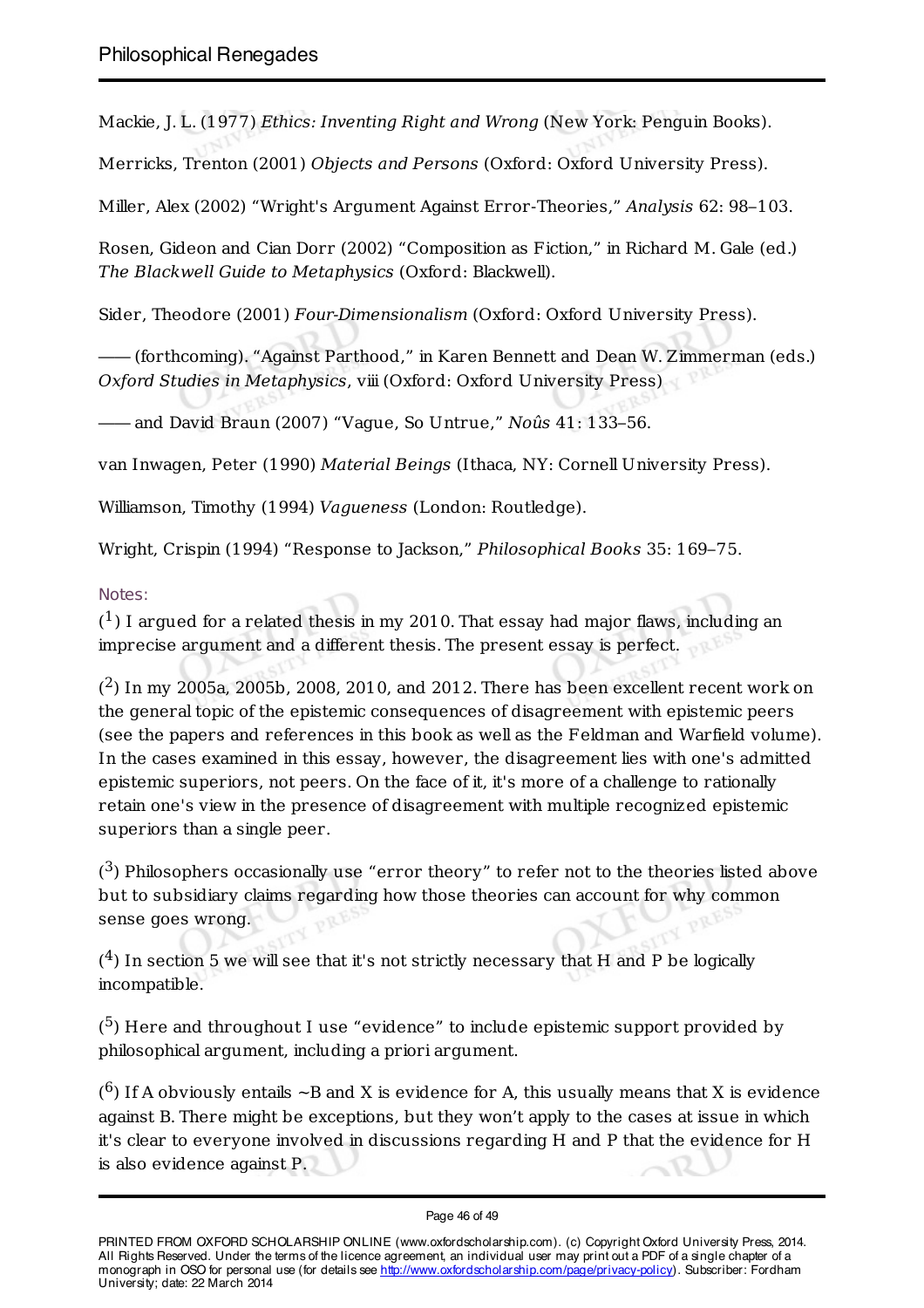$(7)$  These professionals I will occasionally refer to as "experts," which means only that they satisfy  $(i)$ – $(iv)$ .

 $(8)$  The "unless" clause is important in practice. For instance, the percentage of philosophers who endorse the anti-commonsensical epistemicism increases greatly with familiarity of the relevant topics.

 $(9)$  I am not saying that the item in question has to be a *defeater* as currently understood in the literature; I just couldn't think of a better term to use in the principle. What the item may amount to will become clear in section 11.

 $(1<sup>0</sup>)$  There are many objections to metaphilosophical skepticism (e.g. no one is forced to bite the bullets error theorists bite) that I won't deal with because they fail to even suggest any weakness in the original argument or thesis.

 $(1)$  Whether "error theory" can be defined is beside the point. I'm using that phrase to pick out the theories listed in the essay as well as others that similarly deny huge portions of beliefs that are nearly universal, in being commonsensical in almost all cultures throughout almost all history (including today).

 $(1<sup>2</sup>)$  Compositional nihilism strikes some people as incoherent: it says that there are some particles arranged tree-wise, it says that there are no trees, and yet this conjunction is incoherent because the first condition is metaphysically sufficient for the second condition. But that alleged metaphysical connection is denied by the nihilist. Nihilism might be necessarily false (like many philosophical theses) but it's not obviously so.

 $(1<sup>3</sup>)$  Some objections clearly won't work. Hegelians deny that we philosophers ever disagree with one another in any "substantive" way (Hegel 1995). A desperate move to say the least, despite suggesting deep thoughts about philosophical progress from a temporally wide perspective.

 $(1<sup>4</sup>)$  In fact, if it turns out that the five bullet points are not collectively inconsistent, contrary to appearances, that still gives us an error theory.

 $(1<sup>5</sup>)$  Kelly (2008) attempts to show that the philosophical "moderate," who rejects error theories but also thinks there is something procedurely wrong with Moorean moves, lands in all sorts of trouble. He casts the debate as involving the error theorist, the Moorean, and the Moderate. But he fails to consider a fourth participant: the philosopher who rejects the Moorean move but is agnostic regarding the error theories, neither accepting nor rejecting them. This character escapes the woes of moderation.

 $(1<sup>6</sup>)$  This also casts doubt on the idea that some pernicious *selection effect* skews the percentages of philosophers who are in favor of or at least hospitable to (i.e. not dismissive of ) error theories in the philosophy of language, philosophy of logic, metaethics, philosophy of physics, and metaphysics. One might initially wonder whether it's virtually an entrance requirement into the club of philosophers who publish on certain

PRINTED FROM OXFORD SCHOLARSHIP ONLINE (www.oxfordscholarship.com). (c) Copyright Oxford University Press, 2014. All Rights Reserved. Under the terms of the licence agreement, an individual user may print out a PDF of a single chapter of a monograph in OSO for personal use (for details see http://www.oxfordscholarship.com/page/privacy-policy). Subscriber: Fordham University; date: 22 March 2014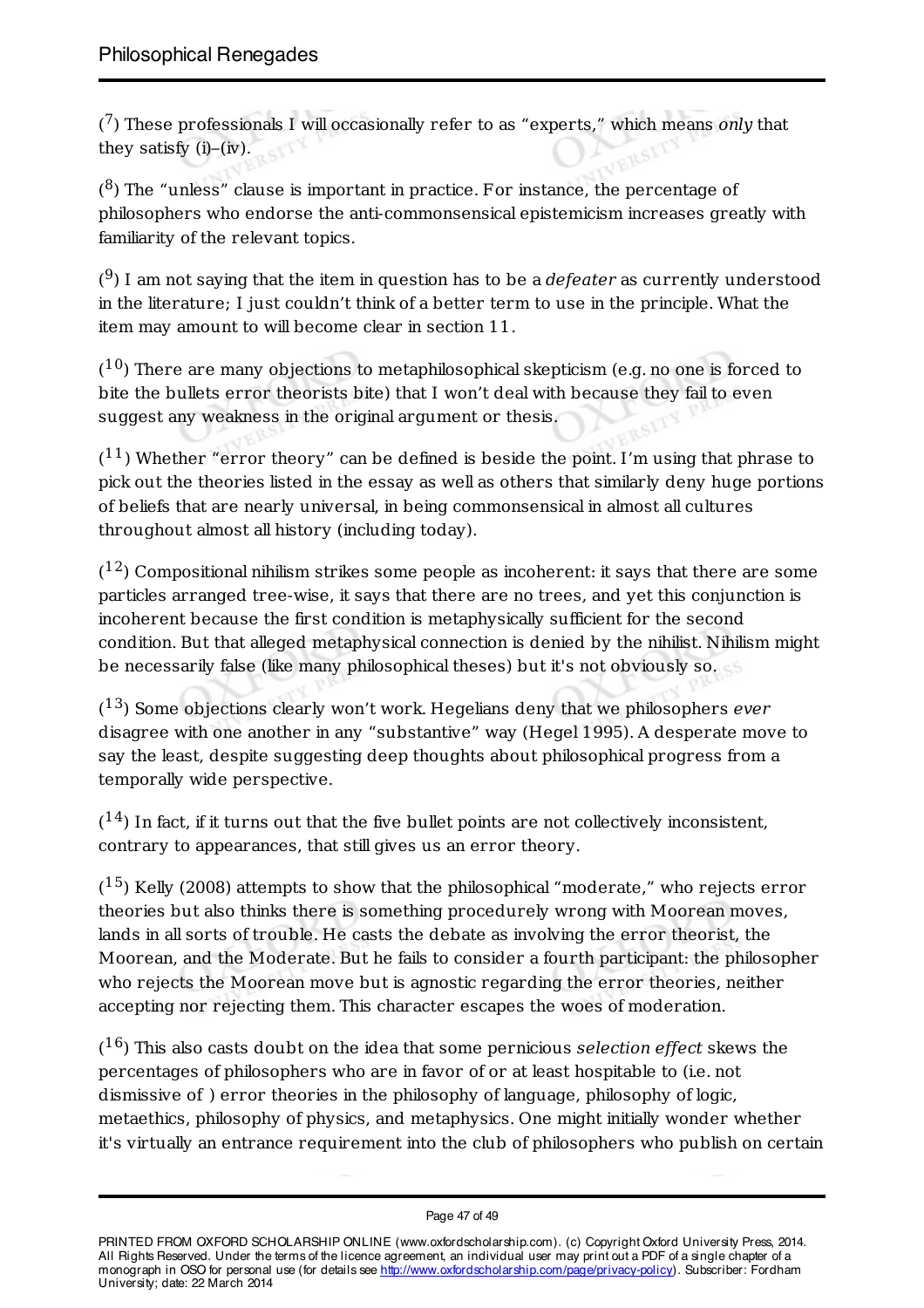topics that one is strongly disposed to favor error theories. If so, then just because a large number and percentage of philosophers endorse error theories might not indicate significant evidence in favor of those theories. (The reverse holds as well: for some clubs one must toe the commonsense line.) I don't deny that there are selection effects, but a blameworthy weakness for error theories strikes me as implausible (especially over the last few decades compared to other periods in the history of philosophy, as today's philosophers have tended to put a higher than usual epistemic weight on common sense). If anything, a strong aversion to error theories causes philosophers to avoid areas in which they are rife, thereby causing pernicious selection effects in other areas.

 $(17)$  The only way I see around this is the idea that the renegade's belief is merely of the inclination-first-order kind I mentioned at the end of section 3.

 $(18)$  It's somewhat easier to see how a belief could start out unjustified, the belief retention is unreasonable, and the retained belief is justified: the initial unjustified element is cancelled out by the second unreasonable element.

 $(19)$  Given that one in a hundred people actually have disease X, Mo's belief B is true, as a little calculation will show. The case described is a variant of ones used to illustrate the base-rate fallacy.

 $(2<sup>0</sup>)$  I couldn't think of the best case: one that handles all of (1)–(5) at once. But keep in mind that all I'm doing here is arguing that the skeptic should be willing to admit that for all she can be certain of  $(1)$ – $(5)$  are true even though her thesis is true too. I'm not arguing that skepticism plus (1)–(5) really can all be true.

 $(2^1)$  I'm assuming that there is a rational level of confidence for his retained belief. I'm not sure how to argue for this claim.

 $(2<sup>2</sup>)$  This seems to show that Bub is epistemically at fault no matter what he does in response to his discovery of George's agreement with him. However, it doesn't show that he is utterly epistemically doomed: he could go back and discover that his initial judgment was unjustified. In that sense it's not quite a case of "damned if you do and damned if you don't."

 $(2<sup>3</sup>)$  Thanks to David Christensen and Margaret Frances for comments. Thanks to Ariella Mastroianni for insight regarding alternative conceptions of belief.



UNIVERSITY PRESS

Page 48 of 49